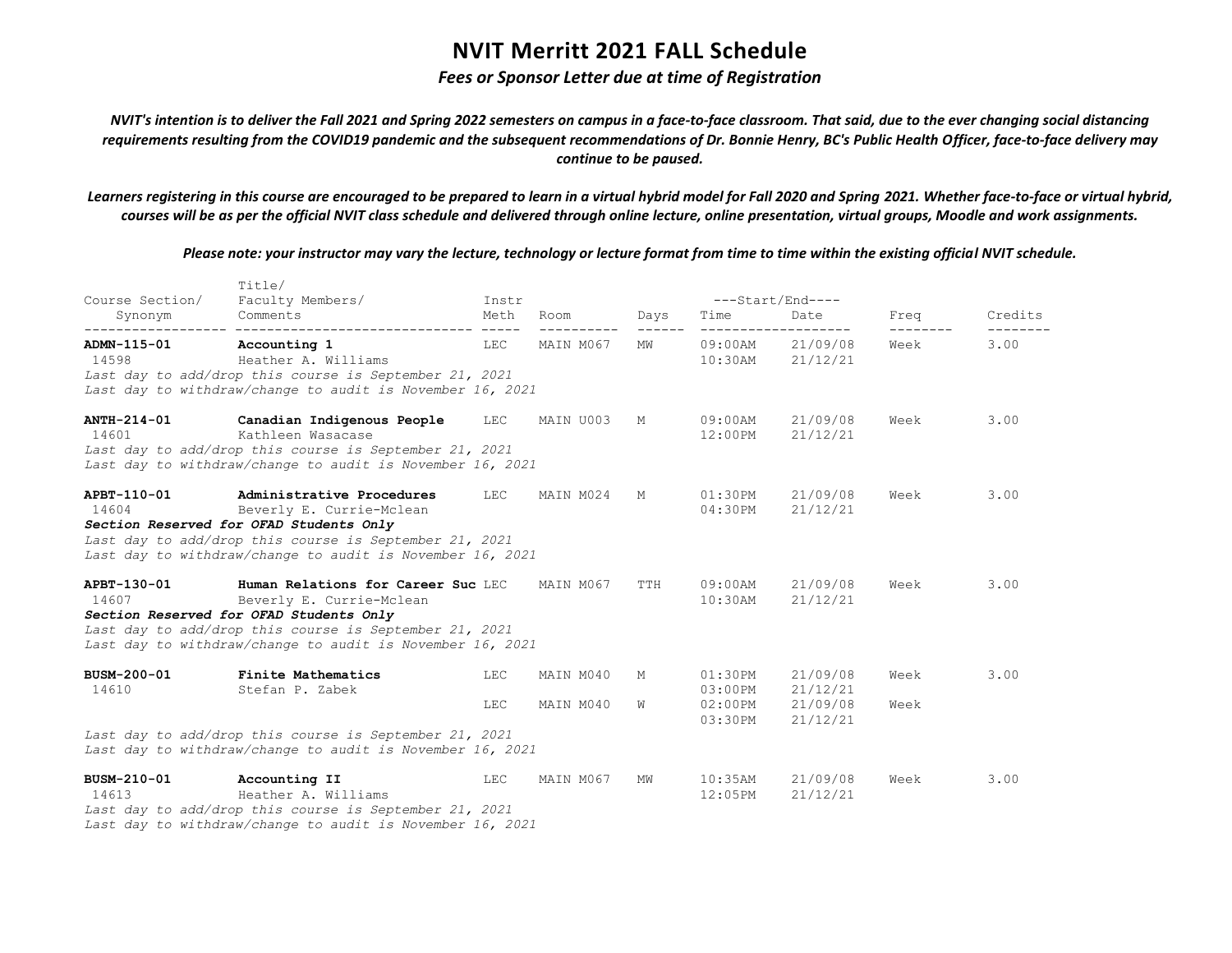## *Fees or Sponsor Letter due at time of Registration*

*NVIT's intention is to deliver the Fall 2021 and Spring 2022 semesters on campus in a face-to-face classroom. That said, due to the ever changing social distancing requirements resulting from the COVID19 pandemic and the subsequent recommendations of Dr. Bonnie Henry, BC's Public Health Officer, face-to-face delivery may continue to be paused.*

*Learners registering in this course are encouraged to be prepared to learn in a virtual hybrid model for Fall 2020 and Spring 2021. Whether face-to-face or virtual hybrid, courses will be as per the official NVIT class schedule and delivered through online lecture, online presentation, virtual groups, Moodle and work assignments.*

|                      | Title/                                                                                                                                                                                                                  |       |           |      |                       |                      |      |         |
|----------------------|-------------------------------------------------------------------------------------------------------------------------------------------------------------------------------------------------------------------------|-------|-----------|------|-----------------------|----------------------|------|---------|
| Course Section/      | Faculty Members/                                                                                                                                                                                                        | Instr |           |      |                       | ---Start/End----     |      |         |
| Synonym              | Comments                                                                                                                                                                                                                | Meth  | Room      | Days | Time                  | Date                 | Freq | Credits |
| BUSM-222-01<br>14616 | Organizational Behaviour<br>James Beck                                                                                                                                                                                  | LEC   | MAIN U031 | TН   | 09:00AM<br>12:00PM    | 21/09/08<br>21/12/21 | Week | 3.00    |
|                      | Last day to add/drop this course is September 21, 2021<br>Last day to withdraw/change to audit is November 16, 2021                                                                                                     |       |           |      |                       |                      |      |         |
| BUSM-260-01<br>14619 | Management Information Systems LEC<br>TBA<br>Last day to add/drop this course is September 21, 2021<br>Last day to withdraw/change to audit is November 16, 2021                                                        |       | MAIN U033 | TH   | 06:00PM<br>09:00PM    | 21/09/08<br>21/12/21 | Week | 3.00    |
| BUSM-294-01<br>14622 | <b>Business Law</b><br>Doug Springford<br>Last day to add/drop this course is September 21, 2021<br>Last day to withdraw/change to audit is November 16, 2021                                                           | LEC   | MAIN U033 | T    | 06:00PM<br>$09:00$ PM | 21/09/08<br>21/12/21 | Week | 3.00    |
| CAPS-100-01<br>14625 | Ph. Ed. Dev. for Pub. Safe. I LEC<br>Mark Nendick<br>Section Reserved for CAPS Student Only<br>Last day to add/drop this course is September 21, 2021<br>Last day to withdraw/change to audit is November 16, 2021      |       | COES GYM  | TTH  | 04:45PM<br>06:15PM    | 21/09/08<br>21/12/21 | Week | 3.00    |
| CAPS-110-01<br>14629 | Introduction to Public Safety LEC<br>Tracy L. Dunsmore<br>Section Reserved for CAPS Student Only<br>Last day to add/drop this course is September 21, 2021<br>Last day to withdraw/change to audit is November 16, 2021 |       | MAIN M069 | W    | $02:00$ PM<br>05:00PM | 21/09/08<br>21/12/21 | Week | 3.00    |
| CAPS-120-01<br>14634 | Intro to Int. Viol. and Abuse LEC<br>TBA<br>Section Reserved for CAPS Student Only<br>Last day to add/drop this course is September 21, 2021<br>Last day to withdraw/change to audit is November 16, 2021               |       | MAIN M069 | T    | 01:30PM<br>04:30PM    | 21/09/08<br>21/12/21 | Week | 3.00    |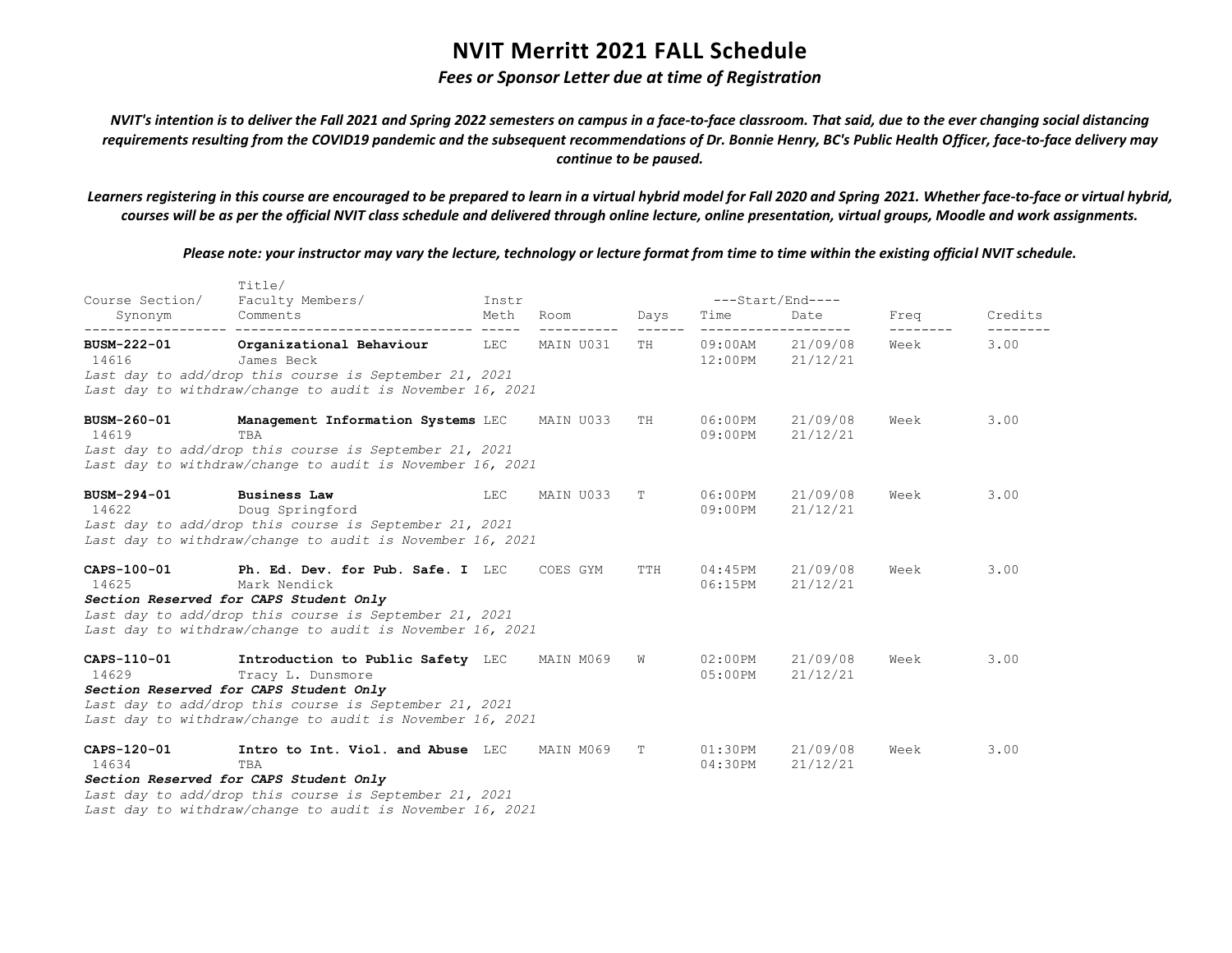## *Fees or Sponsor Letter due at time of Registration*

*NVIT's intention is to deliver the Fall 2021 and Spring 2022 semesters on campus in a face-to-face classroom. That said, due to the ever changing social distancing requirements resulting from the COVID19 pandemic and the subsequent recommendations of Dr. Bonnie Henry, BC's Public Health Officer, face-to-face delivery may continue to be paused.*

*Learners registering in this course are encouraged to be prepared to learn in a virtual hybrid model for Fall 2020 and Spring 2021. Whether face-to-face or virtual hybrid, courses will be as per the official NVIT class schedule and delivered through online lecture, online presentation, virtual groups, Moodle and work assignments.*

*Please note: your instructor may vary the lecture, technology or lecture format from time to time within the existing official NVIT schedule.*

| Course Section/                                         | Title/<br>Faculty Members/                                                                                                                                                                                           | Instr |           |                     | ---Start/End----             |                      |      |         |
|---------------------------------------------------------|----------------------------------------------------------------------------------------------------------------------------------------------------------------------------------------------------------------------|-------|-----------|---------------------|------------------------------|----------------------|------|---------|
| Synonym                                                 | Comments                                                                                                                                                                                                             | Meth  | Room      | Days                | Time                         | Date                 | Freq | Credits |
| ------------------- -----------<br>CAPS-140-01<br>14637 | Criminal Justice Studies I LEC<br>Tracy L. Dunsmore<br>Section Reserved for CAPS Student Only<br>Last day to add/drop this course is September 21, 2021<br>Last day to withdraw/change to audit is November 16, 2021 |       | MAIN M069 | ------ ------<br>TH | $01:30$ PM<br>$04:30$ PM     | 21/09/08<br>21/12/21 | Week | 3.00    |
| CHEF-100-01<br>15217                                    | Occupational Skills<br>TBA                                                                                                                                                                                           | LEC   | COES 202  |                     | MTWTHF 08:00AM<br>12:00PM    | 21/09/08<br>21/09/17 | Week | 0.00    |
|                                                         |                                                                                                                                                                                                                      | LEC   | COES 202  |                     | MTWTHF 12:30PM<br>$02:30$ PM | 21/09/08<br>21/09/17 | Week |         |
|                                                         |                                                                                                                                                                                                                      | LEC   | COES 202  | MTWTH               | $08:00$ AM<br>12:00PM        | 21/09/20<br>21/12/17 | Week |         |
|                                                         |                                                                                                                                                                                                                      | LEC   | COES 202  | MTWTH               | 12:30PM<br>03:30PM           | 21/09/20<br>21/12/17 | Week |         |
|                                                         |                                                                                                                                                                                                                      | LEC   | COES 202  | MTWTH               | $08:00$ AM<br>$12:00$ PM     | 22/01/10<br>22/04/22 | Week |         |
|                                                         |                                                                                                                                                                                                                      | LEC   | COES 202  | MTWTH               | 12:30PM<br>03:30PM           | 22/01/10<br>22/04/22 | Week |         |
|                                                         | Section Reserved for CHEF1 Students Only<br>Last day to add/drop this course is October 8, 2021<br>Last day to withdraw/change to audit is February 10, 2022                                                         |       |           |                     |                              |                      |      |         |
| CHEF-101-01<br>15230                                    | Stocks, Soups and Sauces<br>TBA                                                                                                                                                                                      | LEC   | COES 202  |                     | MTWTHF 08:00AM<br>12:00PM    | 21/09/08<br>21/09/17 | Week | 0.00    |
|                                                         |                                                                                                                                                                                                                      | LEC   | COES 202  |                     | MTWTHF 12:30PM<br>02:30PM    | 21/09/08<br>21/09/17 | Week |         |
|                                                         |                                                                                                                                                                                                                      | LEC   | COES 202  | MTWTH               | $08:00$ AM<br>12:00PM        | 21/09/20<br>21/12/17 | Week |         |
|                                                         |                                                                                                                                                                                                                      | LEC   | COES 202  | MTWTH               | 12:30PM<br>03:30PM           | 21/09/20<br>21/12/17 | Week |         |
|                                                         |                                                                                                                                                                                                                      | LEC   | COES 202  | MTWTH               | $08:00$ AM<br>$12:00$ PM     | 22/01/10<br>22/04/22 | Week |         |
|                                                         | Costion Bosonical for CUEE1 Ctudents Only                                                                                                                                                                            | LEC   | COES 202  | MTWTH               | 12:30PM<br>03:30PM           | 22/01/10<br>22/04/22 | Week |         |

#### *Section Reserved for CHEF1 Students Only*

*Last day to add/drop this course is October 8, 2021*

*Last day to withdraw/change to audit is February 10, 2022*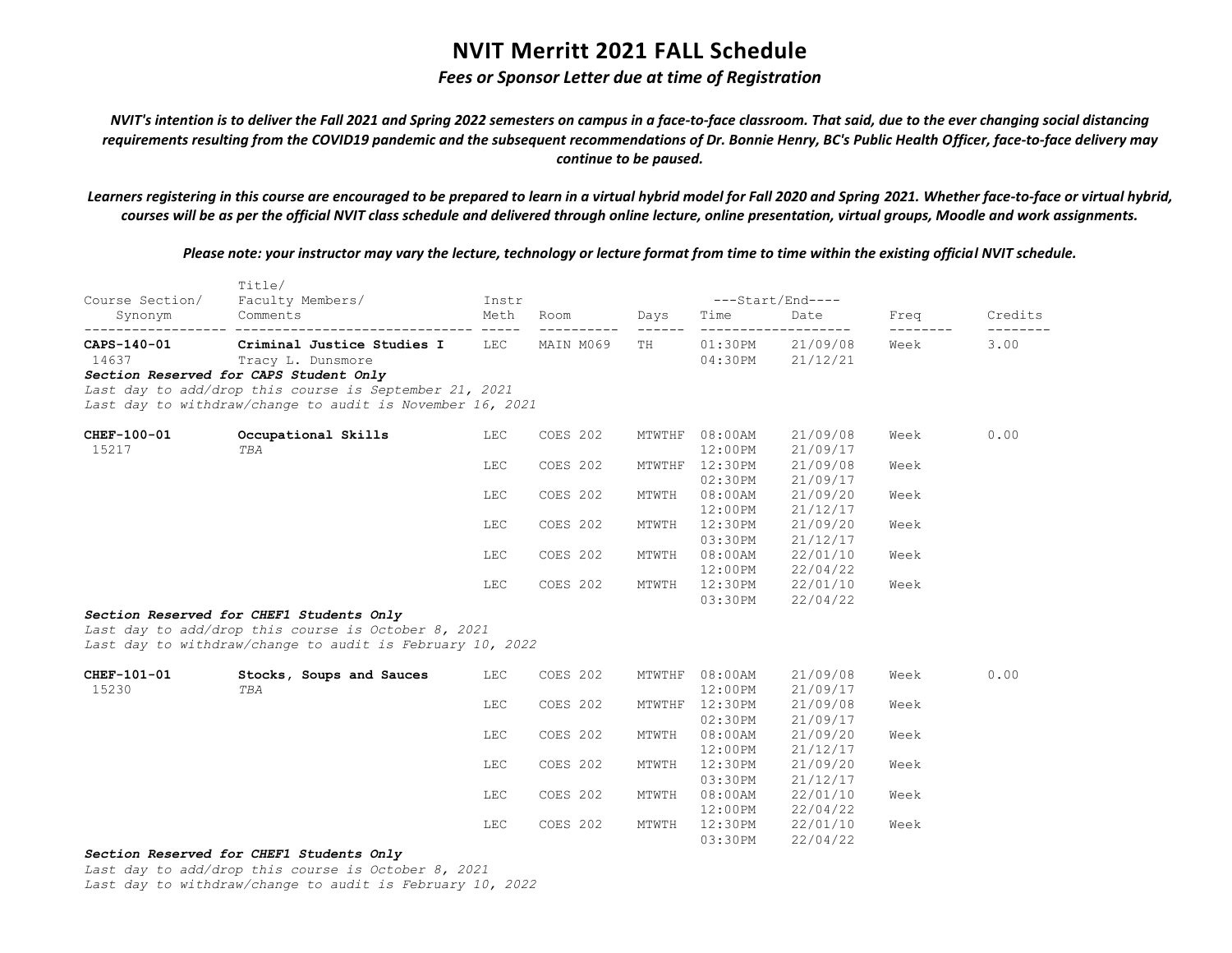## *Fees or Sponsor Letter due at time of Registration*

*NVIT's intention is to deliver the Fall 2021 and Spring 2022 semesters on campus in a face-to-face classroom. That said, due to the ever changing social distancing requirements resulting from the COVID19 pandemic and the subsequent recommendations of Dr. Bonnie Henry, BC's Public Health Officer, face-to-face delivery may continue to be paused.*

*Learners registering in this course are encouraged to be prepared to learn in a virtual hybrid model for Fall 2020 and Spring 2021. Whether face-to-face or virtual hybrid, courses will be as per the official NVIT class schedule and delivered through online lecture, online presentation, virtual groups, Moodle and work assignments.*

*Please note: your instructor may vary the lecture, technology or lecture format from time to time within the existing official NVIT schedule.*

| Course Section/ | Title/<br>Faculty Members/                                                                                                                                      | Instr                |          |        |            | ---Start/End---- |      |         |
|-----------------|-----------------------------------------------------------------------------------------------------------------------------------------------------------------|----------------------|----------|--------|------------|------------------|------|---------|
| Synonym         | Comments                                                                                                                                                        | Meth                 | Room     | Days   | Time       | Date             | Freq | Credits |
| CHEF-102-01     | Vegetables and Fruits                                                                                                                                           | $- - - - - -$<br>LEC | COES 202 | MTWTHF | $08:00$ AM | 21/09/08         | Week |         |
| 15231           | TBA                                                                                                                                                             |                      |          |        | 12:00PM    | 21/09/17         |      |         |
|                 |                                                                                                                                                                 | LEC                  | COES 202 | MTWTHF | 12:30PM    | 21/09/08         | Week |         |
|                 |                                                                                                                                                                 |                      |          |        | 02:30PM    | 21/09/17         |      |         |
|                 |                                                                                                                                                                 | LEC                  | COES 202 | MTWTH  | $08:00$ AM | 21/09/20         | Week |         |
|                 |                                                                                                                                                                 |                      |          |        | 12:00PM    | 21/12/17         |      |         |
|                 |                                                                                                                                                                 | LEC                  | COES 202 | MTWTH  | 12:30PM    | 21/09/20         | Week |         |
|                 |                                                                                                                                                                 |                      |          |        | 03:00PM    | 21/12/17         |      |         |
|                 |                                                                                                                                                                 | LEC                  | COES 202 | MTWTH  | $08:00$ AM | 22/01/10         | Week |         |
|                 |                                                                                                                                                                 |                      |          |        | $12:00$ PM | 22/04/22         |      |         |
|                 |                                                                                                                                                                 | LEC                  | COES 202 | MTWTH  | 12:30PM    | 22/01/10         | Week |         |
|                 |                                                                                                                                                                 |                      |          |        | 03:30PM    | 22/04/22         |      |         |
|                 | Section is Reserved for CHEF1 Students Only<br>Last day to add/drop this course is October 8, 2021<br>Last day to withdraw/change to audit is February 10, 2022 |                      |          |        |            |                  |      |         |
| CHEF-103-01     | Starches                                                                                                                                                        | LEC                  | COES 202 | MTWTHF | $08:00$ AM | 21/09/08         | Week |         |
| 15236           | TBA                                                                                                                                                             |                      |          |        | $12:00$ PM | 21/09/17         |      |         |
|                 |                                                                                                                                                                 | LEC                  | COES 202 | MTWTHF | 12:30PM    | 21/09/08         | Week |         |
|                 |                                                                                                                                                                 |                      |          |        | 02:30PM    | 21/09/17         |      |         |
|                 |                                                                                                                                                                 | LEC                  | COES 202 | MTWTH  | $08:00$ AM | 21/09/20         | Week |         |
|                 |                                                                                                                                                                 |                      |          |        | 12:00PM    | 21/12/17         |      |         |
|                 |                                                                                                                                                                 | LEC                  | COES 202 | MTWTH  | 12:30PM    | 21/09/20         | Week |         |
|                 |                                                                                                                                                                 |                      |          |        | 03:300M    | 21/12/17         |      |         |
|                 |                                                                                                                                                                 | LEC                  | COES 202 | MTWTH  | $08:00$ AM | 22/01/10         | Week |         |
|                 |                                                                                                                                                                 |                      |          |        | 12:00PM    | 22/04/22         |      |         |
|                 |                                                                                                                                                                 | LEC                  | COES 202 | MTWTH  | 12:30PM    | 22/01/10         | Week |         |
|                 |                                                                                                                                                                 |                      |          |        | 03:30PM    | 22/04/22         |      |         |

### *Section is Reserved for CHEF1 Students Only*

*Last day to add/drop this course is October 8, 2021 Last day to withdraw/change to audit is February 10, 2022*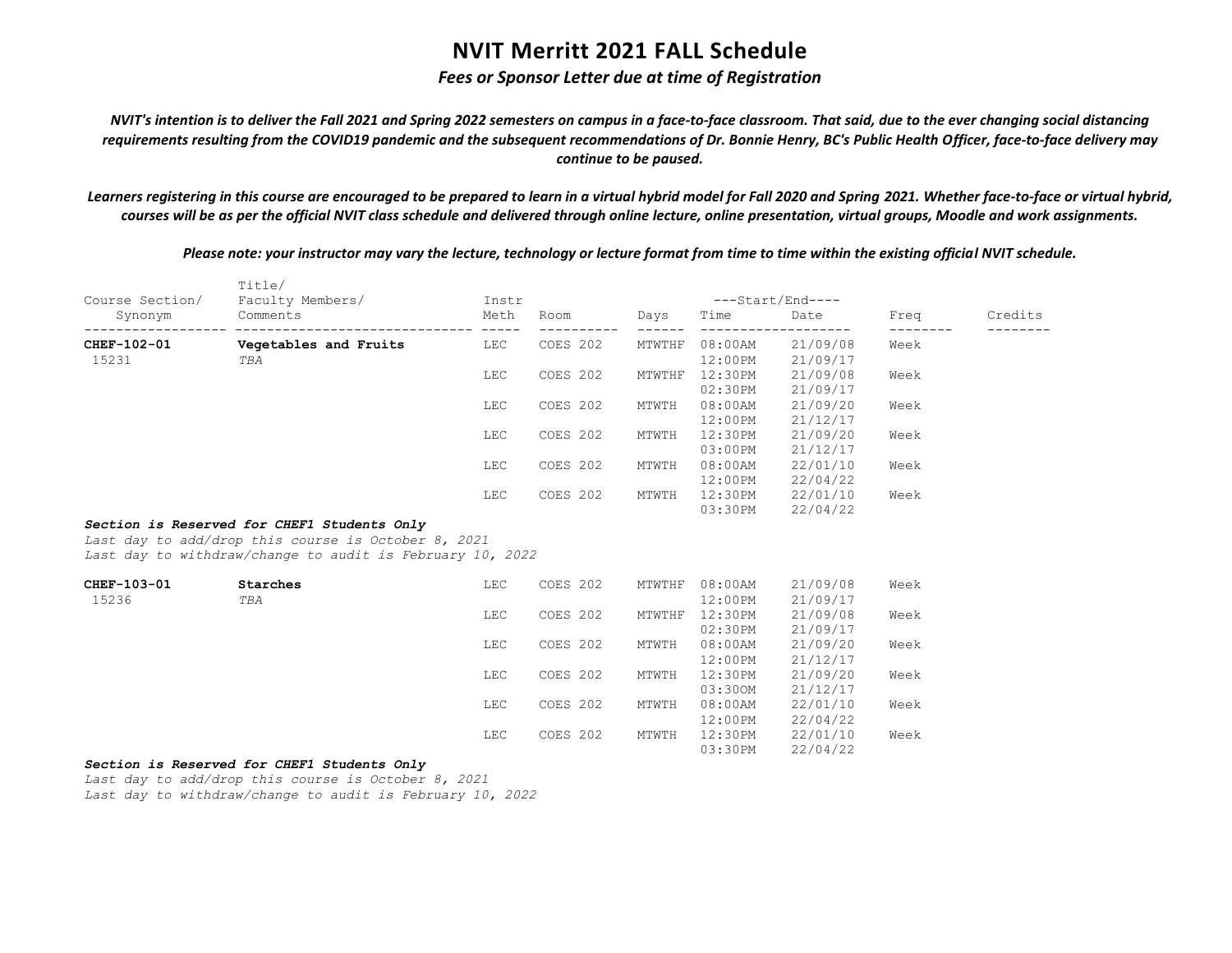## *Fees or Sponsor Letter due at time of Registration*

*NVIT's intention is to deliver the Fall 2021 and Spring 2022 semesters on campus in a face-to-face classroom. That said, due to the ever changing social distancing requirements resulting from the COVID19 pandemic and the subsequent recommendations of Dr. Bonnie Henry, BC's Public Health Officer, face-to-face delivery may continue to be paused.*

*Learners registering in this course are encouraged to be prepared to learn in a virtual hybrid model for Fall 2020 and Spring 2021. Whether face-to-face or virtual hybrid, courses will be as per the official NVIT class schedule and delivered through online lecture, online presentation, virtual groups, Moodle and work assignments.*

*Please note: your instructor may vary the lecture, technology or lecture format from time to time within the existing official NVIT schedule.*

|                            | Title/                                                                                                                                                       |               | ---Start/End----       |        |            |          |                           |         |  |
|----------------------------|--------------------------------------------------------------------------------------------------------------------------------------------------------------|---------------|------------------------|--------|------------|----------|---------------------------|---------|--|
| Course Section/<br>Synonym | Faculty Members/<br>Comments                                                                                                                                 | Instr<br>Meth | Room                   | Days   | Time       | Date     | Freq                      | Credits |  |
| CHEF-104-01                | ---------------------<br>Meats                                                                                                                               | <b>LEC</b>    | ----------<br>COES 202 | MTWTHF | $08:00$ AM | 21/09/08 | $- - - - - - - -$<br>Week | 0.00    |  |
| 15237                      | TBA                                                                                                                                                          |               |                        |        | $12:00$ PM | 21/09/17 |                           |         |  |
|                            |                                                                                                                                                              | LEC           | COES 202               | MTWTHF | $12:30$ PM | 21/09/08 | Week                      |         |  |
|                            |                                                                                                                                                              |               |                        |        | $02:30$ PM | 21/09/17 |                           |         |  |
|                            |                                                                                                                                                              | LEC           | COES 202               | MTWTH  | $08:00$ AM | 21/09/20 | Week                      |         |  |
|                            |                                                                                                                                                              |               |                        |        | 12:00PM    | 21/12/17 |                           |         |  |
|                            |                                                                                                                                                              | LEC           | COES 202               | MTWTH  | 12:30PM    | 21/09/20 | Week                      |         |  |
|                            |                                                                                                                                                              |               |                        |        | 03:30PM    | 21/12/17 |                           |         |  |
|                            |                                                                                                                                                              | LEC           | COES 202               | MTWTH  | $08:00$ AM | 22/01/10 | Week                      |         |  |
|                            |                                                                                                                                                              |               |                        |        | $12:00$ PM | 22/04/22 |                           |         |  |
|                            |                                                                                                                                                              | LEC           | COES 202               | MTWTH  | 12:30PM    | 22/01/10 | Week                      |         |  |
|                            |                                                                                                                                                              |               |                        |        | 03:30PM    | 22/04/22 |                           |         |  |
|                            | Section Reserved for CHEF1 Students Only<br>Last day to add/drop this course is October 8, 2021<br>Last day to withdraw/change to audit is February 10, 2022 |               |                        |        |            |          |                           |         |  |
| CHEF-105-01                | Poultry                                                                                                                                                      | LEC           | COES 202               | MTWTHF | $08:00$ AM | 21/09/08 | Week                      | 0.00    |  |
| 15238                      |                                                                                                                                                              |               |                        |        | $12:00$ PM | 21/09/17 |                           |         |  |
|                            |                                                                                                                                                              | LEC           | COES 202               | MTWTHF | 12:30PM    | 21/09/08 | Week                      |         |  |
|                            |                                                                                                                                                              |               |                        |        | 02:30PM    | 21/09/17 |                           |         |  |
|                            |                                                                                                                                                              | LEC           | COES 202               | MTWTH  | $08:00$ AM | 21/09/20 | Week                      |         |  |
|                            |                                                                                                                                                              |               |                        |        | 12:00PM    | 21/12/17 |                           |         |  |
|                            |                                                                                                                                                              | LEC           | COES 202               | MTWTH  | 12:30PM    | 21/09/20 | Week                      |         |  |
|                            |                                                                                                                                                              |               |                        |        | 03:30PM    | 21/12/17 |                           |         |  |
|                            |                                                                                                                                                              | LEC           | COES 202               | MTWTHF | $08:00$ AM | 22/01/10 | Week                      |         |  |
|                            |                                                                                                                                                              |               |                        |        | 12:00PM    | 22/04/22 |                           |         |  |
|                            |                                                                                                                                                              | LEC           | COES 202               | MTWTH  | 12:30PM    | 22/01/10 | Week                      |         |  |
|                            |                                                                                                                                                              |               |                        |        | 03:30PM    | 22/04/22 |                           |         |  |

### *Section Reserved for CHEF1 Students Only*

*Last day to add/drop this course October 8, 2021 Last day to withdraw/change to audit is February 10, 2022*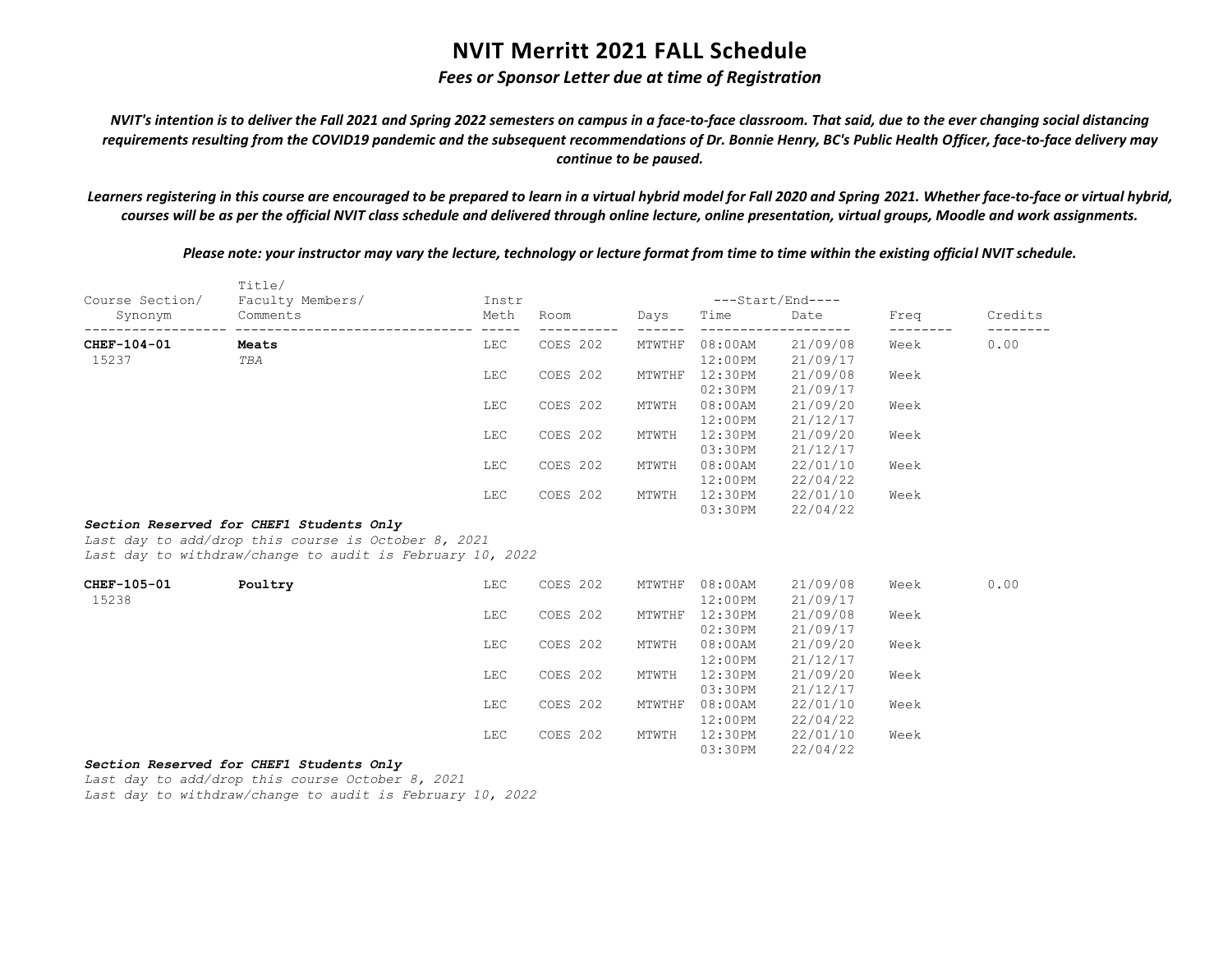## *Fees or Sponsor Letter due at time of Registration*

*NVIT's intention is to deliver the Fall 2021 and Spring 2022 semesters on campus in a face-to-face classroom. That said, due to the ever changing social distancing requirements resulting from the COVID19 pandemic and the subsequent recommendations of Dr. Bonnie Henry, BC's Public Health Officer, face-to-face delivery may continue to be paused.*

*Learners registering in this course are encouraged to be prepared to learn in a virtual hybrid model for Fall 2020 and Spring 2021. Whether face-to-face or virtual hybrid, courses will be as per the official NVIT class schedule and delivered through online lecture, online presentation, virtual groups, Moodle and work assignments.*

*Please note: your instructor may vary the lecture, technology or lecture format from time to time within the existing official NVIT schedule.*

|                 | Title/                                                    |       |          |        |                  |          |      |         |
|-----------------|-----------------------------------------------------------|-------|----------|--------|------------------|----------|------|---------|
| Course Section/ | Faculty Members/                                          | Instr |          |        | ---Start/End---- |          |      |         |
| Synonym         | Comments                                                  | Meth  | Room     | Days   | Time             | Date     | Freq | Credits |
|                 |                                                           |       |          |        |                  |          |      |         |
| CHEF-106-01     | Seafood                                                   | LEC   | COES 202 | MTWTH  | $08:00$ AM       | 21/09/08 | Week | 0.00    |
| 15239           |                                                           |       |          |        | $12:00$ PM       | 21/09/17 |      |         |
|                 |                                                           | LEC   | COES 202 | MTWTHF | 12:30PM          | 21/09/08 | Week |         |
|                 |                                                           |       |          |        | 02:30PM          | 21/09/17 |      |         |
|                 |                                                           | LEC   | COES 202 | MTWTH  | $08:00$ AM       | 21/09/20 | Week |         |
|                 |                                                           |       |          |        | 12:00PM          | 21/12/17 |      |         |
|                 |                                                           | LEC   | COES 202 | MTWTH  | 12:30PM          | 21/09/20 | Week |         |
|                 |                                                           |       |          |        | 03:30PM          | 21/12/17 |      |         |
|                 |                                                           | LEC   | COES 202 | MTWTH  | $08:00$ AM       | 22/01/10 | Week |         |
|                 |                                                           |       |          |        | $12:00$ PM       | 22/04/22 |      |         |
|                 |                                                           | LEC   | COES 202 | MTWTH  | 12:30PM          | 22/01/10 | Week |         |
|                 |                                                           |       |          |        | 03:30PM          | 22/04/22 |      |         |
|                 | Section Reserved for CHEF1 Students Only                  |       |          |        |                  |          |      |         |
|                 | Last day to add/drop this course is October 8, 2021       |       |          |        |                  |          |      |         |
|                 | Last day to withdraw/change to audit is February 10, 2022 |       |          |        |                  |          |      |         |
| CHEF-107-01     | Garde-Manger                                              | LEC   | COES 202 | MTWTHF | $08:00$ AM       | 21/09/08 | Week | 0.00    |
| 15240           |                                                           |       |          |        | 12:00PM          | 21/09/17 |      |         |
|                 |                                                           | LEC   | COES 202 | MTWTHF | 12:30PM          | 21/09/08 | Week |         |
|                 |                                                           |       |          |        | 02:30PM          | 21/09/17 |      |         |
|                 |                                                           | LEC   | COES 202 | MTWTH  | $08:00$ AM       | 21/09/20 | Week |         |
|                 |                                                           |       |          |        | 12:00PM          | 21/12/17 |      |         |
|                 |                                                           | LEC   | COES 202 | MTWTH  | 12:30PM          | 21/09/20 | Week |         |
|                 |                                                           |       |          |        | 03:30PM          | 21/12/17 |      |         |
|                 |                                                           | LEC   | COES 202 | MTWTH  | $08:00$ AM       | 22/01/10 | Week |         |
|                 |                                                           |       |          |        | 12:00PM          | 22/04/22 |      |         |
|                 |                                                           | LEC   | COES 202 | MTWTH  | 12:30PM          | 22/01/10 | Week |         |
|                 |                                                           |       |          |        | 03:30PM          | 22/04/22 |      |         |
|                 |                                                           |       |          |        |                  |          |      |         |

### *Section Reserved for CHEF1 Students Only*

*Last day to add/drop this course is October 8, 2021*

*Last day to withdraw/change to audit is February 10, 2022*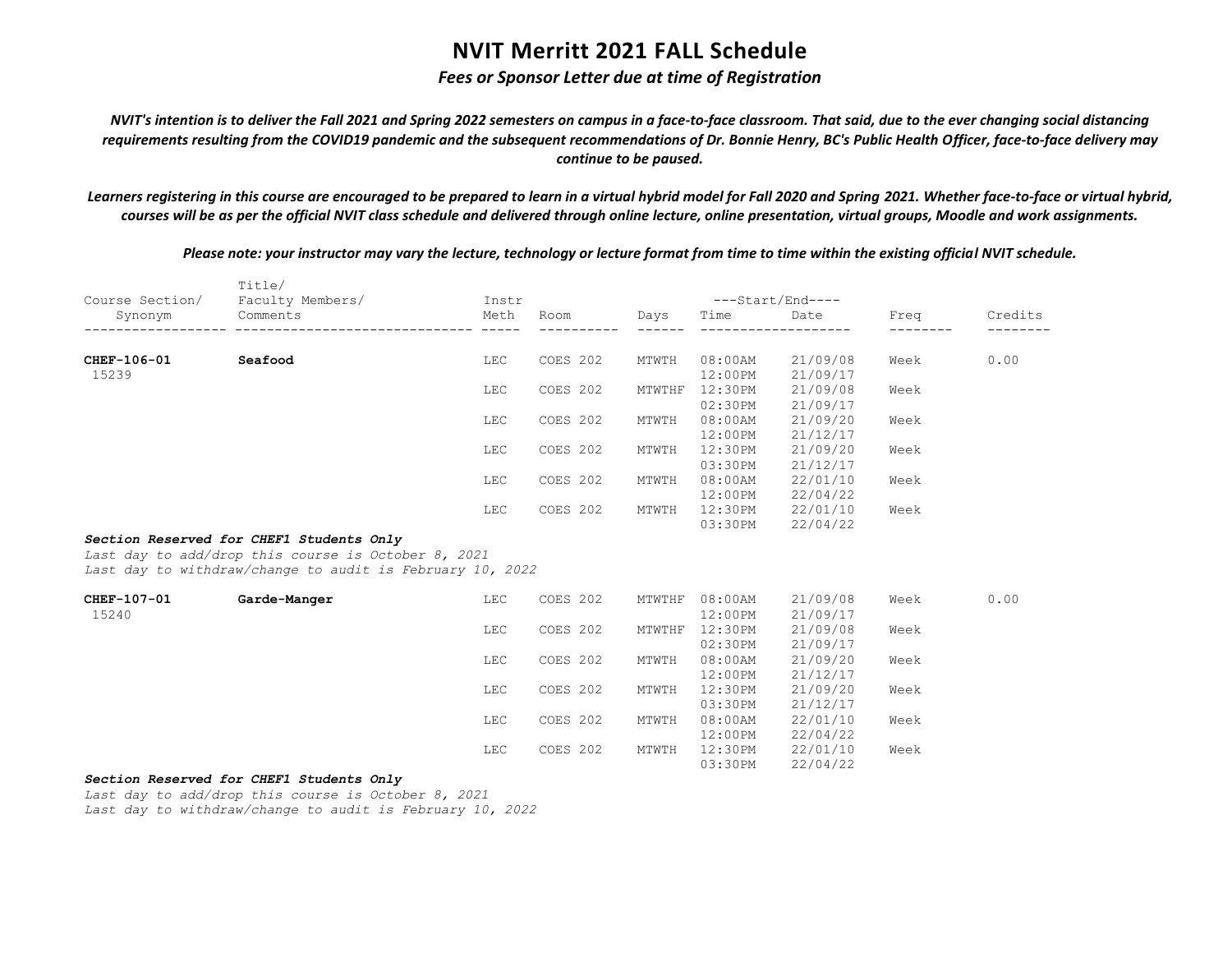## *Fees or Sponsor Letter due at time of Registration*

*NVIT's intention is to deliver the Fall 2021 and Spring 2022 semesters on campus in a face-to-face classroom. That said, due to the ever changing social distancing requirements resulting from the COVID19 pandemic and the subsequent recommendations of Dr. Bonnie Henry, BC's Public Health Officer, face-to-face delivery may continue to be paused.*

*Learners registering in this course are encouraged to be prepared to learn in a virtual hybrid model for Fall 2020 and Spring 2021. Whether face-to-face or virtual hybrid, courses will be as per the official NVIT class schedule and delivered through online lecture, online presentation, virtual groups, Moodle and work assignments.*

*Please note: your instructor may vary the lecture, technology or lecture format from time to time within the existing official NVIT schedule.*

| Course Section/ | Title/<br>Faculty Members/                                                                                                                                   | Instr |                        |        | ---Start/End---- |          |                           |         |
|-----------------|--------------------------------------------------------------------------------------------------------------------------------------------------------------|-------|------------------------|--------|------------------|----------|---------------------------|---------|
| Synonym         | Comments                                                                                                                                                     | Meth  | Room                   | Days   | Time             | Date     | Freq<br>$- - - - - - - -$ | Credits |
| CHEF-108-01     | ---------------------- -----<br>Eggs, Breakfast and Dairy                                                                                                    | LEC   | ----------<br>COES 202 | MTWTHF | $08:00$ AM       | 21/09/08 | Week                      | 0.00    |
| 15241           |                                                                                                                                                              |       |                        |        | $12:00$ PM       | 21/09/17 |                           |         |
|                 |                                                                                                                                                              | LEC   | COES 202               | MTWTHF | 12:30PM          | 21/09/08 | Week                      |         |
|                 |                                                                                                                                                              |       |                        |        | 02:30PM          | 21/09/17 |                           |         |
|                 |                                                                                                                                                              | LEC   | COES 202               | MTWTH  | $08:00$ AM       | 21/09/20 | Week                      |         |
|                 |                                                                                                                                                              |       |                        |        | 12:00PM          | 21/12/17 |                           |         |
|                 |                                                                                                                                                              | LEC   | COES 202               | MTWTH  | 12:30PM          | 21/09/20 | Week                      |         |
|                 |                                                                                                                                                              |       |                        |        | 03:30PM          | 21/12/17 |                           |         |
|                 |                                                                                                                                                              | LEC   | COES 202               | MTWTHF | $08:00$ AM       | 22.01.10 | Week                      |         |
|                 |                                                                                                                                                              |       |                        |        | $12:00$ PM       | 22/04/22 |                           |         |
|                 |                                                                                                                                                              | LEC   | COES 202               |        | MTWTHF 12:30PM   | 22/01/10 | Week                      |         |
|                 |                                                                                                                                                              |       |                        |        | 03:30PM          | 22/04/22 |                           |         |
|                 | Section Reserved for CHEF1 Students Only<br>Last day to add/drop this course is October 8, 2021<br>Last day to withdraw/change to audit is February 10, 2022 |       |                        |        |                  |          |                           |         |
| CHEF-109-01     | Baked Goods and Desserts                                                                                                                                     | LEC   | COES 202               | MTWTHF | $08:00$ AM       | 21/09/08 | Week                      | 0.00    |
| 15242           |                                                                                                                                                              |       |                        |        | $12:00$ PM       | 21/09/17 |                           |         |
|                 |                                                                                                                                                              | LEC   | COES 202               | MTWTHF | 12:30PM          | 21/09/08 | Week                      |         |
|                 |                                                                                                                                                              |       |                        |        | 02:30PM          | 21/09/17 |                           |         |
|                 |                                                                                                                                                              | LEC   | COES 202               | MTWTH  | $08:00$ AM       | 21/09/20 | Week                      |         |
|                 |                                                                                                                                                              |       |                        |        | 12:00PM          | 21/12/17 |                           |         |
|                 |                                                                                                                                                              | LEC   | COES 202               | MTWTH  | 12:30PM          | 21/09/20 | Week                      |         |
|                 |                                                                                                                                                              |       |                        |        | 03:30PM          | 21/12/17 |                           |         |
|                 |                                                                                                                                                              | LEC   | COES 202               | MTWTH  | $08:00$ AM       | 22/01/10 | Week                      |         |
|                 |                                                                                                                                                              |       |                        |        | 12:00PM          | 22/04/22 |                           |         |
|                 |                                                                                                                                                              | LEC   | COES 202               | MTWTH  | 12:30PM          | 22/01/10 | Week                      |         |
|                 |                                                                                                                                                              |       |                        |        | 03:30PM          | 22/04/22 |                           |         |

### *Section Reserved for CHEF1 Students Only*

*Last day to add/drop this course is October 8, 2021*

*Last day to withdraw/change to audit is February 10, 2021*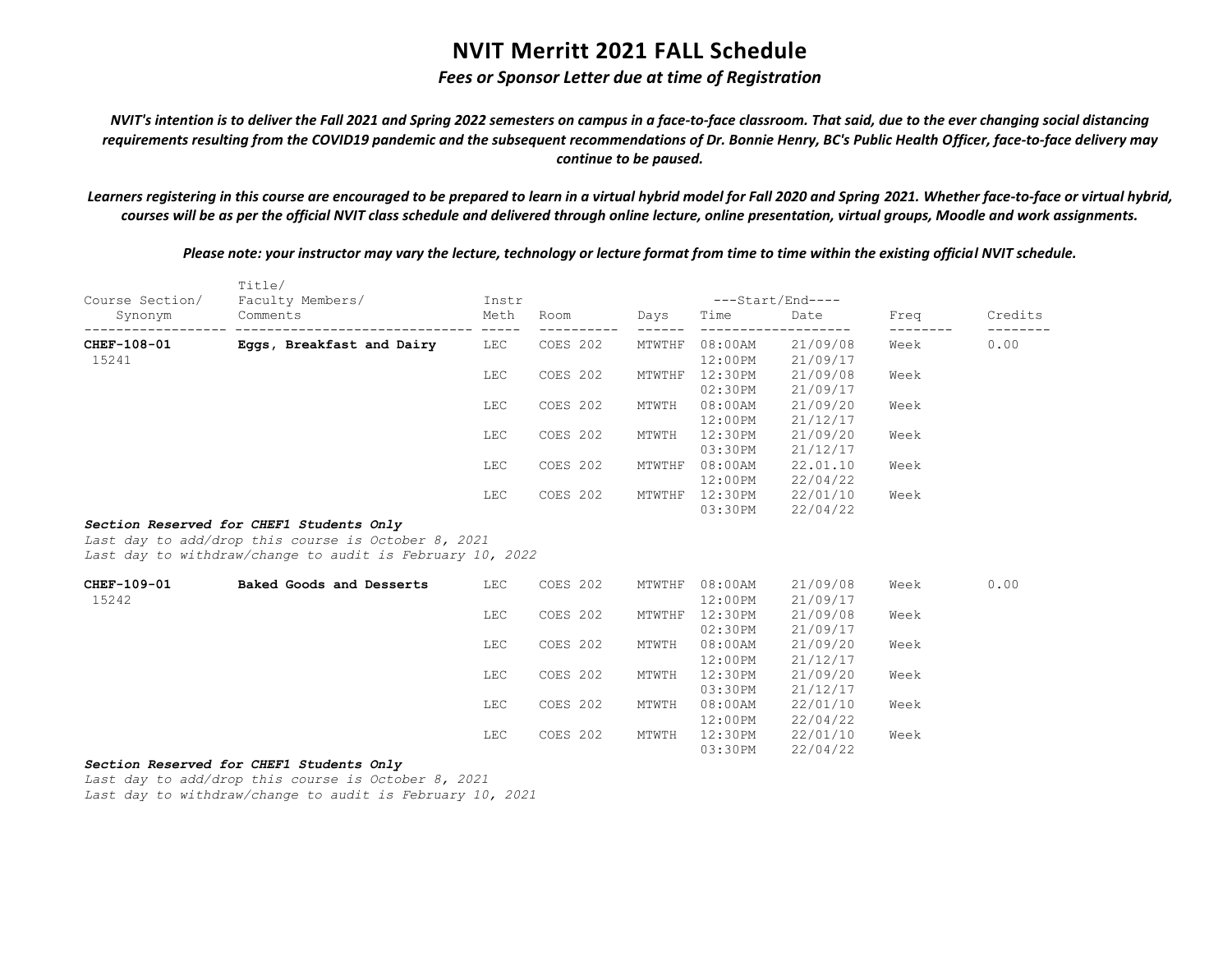## *Fees or Sponsor Letter due at time of Registration*

*NVIT's intention is to deliver the Fall 2021 and Spring 2022 semesters on campus in a face-to-face classroom. That said, due to the ever changing social distancing requirements resulting from the COVID19 pandemic and the subsequent recommendations of Dr. Bonnie Henry, BC's Public Health Officer, face-to-face delivery may continue to be paused.*

*Learners registering in this course are encouraged to be prepared to learn in a virtual hybrid model for Fall 2020 and Spring 2021. Whether face-to-face or virtual hybrid, courses will be as per the official NVIT class schedule and delivered through online lecture, online presentation, virtual groups, Moodle and work assignments.*

|                 | Title/                                                                                          |       |           |                         |                  |          |      |         |
|-----------------|-------------------------------------------------------------------------------------------------|-------|-----------|-------------------------|------------------|----------|------|---------|
| Course Section/ | Faculty Members/                                                                                | Instr |           |                         | ---Start/End---- |          |      |         |
| Synonym         | Comments                                                                                        | Meth  | Room      | Days<br>$- - - - - - -$ | Time             | Date     | Freq | Credits |
|                 |                                                                                                 |       |           |                         |                  |          |      |         |
| CHEF-110-01     | Beverages                                                                                       | LEC   | COES 202  |                         | MTWTHF 08:00AM   | 21/09/08 | Week | 0.00    |
| 15243           |                                                                                                 |       |           |                         | $12:00$ PM       | 21/09/17 |      |         |
|                 |                                                                                                 | LEC   | COES 202  | MTWTHF                  | 12:30PM          | 21/09/08 | Week |         |
|                 |                                                                                                 |       |           |                         | 02:30PM          | 21/09/17 |      |         |
|                 |                                                                                                 | LEC   | COES 202  | MTWTH                   | $08:00$ AM       | 21/09/20 | Week |         |
|                 |                                                                                                 |       |           |                         | $12:00$ PM       | 21/12/17 |      |         |
|                 |                                                                                                 | LEC   | COES 202  | MTWTH                   | 12:30PM          | 21/09/20 | Week |         |
|                 |                                                                                                 |       |           |                         | 03:30PM          | 21/12/17 |      |         |
|                 |                                                                                                 | LEC   | COES 202  | MTWTH                   | $08:00$ AM       | 22/01/10 | Week |         |
|                 |                                                                                                 |       |           |                         | $12:00$ PM       | 22/04/22 |      |         |
|                 |                                                                                                 | LEC   | COES 202  | MTWTH                   | 12:30PM          | 22/01/10 | Week |         |
|                 |                                                                                                 |       |           |                         | 03:30PM          | 22/04/22 |      |         |
|                 | Last day to withdraw/change to audit is February 10, 2022                                       |       |           |                         |                  |          |      |         |
| Chef-111-01     | Ita Technical Exam                                                                              | LEC   | COES 202  |                         | MTWTHF 08:00AM   | 21/09/08 | Week | 0.00    |
| 15244           |                                                                                                 |       |           |                         | 12:00PM          | 21/09/17 |      |         |
|                 |                                                                                                 | LEC   | COES 202  |                         | MTWTHF 12:30PM   | 2/09/08  | Week |         |
|                 |                                                                                                 |       |           |                         | 02:30PM          | 21/09/17 |      |         |
|                 |                                                                                                 | LEC   | COES 202  | MTWTH                   | $08:00$ AM       | 21/09/20 | Week |         |
|                 |                                                                                                 |       |           |                         | $12:00$ PM       | 21/12/17 |      |         |
|                 |                                                                                                 | LEC   | COES 202  | MTWTH                   | 12:30PM          | 21/09/20 | Week |         |
|                 |                                                                                                 |       |           |                         | 03:30PM          | 21/12/17 |      |         |
|                 |                                                                                                 | LEC   | COES 202  | MTWTHF                  | $08:00$ AM       | 22/01/10 | Week |         |
|                 |                                                                                                 |       |           |                         | $12:00$ PM       | 22/04/22 |      |         |
|                 |                                                                                                 | LEC   | COES 202  | MTWTH                   | 12:30PM          | 22/01/10 | Week |         |
|                 |                                                                                                 |       |           |                         | 03:30PM          | 22/04/22 |      |         |
|                 | Section Reserved for CHEF1 Students Only<br>Last day to add/drop this course is October 8, 2021 |       |           |                         |                  |          |      |         |
|                 | Last day to withdraw/change to audit is February 10, 2022                                       |       |           |                         |                  |          |      |         |
| CMSC-109-01     | Computer Applications                                                                           | LEC   | MAIN M024 | $\mathbf F$             | $09:00$ AM       | 21/09/08 | Week | 3.00    |
| 14640           | Stefan P. Zabek                                                                                 |       |           |                         | 12:00PM          | 21/12/21 |      |         |
|                 | Last day to add/drop this course is September 21, 2021                                          |       |           |                         |                  |          |      |         |
|                 | Last day to withdraw/change to audit is November 16, 2021                                       |       |           |                         |                  |          |      |         |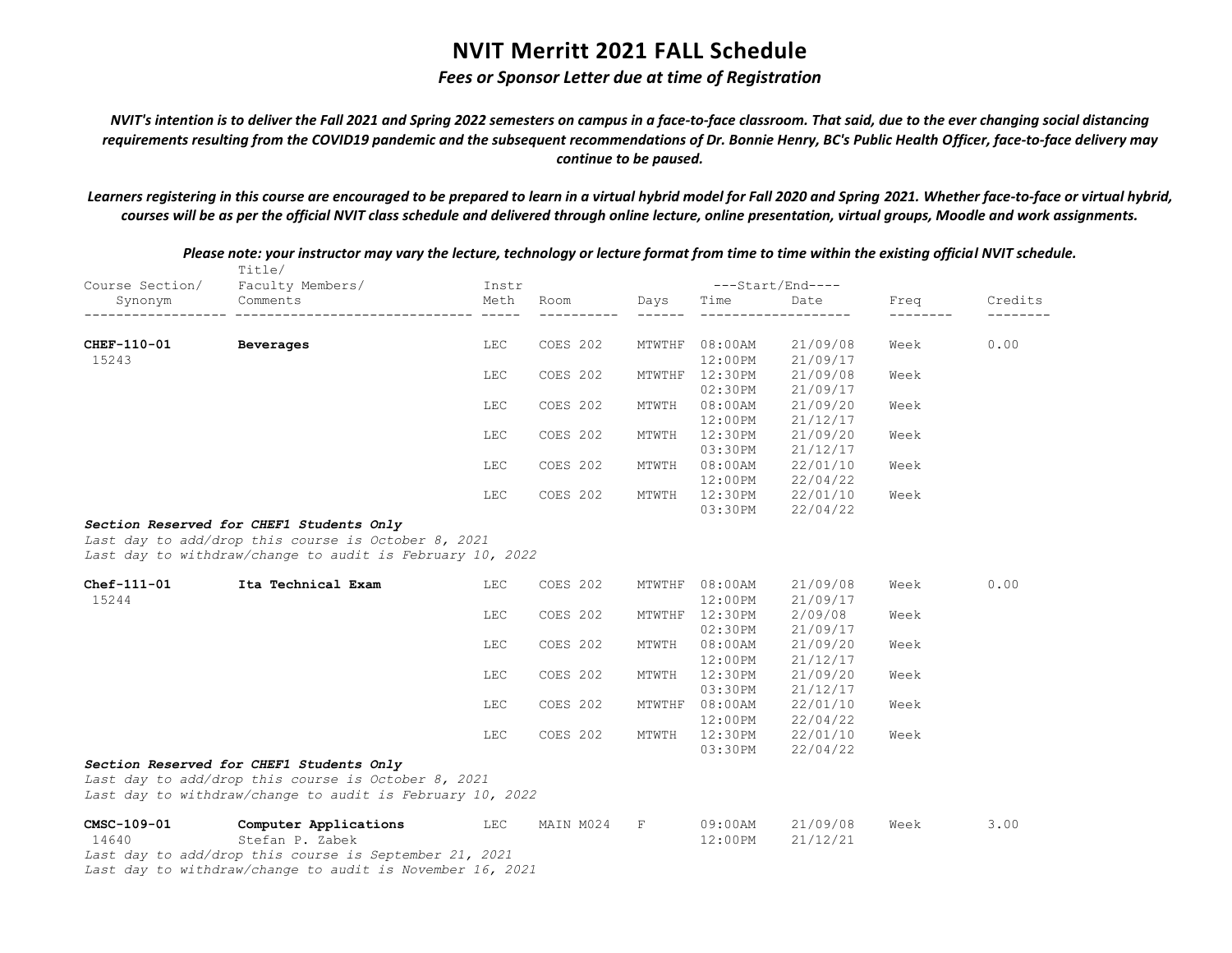## *Fees or Sponsor Letter due at time of Registration*

*NVIT's intention is to deliver the Fall 2021 and Spring 2022 semesters on campus in a face-to-face classroom. That said, due to the ever changing social distancing requirements resulting from the COVID19 pandemic and the subsequent recommendations of Dr. Bonnie Henry, BC's Public Health Officer, face-to-face delivery may continue to be paused.*

*Learners registering in this course are encouraged to be prepared to learn in a virtual hybrid model for Fall 2020 and Spring 2021. Whether face-to-face or virtual hybrid, courses will be as per the official NVIT class schedule and delivered through online lecture, online presentation, virtual groups, Moodle and work assignments.*

|                      | Title/                                                                                                                                                                                                                 |       |           |      |                          |                      |      |         |
|----------------------|------------------------------------------------------------------------------------------------------------------------------------------------------------------------------------------------------------------------|-------|-----------|------|--------------------------|----------------------|------|---------|
| Course Section/      | Faculty Members/                                                                                                                                                                                                       | Instr |           |      |                          | $---Start/End---$    |      |         |
| Synonym              | Comments<br>_________________________________                                                                                                                                                                          | Meth  | Room      | Days | Time                     | Date                 | Freq | Credits |
| COMM-101-01<br>14644 | <b>Business English</b><br>TBA<br>Section Reserved for OFAD Student Only                                                                                                                                               | LEC   | MAIN M067 | TTH  | $10:35$ AM<br>12:05PM    | 21/09/08<br>21/12/21 | Week | 3.00    |
|                      | Last day to add/drop this course is September 21, 2021<br>Last day to withdraw/change to audit is November 16, 2021                                                                                                    |       |           |      |                          |                      |      |         |
| COMM-145-01<br>14646 | Public Relations & Communicat LEC<br>Ellen N. Simmons<br>Section Reserved for ENRT Student Only<br>Last day to add/drop this course is September 21, 2021<br>Last day to withdraw/change to audit is November 16, 2021 |       | MAIN U001 | W    | 09:00AM<br>$12:00$ PM    | 21/09/08<br>21/12/21 | Week | 3.00    |
| COMP-101-01<br>14648 | Computer Essentials/Internet LEC<br>TBA<br>Section Reserved for OFAD Student Only<br>Last day to add/drop this course is September 21, 2021<br>Last day to withdraw/change to audit is November 16, 2021               |       | MAIN M024 | MW   | $09:00$ AM<br>$10:30$ AM | 21/09/08<br>21/12/21 | Week | 3.00    |
| COMP-102-01<br>14654 | Word Processing I<br>Beverly E. Currie-Mclean<br>Section Reserved for OFAD Student Only<br>Last day to add/drop this course is September 21, 2021<br>Last day to withdraw/change to audit is November 16, 2021         | LEC   | MAIN M024 | MW   | 10:35AM<br>12:05PM       | 21/09/08<br>21/12/21 | Week | 3.00    |
| COMP-103-01<br>14651 | Keyboarding I<br>TBA<br>Section Reserved for OFAD Student Only<br>Last day to add/drop this course is September 21, 2021<br>Last day to withdraw/change to audit is November 16, 2021                                  | LEC   | MAIN M024 | TTH  | 01:30PM<br>$03:00$ PM    | 21/09/08<br>21/12/21 | Week | 3.00    |
| COOP-120-01<br>15169 | Coop Educ. Prog. Work Term 2<br>Margaret E. Hohner<br>Section Reserved for COOP Student Only<br>Last day to add/drop this course is September 21, 2021<br>Last day to withdraw/change to audit is November 16, 2021    | WKT   |           |      |                          | 21/09/08<br>21/12/21 | Week | 3.00    |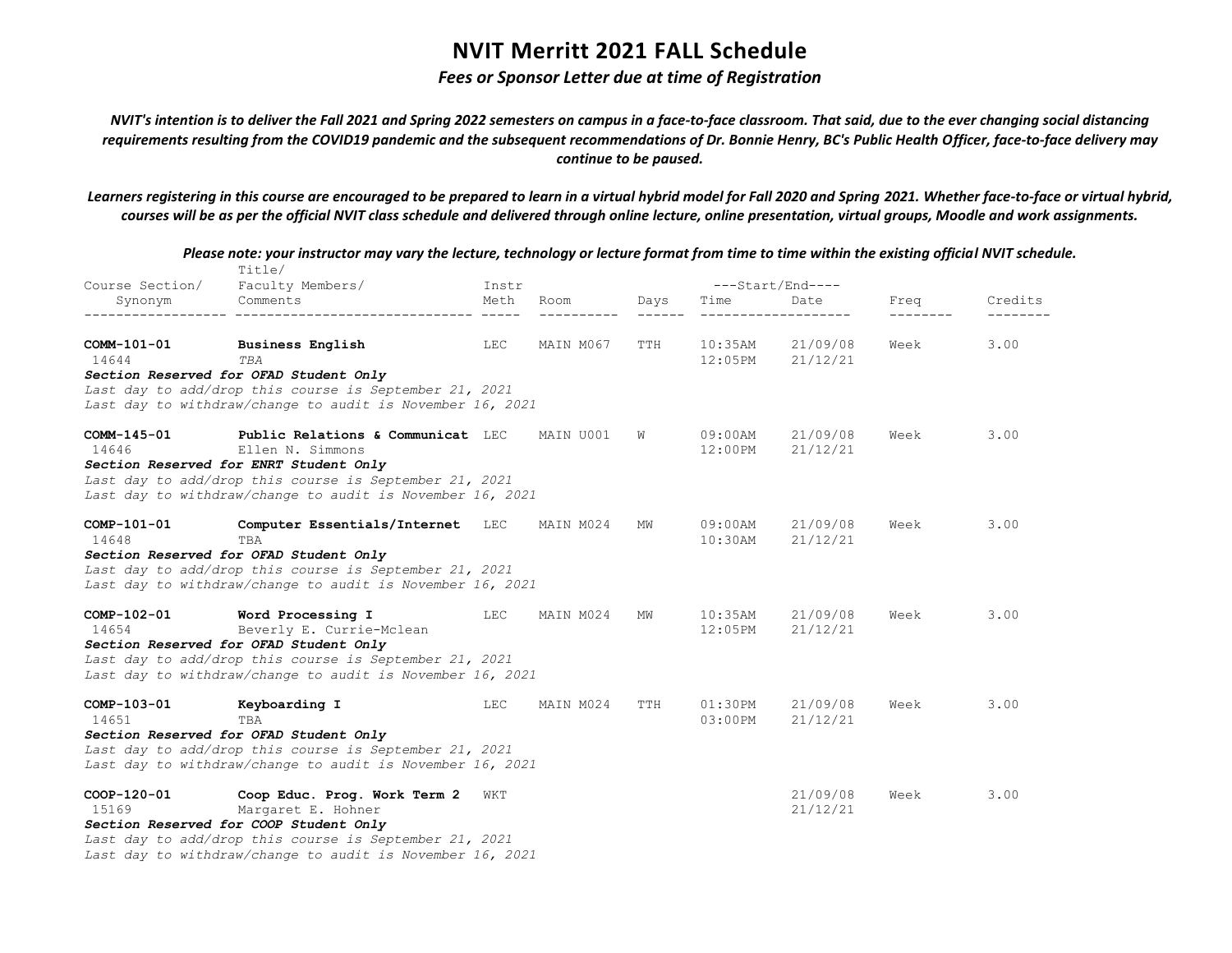## *Fees or Sponsor Letter due at time of Registration*

*NVIT's intention is to deliver the Fall 2021 and Spring 2022 semesters on campus in a face-to-face classroom. That said, due to the ever changing social distancing requirements resulting from the COVID19 pandemic and the subsequent recommendations of Dr. Bonnie Henry, BC's Public Health Officer, face-to-face delivery may continue to be paused.*

*Learners registering in this course are encouraged to be prepared to learn in a virtual hybrid model for Fall 2020 and Spring 2021. Whether face-to-face or virtual hybrid, courses will be as per the official NVIT class schedule and delivered through online lecture, online presentation, virtual groups, Moodle and work assignments.*

|                       | Please note: your instructor may vary the lecture, technology or lecture format from time to time within the existing official NVIT schedule.<br>Title/                    |            |           |       |                          |                      |      |         |
|-----------------------|----------------------------------------------------------------------------------------------------------------------------------------------------------------------------|------------|-----------|-------|--------------------------|----------------------|------|---------|
| Course Section/       | Faculty Members/                                                                                                                                                           | Instr      |           |       |                          | $---Start/End---$    |      |         |
| Synonym<br>---------- | Comments                                                                                                                                                                   | Meth       | Room      | Days  | Time                     | Date                 | Freq | Credits |
| COOP-220-01<br>15168  | Coop Educ. Prog. Work Term 4<br>Margaret E. Hohner<br>Section Reserved for COOP Student Only                                                                               | WKT        |           |       |                          | 21/09/08<br>21/12/21 | Week | 3.00    |
|                       | Last day to add/drop this course is September 21, 2021<br>Last day to withdraw/change to audit is November 16, 2021                                                        |            |           |       |                          |                      |      |         |
| CRIM-101-X01<br>14805 | Introduction to Criminology<br>Lara L. Condello<br>Last day to add/drop this course is September 21, 2021                                                                  | <b>LEC</b> | MAIN U011 | М     | $09:00$ AM<br>$12:00$ PM | 21/09/08<br>21/12/21 | Week | 3.00    |
|                       | Last day to withdraw/change to audit is November 16, 2021                                                                                                                  |            |           |       |                          |                      |      |         |
| CRIM-104-X01<br>14809 | Sociology of Deviance<br>Lara L. Condello<br>Last day to add/drop this course is September 21, 2021<br>Last day to withdraw/change to audit is November 16, 2021           | <b>LEC</b> | MAIN U011 | W     | $02:00$ PM<br>05:00PM    | 21/09/08<br>21/12/21 | Week | 3.00    |
| CRIM-135-X01<br>14813 | Intro to Cdn Law & Legal Inst LEC<br>Sharon McIvor<br>Last day to add/drop this course is September 21, 2021<br>Last day to withdraw/change to audit is November 16, 2021  |            | MAIN U011 | М     | $01:30$ PM<br>04:30PM    | 21/09/08<br>21/12/21 | Week | 3.00    |
| CRIM-220-X01<br>14817 | Research Methods in Crim<br>Lara L. Condello<br>Last day to add/drop this course is September 21, 2021<br>Last day to withdraw/change to audit is November 16, 2021        | <b>LEC</b> | MAIN U033 | TH    | $09:00$ AM<br>$12:00$ PM | 21/09/08<br>21/12/21 | Week | 3.00    |
| ECON-102-01<br>14658  | Principles of Macroeconomics<br>Heather A. Williams<br>Last day to add/drop this course is September 21, 2021<br>Last day to withdraw/change to audit is November 16, 2021 | LEC        | MAIN U003 | Т     | 09:00AM<br>$12:00$ PM    | 21/09/08<br>21/12/21 | Week | 3.00    |
| ENGL-030-01<br>14661  | Fundamental English - Writing LEC<br>Last day to add/drop this course is September 21, 2021<br>Last day to withdraw/change to audit is November 16, 2021                   |            | MAIN M069 | MTWTH | $10:45$ AM<br>12:00PM    | 21/09/08<br>21/12/21 | Week | 0.00    |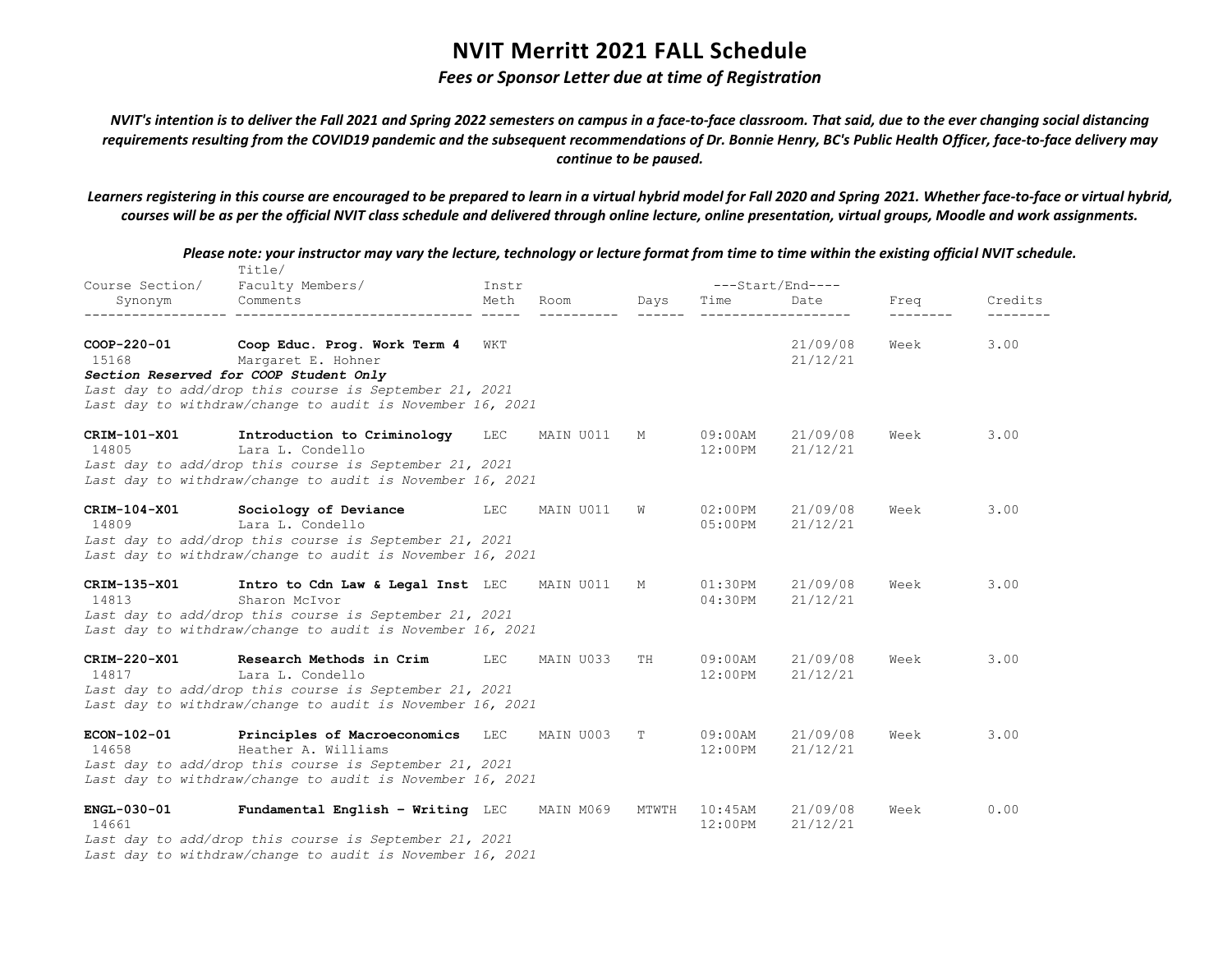## *Fees or Sponsor Letter due at time of Registration*

*NVIT's intention is to deliver the Fall 2021 and Spring 2022 semesters on campus in a face-to-face classroom. That said, due to the ever changing social distancing requirements resulting from the COVID19 pandemic and the subsequent recommendations of Dr. Bonnie Henry, BC's Public Health Officer, face-to-face delivery may continue to be paused.*

*Learners registering in this course are encouraged to be prepared to learn in a virtual hybrid model for Fall 2020 and Spring 2021. Whether face-to-face or virtual hybrid, courses will be as per the official NVIT class schedule and delivered through online lecture, online presentation, virtual groups, Moodle and work assignments.*

|                             | Please note: your instructor may vary the lecture, technology or lecture format from time to time within the existing official NVIT schedule.<br>Title/                       |       |           |       |                       |                      |                  |         |
|-----------------------------|-------------------------------------------------------------------------------------------------------------------------------------------------------------------------------|-------|-----------|-------|-----------------------|----------------------|------------------|---------|
|                             | Course Section/ Faculty Members/                                                                                                                                              | Instr |           |       |                       | ---Start/End----     |                  |         |
| Synonym                     | Comments                                                                                                                                                                      | Meth  | Room      | Days  | Time                  | Date                 | Freq<br>-------- | Credits |
| $ENGL-040-01$<br>14664      | Reading Comprehension                                                                                                                                                         | LEC   | MAIN M069 | MTWTH | 10:45AM<br>$12:00$ PM | 21/09/08<br>21/12/21 | Week             | 0.00    |
|                             | Last day to add/drop this course is September 21, 2021<br>Last day to withdraw/change to audit is November 16, 2021                                                           |       |           |       |                       |                      |                  |         |
| <b>ENGL-050-01</b><br>14667 | Writing Skills                                                                                                                                                                | LEC   | MAIN M067 | М     | $01:30$ PM<br>03:30PM | 21/09/08<br>21/12/21 | Week             | 0.00    |
|                             |                                                                                                                                                                               | LEC.  | MAIN M067 | TH    | $01:30$ PM<br>04:30PM | 21/09/08<br>21/12/21 | Week             |         |
|                             | Last day to add/drop this course is September 21, 2021<br>Last day to withdraw/change to audit is November 16, 2021                                                           |       |           |       |                       |                      |                  |         |
| ENGL-060-01<br>14670        | Literature and Composition                                                                                                                                                    | LEC   | MAIN M067 | TF    | 01:30PM<br>04:00PM    | 21/09/08<br>21/12/21 | Week             | 0.00    |
|                             | Last day to add/drop this course is September 21, 2021<br>Last day to withdraw/change to audit is November 16, 2021                                                           |       |           |       |                       |                      |                  |         |
| <b>ENGL-101-01</b><br>14674 | Foundations for Acad. Writing LEC<br>Jenny M. Stirling<br>Last day to add/drop this course is September 21, 2021<br>Last day to withdraw/change to audit is November 16, 2021 |       | MAIN M024 | TTH   | $10:35$ AM<br>12:05PM | 21/09/08<br>21/12/21 | Week             | 3.00    |
| ENGL-110-01<br>14677        | College Composition<br>Jenny M. Stirling<br>Last day to add/drop this course is September 21, 2021<br>Last day to withdraw/change to audit is November 16, 2021               | LEC   | MAIN U001 | TTH   | 01:30PM<br>$03:00$ PM | 21/09/08<br>21/12/21 | Week             | 3.00    |
| $ENGL-110-02$<br>14680      | College Composition<br>Jenny M. Stirling                                                                                                                                      | LEC   | MAIN U011 | W     | 05:00PM<br>08:00PM    | 21/09/08<br>21/12/21 | Week             | 3.00    |
|                             | Last day to add/drop this course is September 21, 2021<br>Last day to withdraw/change to audit is November 16, 2021                                                           |       |           |       |                       |                      |                  |         |
| ENRT-110-01<br>14681        | Intro, to Natural Resources<br>Darrell J. Eustache<br>Section Reserved for ENRT Students Only                                                                                 | LEC   | COES 201  | T     | $01:30$ PM<br>04:30PM | 21/09/08<br>21/12/21 | Week             | 3.00    |
|                             | Last day to add/drop this course is September 21, 2021<br>Last day to withdraw/change to audit is November 16, 2021                                                           |       |           |       |                       |                      |                  |         |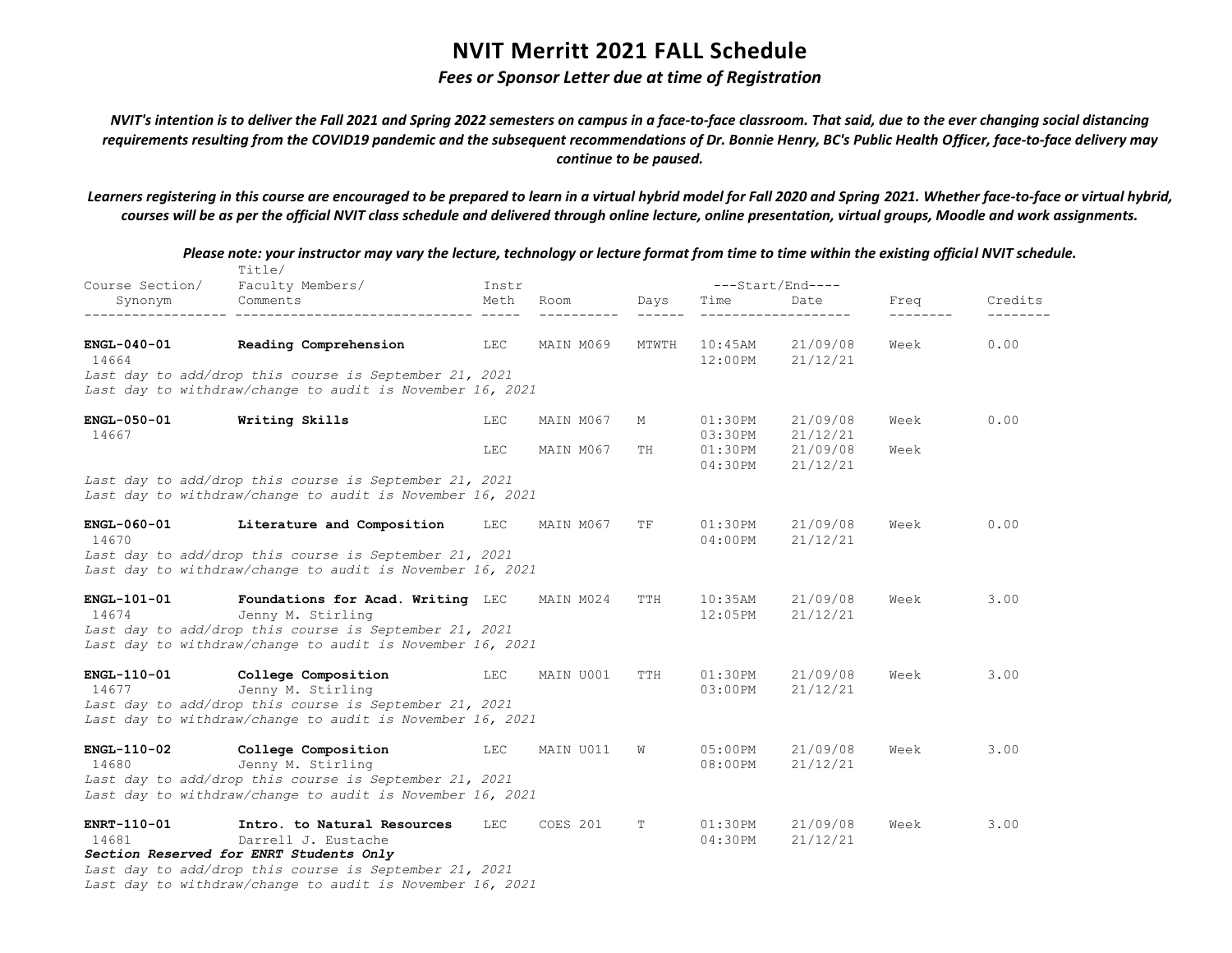## *Fees or Sponsor Letter due at time of Registration*

*NVIT's intention is to deliver the Fall 2021 and Spring 2022 semesters on campus in a face-to-face classroom. That said, due to the ever changing social distancing requirements resulting from the COVID19 pandemic and the subsequent recommendations of Dr. Bonnie Henry, BC's Public Health Officer, face-to-face delivery may continue to be paused.*

*Learners registering in this course are encouraged to be prepared to learn in a virtual hybrid model for Fall 2020 and Spring 2021. Whether face-to-face or virtual hybrid, courses will be as per the official NVIT class schedule and delivered through online lecture, online presentation, virtual groups, Moodle and work assignments.*

*Please note: your instructor may vary the lecture, technology or lecture format from time to time within the existing official NVIT schedule.*

|                      | Title/                                                                                                                                                         |            |           |      |                          |                      |      |         |
|----------------------|----------------------------------------------------------------------------------------------------------------------------------------------------------------|------------|-----------|------|--------------------------|----------------------|------|---------|
| Course Section/      | Faculty Members/                                                                                                                                               | Instr      |           |      |                          | $---Start/End---$    |      |         |
| Synonym              | Comments                                                                                                                                                       | Meth       | Room      | Days | Time                     | Date                 | Freq | Credits |
| ENRT-141-01          | Aboriginal People and the Land LEC                                                                                                                             |            | MAIN L010 | W    | 09:00AM                  | 21/09/08             | Week | 5.00    |
| 14682                | Darrell J. Eustache                                                                                                                                            |            |           |      | $12:00$ PM               | 21/12/21             |      |         |
|                      |                                                                                                                                                                | <b>LEC</b> | MAIN L010 | W    | $01:30$ PM               | 21/09/08             | Week |         |
|                      | Section Reserved for ENRT Students Only<br>Last day to add/drop this course is September 21, 2021                                                              |            |           |      | 03:30PM                  | 21/12/21             |      |         |
|                      | Last day to withdraw/change to audit is November 16, 2021                                                                                                      |            |           |      |                          |                      |      |         |
| ENRT-150-01<br>14683 | Silvics and Dendrology<br>Tom Willms                                                                                                                           | LEC        | MAIN L010 | М    | $09:00$ AM<br>$12:00$ PM | 21/09/08<br>21/12/21 | Week | 5.00    |
|                      |                                                                                                                                                                | LEC        | MAIN L010 | M    | $01:30$ PM<br>03:30PM    | 21/09/08<br>21/12/21 | Week |         |
|                      | Section Reserved for ENRT Students Only<br>Last day to add/drop this course is September 21, 2021<br>Last day to withdraw/change to audit is November 16, 2021 |            |           |      |                          |                      |      |         |
| ENRT-155-01<br>14684 | Soil Science<br>Ellen N. Simmons                                                                                                                               | LEC        | MAIN L010 | TH   | $09:00$ AM<br>$12:00$ PM | 21/09/08<br>21/12/21 | Week | 5.00    |
|                      |                                                                                                                                                                | <b>LEC</b> | MAIN L010 | TH   | $01:30$ PM<br>03:30PM    | 21/09/08<br>21/12/21 | Week |         |
|                      | Section Reserved for ENRT Students Only<br>Last day to add/drop this course is September 21, 2021<br>Last day to withdraw/change to audit is November 16, 2021 |            |           |      |                          |                      |      |         |
| ENRT-160-01<br>14685 | Field Surveys I<br>TBA                                                                                                                                         | LEC        | MAIN L010 | F    | $09:00$ AM<br>$12:00$ PM | 21/09/08<br>21/12/21 | Week | 5.00/   |
|                      |                                                                                                                                                                | <b>LEC</b> | MAIN L010 | F    | 01:30PM<br>03:30PM       | 21/09/08<br>21/12/21 | Week |         |
|                      | Section Reserved for ENRT Students Only                                                                                                                        |            |           |      |                          |                      |      |         |
|                      | Last day to add/drop this course is September 21, 2021                                                                                                         |            |           |      |                          |                      |      |         |

*Last day to withdraw/change to audit is November 16, 2021*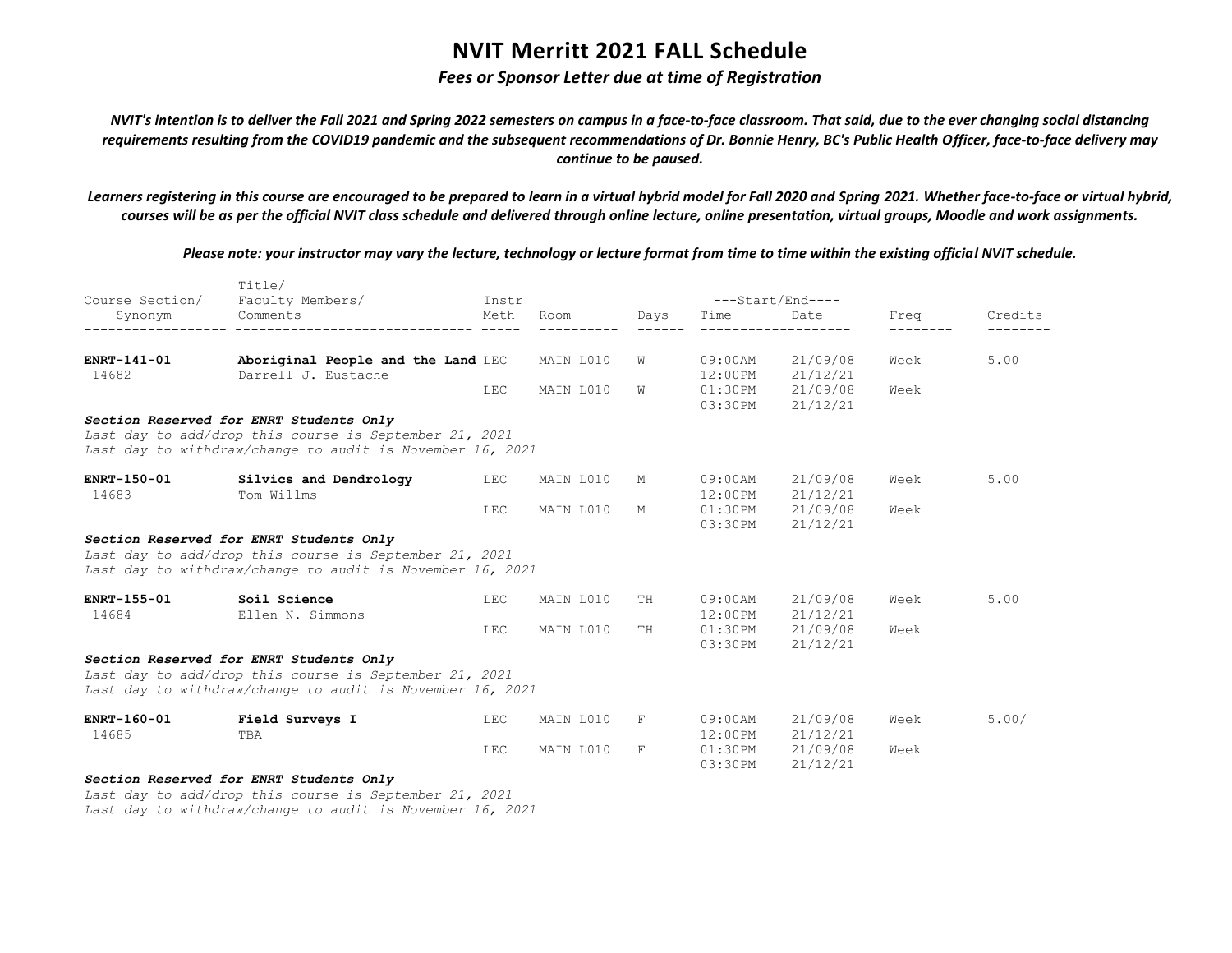## *Fees or Sponsor Letter due at time of Registration*

*NVIT's intention is to deliver the Fall 2021 and Spring 2022 semesters on campus in a face-to-face classroom. That said, due to the ever changing social distancing requirements resulting from the COVID19 pandemic and the subsequent recommendations of Dr. Bonnie Henry, BC's Public Health Officer, face-to-face delivery may continue to be paused.*

*Learners registering in this course are encouraged to be prepared to learn in a virtual hybrid model for Fall 2020 and Spring 2021. Whether face-to-face or virtual hybrid, courses will be as per the official NVIT class schedule and delivered through online lecture, online presentation, virtual groups, Moodle and work assignments.*

| Please note: your instructor may vary the lecture, technology or lecture format from time to time within the existing official NVIT schedule. | Title/                                                    |               |           |             |                    |                          |      |         |
|-----------------------------------------------------------------------------------------------------------------------------------------------|-----------------------------------------------------------|---------------|-----------|-------------|--------------------|--------------------------|------|---------|
| Course Section/                                                                                                                               | Faculty Members/<br>Comments                              | Instr<br>Meth | Room      |             | Time               | ---Start/End----<br>Date | Freq | Credits |
| Synonym                                                                                                                                       |                                                           | -----         |           | Days        |                    |                          |      |         |
| ENRT-250-01                                                                                                                                   | Silviculture                                              | <b>LEC</b>    | MAIN U001 | М           | $09:00$ AM         | 21/09/08                 | Week | 5.00    |
| 14686                                                                                                                                         | Don Parno                                                 |               |           |             | $12:00$ PM         | 21/12/21                 |      |         |
|                                                                                                                                               |                                                           | LEC           | MAIN U001 | М           | 01:30PM<br>03:30PM | 21/09/08<br>21/12/21     | Week |         |
|                                                                                                                                               | Section Reserved for ENRT Students Only                   |               |           |             |                    |                          |      |         |
|                                                                                                                                               | Last day to add/drop this course is September 21, 2021    |               |           |             |                    |                          |      |         |
|                                                                                                                                               | Last day to withdraw/change to audit is November 16, 2021 |               |           |             |                    |                          |      |         |
|                                                                                                                                               |                                                           |               |           |             |                    |                          |      |         |
| ENRT-255-01                                                                                                                                   | Timber Development I                                      | LEC           | MAIN U001 | М           | 04:30PM            | 21/09/08                 | Week | 5.00    |
| 14687                                                                                                                                         | Shawn M. Larson                                           |               |           |             | 06:30PM            | 21/12/21                 |      |         |
|                                                                                                                                               |                                                           | LEC           | MAIN U001 | W           | $02:00$ PM         | 21/09/08                 | Week |         |
|                                                                                                                                               |                                                           |               |           |             | $05:00$ PM         | 21/12/21                 |      |         |
|                                                                                                                                               | Section Reserved for ENRT Students Only                   |               |           |             |                    |                          |      |         |
|                                                                                                                                               | Last day to add/drop this course is September 21, 2021    |               |           |             |                    |                          |      |         |
|                                                                                                                                               | Last day to withdraw/change to audit is November 16, 2021 |               |           |             |                    |                          |      |         |
| ENRT-260-01                                                                                                                                   | Forest Surveys                                            | <b>LEC</b>    | COES 201  | $\mathbf F$ | $09:00$ AM         | 21/09/08                 | Week | 5.00    |
| 14688                                                                                                                                         | TBA                                                       |               |           |             | $12:00$ PM         | 21/12/21                 |      |         |
|                                                                                                                                               |                                                           | LEC           | COES 201  | $\mathbf F$ | 01:30PM            | 21/09/08                 | Week |         |
|                                                                                                                                               |                                                           |               |           |             | 03:30PM            | 21/12/21                 |      |         |
|                                                                                                                                               | Section Reserved for ENRT Students Only                   |               |           |             |                    |                          |      |         |
|                                                                                                                                               | Last day to add/drop this course is September 21, 2021    |               |           |             |                    |                          |      |         |
|                                                                                                                                               | Last day to withdraw/change to audit is November 16, 2021 |               |           |             |                    |                          |      |         |
| ENRT-270-01                                                                                                                                   | Fisheries Ecology                                         | LEC           | MAIN L010 | Т           | $09:00$ AM         | 21/09/08                 | Week | 5.00    |
| 14689                                                                                                                                         | Tom Willms                                                |               |           |             | 12:00PM            | 21/12/21                 |      |         |
|                                                                                                                                               |                                                           | <b>LEC</b>    | MAIN L010 | Т           | 01:30PM            | 21/09/08                 | Week |         |
|                                                                                                                                               |                                                           |               |           |             | 03:30PM            | 21/12/21                 |      |         |
|                                                                                                                                               | Section Reserved for ENRT Students Only                   |               |           |             |                    |                          |      |         |

*Last day to add/drop this course is September 21, 2021 Last day to withdraw/change to audit is November 16, 2021*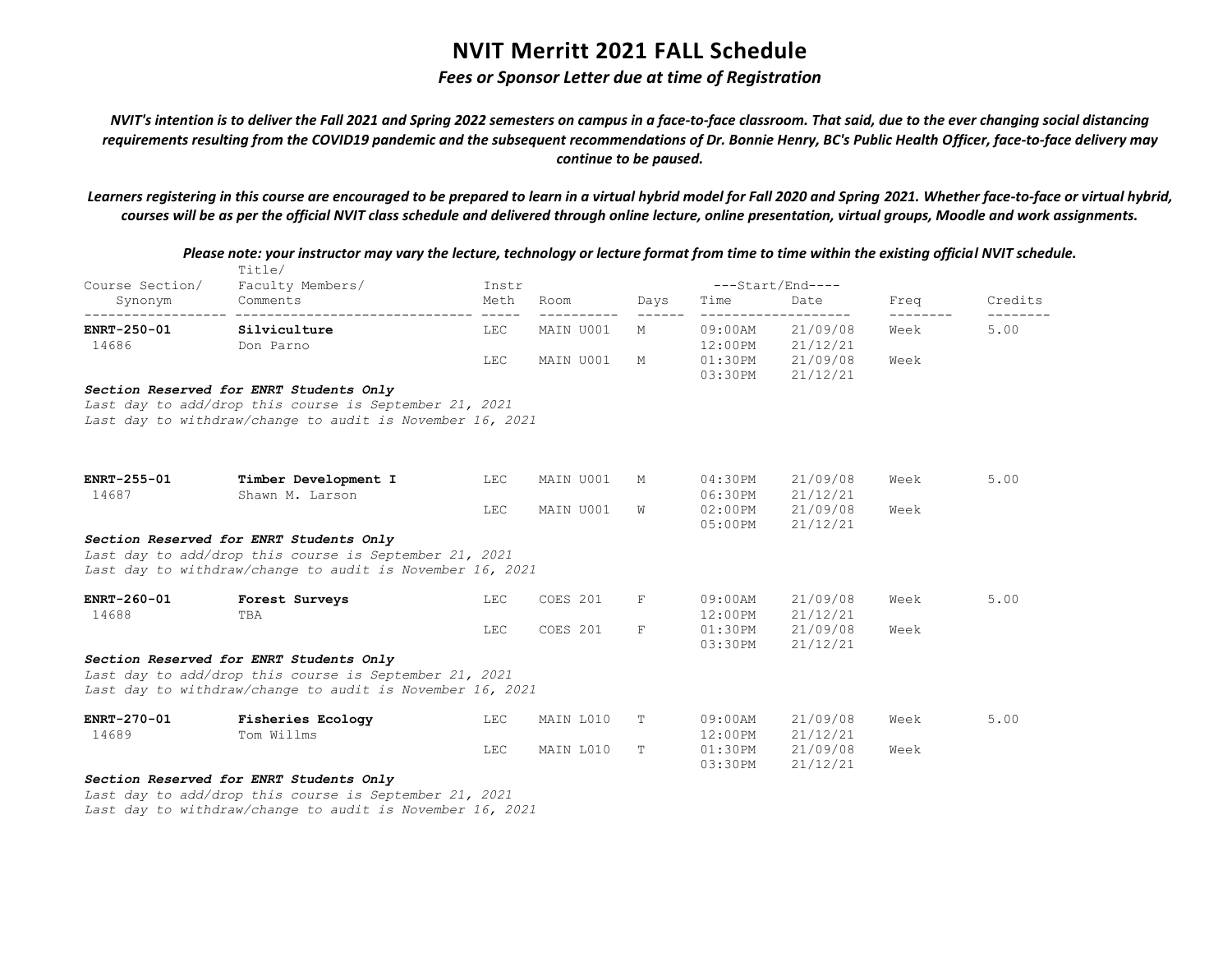## *Fees or Sponsor Letter due at time of Registration*

*NVIT's intention is to deliver the Fall 2021 and Spring 2022 semesters on campus in a face-to-face classroom. That said, due to the ever changing social distancing requirements resulting from the COVID19 pandemic and the subsequent recommendations of Dr. Bonnie Henry, BC's Public Health Officer, face-to-face delivery may continue to be paused.*

*Learners registering in this course are encouraged to be prepared to learn in a virtual hybrid model for Fall 2020 and Spring 2021. Whether face-to-face or virtual hybrid, courses will be as per the official NVIT class schedule and delivered through online lecture, online presentation, virtual groups, Moodle and work assignments.*

|                             | Please note: your instructor may vary the lecture, technology or lecture format from time to time within the existing official NVIT schedule.<br>Title/ |       |           |                         |                          |                              |                  |                     |
|-----------------------------|---------------------------------------------------------------------------------------------------------------------------------------------------------|-------|-----------|-------------------------|--------------------------|------------------------------|------------------|---------------------|
| Course Section/             | Faculty Members/                                                                                                                                        | Instr |           |                         |                          | ---Start/End----             |                  |                     |
| Synonym                     | Comments                                                                                                                                                | Meth  | Room      | Days<br>$- - - - - - -$ | Time                     | Date<br>-------------------- | Freq<br>-------- | Credits<br>________ |
| <b>ENRT-271-01</b>          | Grasslands Ecology                                                                                                                                      | LEC   | COES 201  | TH                      | 09:00AM                  | 21/09/08                     | Week             | 5.00                |
| 14690                       | Darrell J. Eustache                                                                                                                                     |       |           |                         | 12:00PM                  | 21/12/21                     |                  |                     |
|                             |                                                                                                                                                         | LEC   | COES 201  | TH                      | 01:30PM<br>03:30PM       | 21/09/08<br>21/12/21         | Week             |                     |
|                             | Section Reserved for ENRT Students Only                                                                                                                 |       |           |                         |                          |                              |                  |                     |
|                             | Last day to add/drop this course is September 21, 2021<br>Last day to withdraw/change to audit is November 16, 2021                                     |       |           |                         |                          |                              |                  |                     |
| FINA-201-01<br>14691        | Native Art History I<br>Kathleen Wasacase                                                                                                               | LEC   | MAIN U003 | F                       | 09:00AM<br>12:00PM       | 21/09/08<br>21/12/21         | Week             | 3.00                |
|                             | Last day to add/drop this course is September 21, 2021<br>Last day to withdraw/change to audit is November 16, 2021                                     |       |           |                         |                          |                              |                  |                     |
| <b>FNST-100-01</b><br>14695 | Intro to First Ntns Studies 1 LEC                                                                                                                       |       | MAIN U033 | М                       | $09:00$ AM<br>$12:00$ PM | 21/09/08<br>21/12/21         | Week             | 3.00                |
|                             | Faye G. Ahdemar<br>Last day to add/drop this course is September 21, 2021<br>Last day to withdraw/change to audit is November 16, 2021                  |       |           |                         |                          |                              |                  |                     |
| $FWS-100-01$                | Intro to FN Womens Studies 1 LEC                                                                                                                        |       | MAIN U031 | W                       | $02:00$ PM               | 21/09/08                     | Week             | 3.00                |
| 15319                       | Nedra Mckay<br>Last day to add/drop this course is September 21, 2021                                                                                   |       |           |                         | 05:00PM                  | 21/12/21                     |                  |                     |
|                             | Last day to withdraw/change to audit is November 16, 2021                                                                                               |       |           |                         |                          |                              |                  |                     |
| <b>FNWS-201-01</b><br>14699 | Unruly Women: FN Women & Just LEC<br>Sharon McIvor                                                                                                      |       | MAIN U029 | W                       | $09:00$ AM<br>12:00PM    | 21/09/08<br>21/12/21         | Week             | 3.00                |
|                             | Last day to add/drop this course is September 21, 2021<br>Last day to withdraw/change to audit is November 16, 2021                                     |       |           |                         |                          |                              |                  |                     |
| <b>FNWS-205-01</b><br>14702 | First Nations Women & Pop Cult LEC<br>Kathleen Wasacase                                                                                                 |       | MAIN U033 | W                       | 06:00PM<br>09:00PM       | 21/09/08<br>21/12/21         | Week             | 3.00                |
|                             | Last day to add/drop this course is September 21, 2021                                                                                                  |       |           |                         |                          |                              |                  |                     |
|                             | Last day to withdraw/change to audit is November 16, 2021                                                                                               |       |           |                         |                          |                              |                  |                     |
| <b>FNWS-212-01</b>          | FN Womens Exp. Know.&Wis.                                                                                                                               | LEC   | MAIN U003 | F                       | $01:30$ PM               | 21/09/08                     | Week             | 3.00                |
| 14705                       | Nedra McKay<br>Last day to add/drop this course is September 21, 2021                                                                                   |       |           |                         | 04:30PM                  | 21/12/21                     |                  |                     |
|                             | Last day to withdraw/change to audit is November 16, 2021                                                                                               |       |           |                         |                          |                              |                  |                     |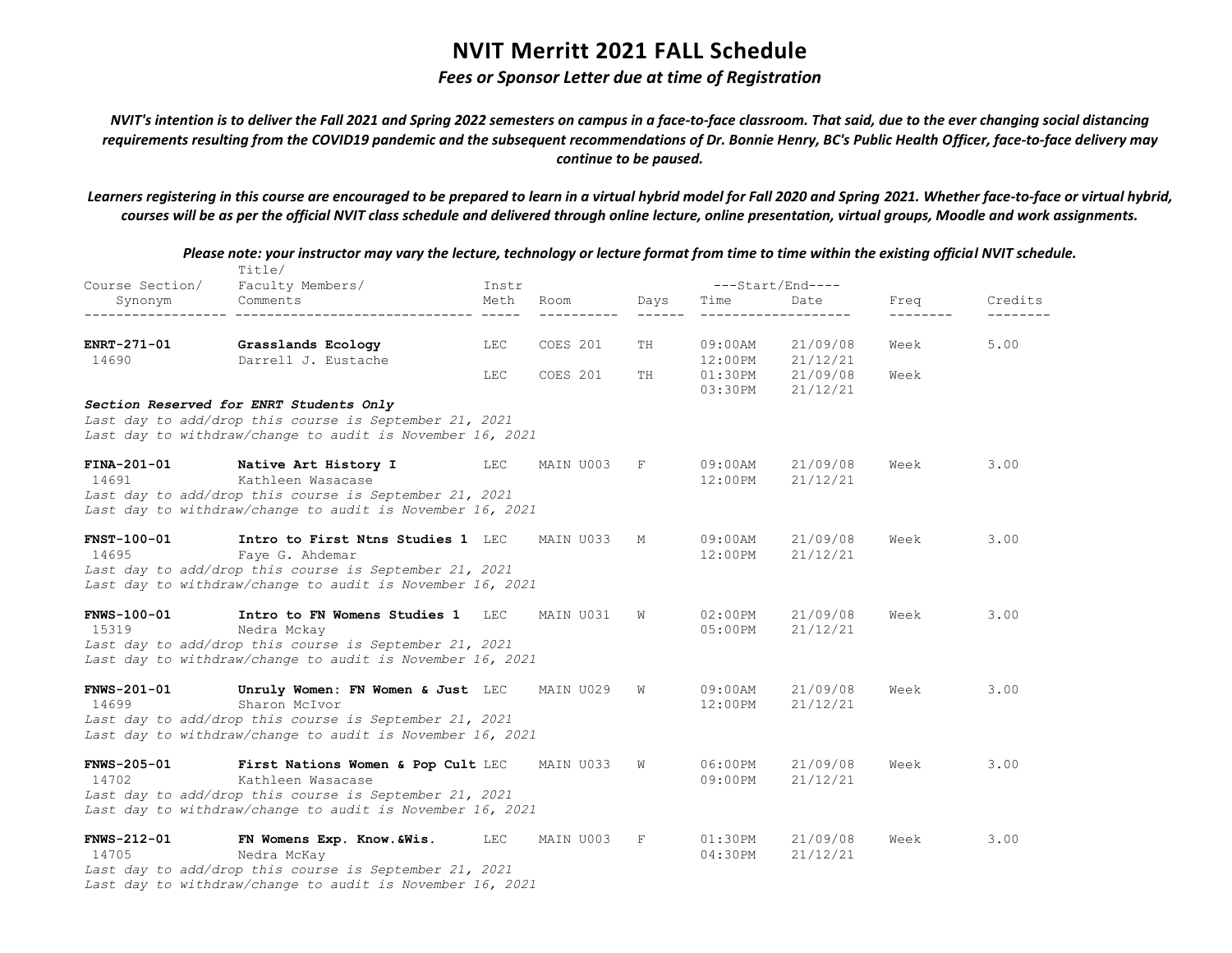## *Fees or Sponsor Letter due at time of Registration*

*NVIT's intention is to deliver the Fall 2021 and Spring 2022 semesters on campus in a face-to-face classroom. That said, due to the ever changing social distancing requirements resulting from the COVID19 pandemic and the subsequent recommendations of Dr. Bonnie Henry, BC's Public Health Officer, face-to-face delivery may continue to be paused.*

*Learners registering in this course are encouraged to be prepared to learn in a virtual hybrid model for Fall 2020 and Spring 2021. Whether face-to-face or virtual hybrid, courses will be as per the official NVIT class schedule and delivered through online lecture, online presentation, virtual groups, Moodle and work assignments.*

*Please note: your instructor may vary the lecture, technology or lecture format from time to time within the existing official NVIT schedule.*

| Course Section/      | Title/<br>Faculty Members/                                                                                                                                                 | Instr      |           |      |                          | $---Start/End---$    |      |         |
|----------------------|----------------------------------------------------------------------------------------------------------------------------------------------------------------------------|------------|-----------|------|--------------------------|----------------------|------|---------|
| Synonym              | Comments                                                                                                                                                                   | Meth       | Room      | Days | Time                     | Date                 | Freq | Credits |
| $FOSA-600-GO1$       | Food Safe                                                                                                                                                                  | LEC        | MAIN U001 | W    | 08:30AM<br>04:30PM       | 21/09/01<br>21/09/01 | Week | 0.00.   |
| HIST-100-01<br>14709 | Intro to Gen Canadian Hist I LEC<br>Faye G. Ahdemar<br>Last day to add/drop this course is September 21, 2021<br>Last day to withdraw/change to audit is November 16, 2021 |            | MAIN U033 | TH   | 01:30PM<br>04:30PM       | 21/09/08<br>21/12/21 | Week | 3.00    |
| HTCA-104-01<br>15286 | Interpersonal Communication                                                                                                                                                | LEC        | MAIN M038 | THF  | 09:00AM<br>$12:00$ PM    | 21/09/23<br>21/09/30 | Week | 2.00    |
|                      |                                                                                                                                                                            | <b>LEC</b> | MAIN M038 | THF  | 01:30PM<br>04:30PM       | 21/09/23<br>21/09/30 | Week |         |
|                      |                                                                                                                                                                            | <b>LEC</b> | MAIN M038 | THF  | $09:00$ AM<br>$12:00$ PM | 21/10/07<br>21/10/22 | Week |         |
|                      |                                                                                                                                                                            | <b>LEC</b> | MAIN M038 | THF  | 01:30PM<br>04:30PM       | 21/10/07<br>21/10/22 | Week |         |
|                      |                                                                                                                                                                            | <b>LEC</b> | MAIN M038 | F    | $09:00$ AM<br>$12:00$ PM | 21/10/29<br>21/10/29 | Week |         |
|                      |                                                                                                                                                                            | <b>LEC</b> | MAIN M038 | F    | $01:30$ PM<br>04:30PM    | 21/10/29<br>21/10/29 | Week |         |

### *Section Reserved for HTCA Students Only*

*Last day to add/drop this course is September 24, 2021 Last day to withdraw/change to audit is October 15, 2021*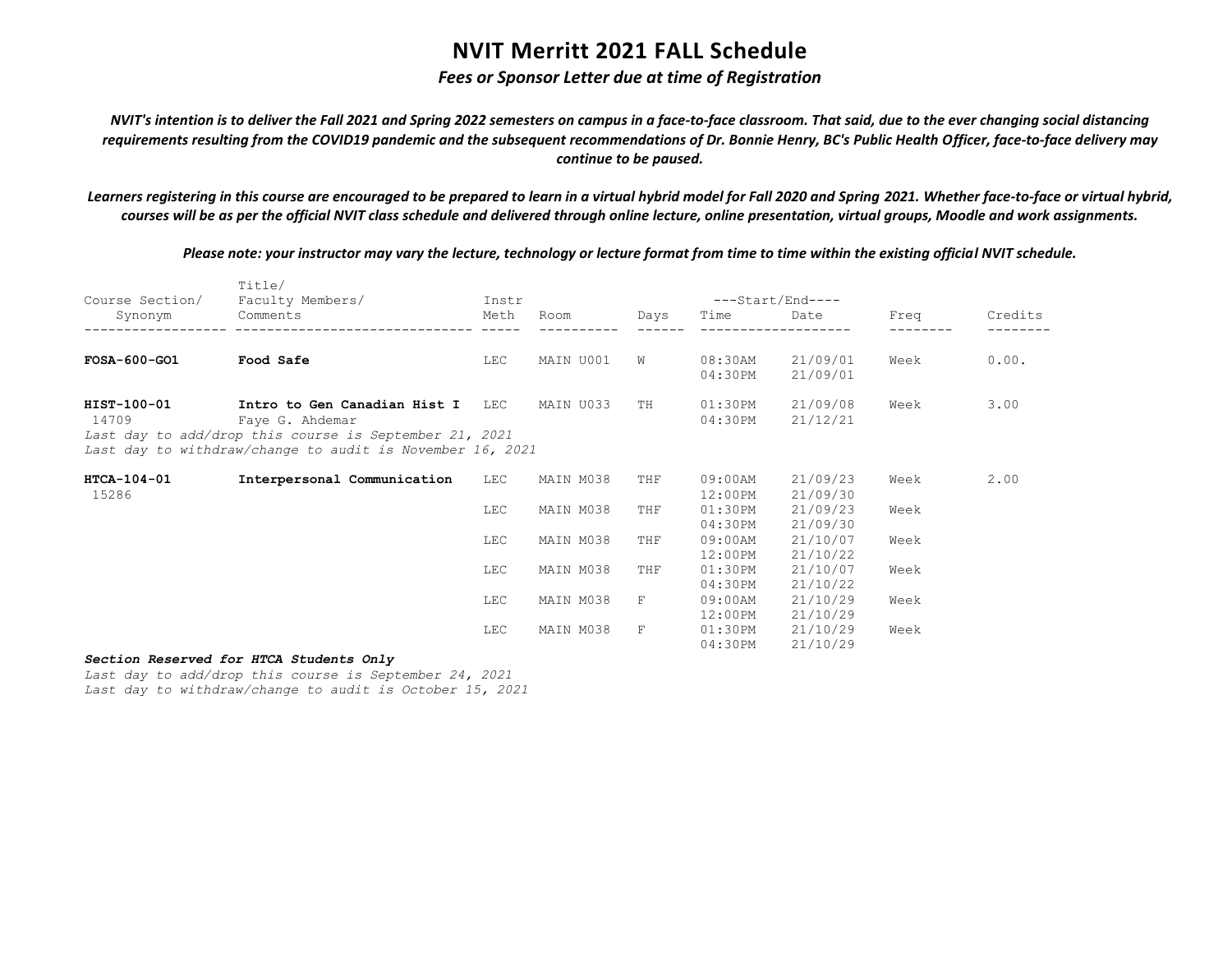## *Fees or Sponsor Letter due at time of Registration*

*NVIT's intention is to deliver the Fall 2021 and Spring 2022 semesters on campus in a face-to-face classroom. That said, due to the ever changing social distancing requirements resulting from the COVID19 pandemic and the subsequent recommendations of Dr. Bonnie Henry, BC's Public Health Officer, face-to-face delivery may continue to be paused.*

*Learners registering in this course are encouraged to be prepared to learn in a virtual hybrid model for Fall 2020 and Spring 2021. Whether face-to-face or virtual hybrid, courses will be as per the official NVIT class schedule and delivered through online lecture, online presentation, virtual groups, Moodle and work assignments.*

|                 | Title/                                                    |                       |           |             |            |                  |      |         |
|-----------------|-----------------------------------------------------------|-----------------------|-----------|-------------|------------|------------------|------|---------|
| Course Section/ | Faculty Members/<br>Comments                              | Instr                 |           |             |            | ---Start/End---- |      |         |
| Synonym         |                                                           | Meth<br>$\frac{1}{2}$ | Room      | Days        | Time       | Date             | Freq | Credits |
| HTCA-111-01     | Lifestyle & Choices                                       | LEC                   | MAIN M038 | ΤW          | $09:00$ AM | 21/10/26         | Week | 1.00    |
| 15289           |                                                           |                       |           |             | 12:00PM    | 21/10/27         |      |         |
|                 |                                                           | LEC                   | MAIN M038 | Т           | 01:30PM    | 21/10/26         | Week |         |
|                 |                                                           |                       |           |             | 04:30PM    | 21/10/26         |      |         |
|                 |                                                           | LEC                   | MAIN M038 | W           | 02:00PM    | 21/10/27         | Week |         |
|                 |                                                           |                       |           |             | 05:00PM    | 21/10/27         |      |         |
|                 |                                                           | LEC                   | MAIN M038 | F           | $09:00$ AM | 21/11/12         | Week |         |
|                 |                                                           |                       |           |             | 12:00PM    | 21/11/12         |      |         |
|                 |                                                           | LEC                   | MAIN M038 | F           | 01:30PM    | 21/11/12         | Week |         |
|                 |                                                           |                       |           |             | 04:30PM    | 21/11/12         |      |         |
|                 |                                                           | LEC                   | MAIN M038 | Т           | 01:30PM    | 21/11/16         |      |         |
|                 |                                                           |                       |           |             | 04:30PM    | 21/11/16         |      |         |
|                 |                                                           | LEC                   | MAIN M038 | WTH         | $09:00$ AM | 21/11/17         | Week |         |
|                 |                                                           |                       |           |             | 12:00PM    | 21/11/18         |      |         |
|                 |                                                           | LEC                   | MAIN M038 | M           | 02:00PM    | 21/11/17         | Week |         |
|                 |                                                           |                       |           |             | $05:00$ PM | 21/11/17         |      |         |
|                 | Section Reserved for HTCA Students Only                   |                       |           |             |            |                  |      |         |
|                 | Last day to add/drop this course is October 26, 2021      |                       |           |             |            |                  |      |         |
|                 | Last day to withdraw/change to audit is November 16, 2021 |                       |           |             |            |                  |      |         |
| HTCA-116-01     | Introduction to HTCA Practice LEC                         |                       | MAIN M038 | F           | $09:00$ AM | 21/09/10         | Week |         |
| 15287           |                                                           |                       |           |             | 12:00PM    | 21/09/17         |      |         |
|                 |                                                           | LEC                   | MAIN M038 | $\mathbf F$ | 01:30PM    | 21/09/10         | Week |         |
|                 |                                                           |                       |           |             | 04:30PM    | 21/09/17         |      |         |
|                 |                                                           | LEC                   | MAIN M038 | T           | 09:00AM    | 21/09/14         | Week |         |
|                 |                                                           |                       |           |             | 12:00PM    | 21/09/14         |      |         |
|                 |                                                           | LEC                   | MAIN M038 | Т           | 01:30PM    | 21/09/14         | Week |         |
|                 |                                                           |                       |           |             | 04:30PM    | 21/09/14         |      |         |
|                 |                                                           | LEC                   | MAIN M038 | MF          | 09:00AM    | 21/09/27         | Week |         |
|                 |                                                           |                       |           |             | 12:00PM    | 21/10/01         |      |         |
|                 |                                                           | LEC                   | MAIN M038 | МF          | 01:30PM    | 21/09/27         | Week |         |
|                 |                                                           |                       |           |             | 04:30PM    | 21/10/01         |      |         |
|                 | Section Reserved for HTCA Students Only                   |                       |           |             |            |                  |      |         |

*Please note: your instructor may vary the lecture, technology or lecture format from time to time within the existing official NVIT schedule.*

*Last day to add/drop this course is September 10, 2021*

*Last day to withdraw/change to audit this course is September 27, 2021*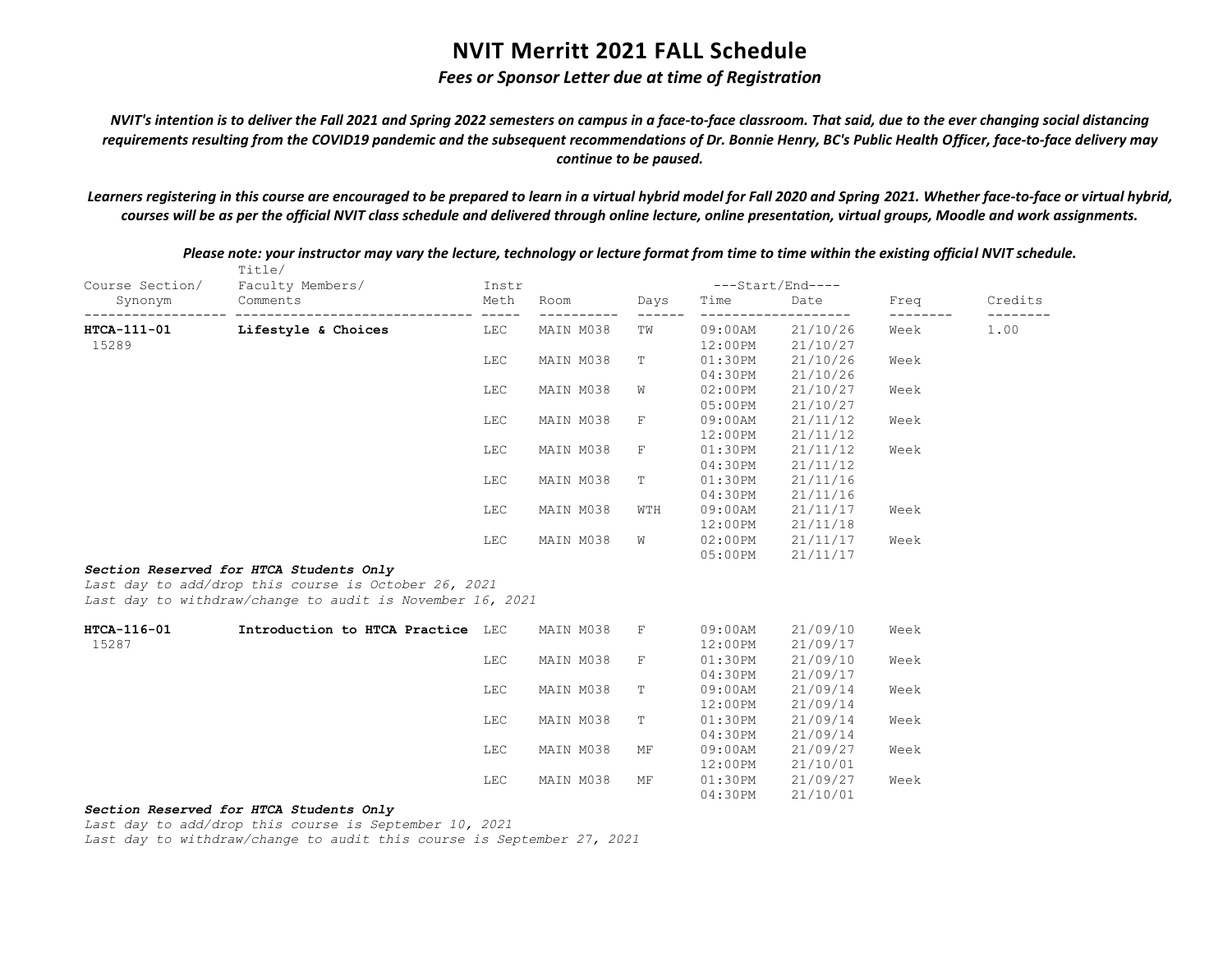## *Fees or Sponsor Letter due at time of Registration*

*NVIT's intention is to deliver the Fall 2021 and Spring 2022 semesters on campus in a face-to-face classroom. That said, due to the ever changing social distancing requirements resulting from the COVID19 pandemic and the subsequent recommendations of Dr. Bonnie Henry, BC's Public Health Officer, face-to-face delivery may continue to be paused.*

*Learners registering in this course are encouraged to be prepared to learn in a virtual hybrid model for Fall 2020 and Spring 2021. Whether face-to-face or virtual hybrid, courses will be as per the official NVIT class schedule and delivered through online lecture, online presentation, virtual groups, Moodle and work assignments.*

|                 | Title/               |       |           |      |         |                  |      |         |
|-----------------|----------------------|-------|-----------|------|---------|------------------|------|---------|
| Course Section/ | Faculty Members/     | Instr |           |      |         | ---Start/End---- |      |         |
| Synonym         | Comments             | Meth  | Room      | Days | Time    | Date             | Freq | Credits |
| HTCA-121-01     | Health & Healing     | LEC   | MAIN M038 | TH   | 09:00AM | 21/09/09         | Week |         |
| 15285           | Danielle C. Bagabuyo |       |           |      | 12:00PM | 21/09/09         |      |         |
|                 |                      | LEC   | MAIN M038 | TH   | 01:30PM | 21/09/09         | Week | 2.5     |
|                 |                      |       |           |      | 04:30PM | 21/09/09         |      |         |
|                 |                      | LEC   | MAIN M038 | М    | 09:00AM | 21/09/13         | Week |         |
|                 |                      |       |           |      | 12:00PM | 21/09/20         |      |         |
|                 |                      | LEC   | MAIN M038 | М    | 01:30PM | 21/09/13         | Week |         |
|                 |                      |       |           |      | 04:30PM | 21/09/20         |      |         |
|                 |                      | LEC   | MAIN M038 | Т    | 09:00AM | 21/09/28         | Week |         |
|                 |                      |       |           |      | 12:00PM | 21/10/12         |      |         |
|                 |                      | LEC   | MAIN M038 | T    | 01:30PM | 21/09/28         | Week |         |
|                 |                      |       |           |      | 04:30PM | 21/10/12         |      |         |
|                 |                      | LEC   | MAIN M038 | W    | 09:00AM | 21/10/20         | Week |         |
|                 |                      |       |           |      | 12:00PM | 21/10/20         |      |         |
|                 |                      | LEC   | MAIN M038 | W    | 02:00PM | 21/10/20         | Week |         |
|                 |                      |       |           |      | 05:00PM | 21/10/20         |      |         |
|                 |                      | LEC   | MAIN M038 | TH   | 09:00AM | 21/10/28         | Week |         |
|                 |                      |       |           |      | 12:00PM | 21/10/28         |      |         |
|                 |                      | LEC   | MAIN M038 | TH   | 01:30PM | 21/10/29         | Week |         |
|                 |                      |       |           |      | 04:30PM | 21/10/28         |      |         |
|                 |                      | LEC   | MAIN M038 | Т    | 09:00AM | 21/11/02         | Week |         |
|                 |                      |       |           |      | 12:00PM | 21/11/02         |      |         |
|                 |                      | LEC   | MAIN M038 | T    | 01:30PM | 21/11/02         | Week |         |
|                 |                      |       |           |      | 04:30PM | 21/11/02         |      |         |
|                 |                      | LEC   | MAIN M038 | W    | 09:00AM | 21/11/03         | Week |         |
|                 |                      |       |           |      | 12:00PM | 21/11/10         |      |         |
|                 |                      | LEC   | MAIN M038 | W    | 02:00PM | 21/11/03         |      |         |
|                 |                      |       |           |      | 05:00PM | 21/22/10         |      |         |
|                 |                      | LEC   | MAIN M038 | MТ   | 09:00AM | 21/11/15         | Week |         |
|                 |                      |       |           |      | 12:00PM | 21/11/16         |      |         |
|                 |                      | LEC   | MAIN M038 | М    | 01:30PM | 21/11/15         | Week |         |
|                 |                      |       |           |      | 04:30PM | 21/11/15         |      |         |

*Please note: your instructor may vary the lecture, technology or lecture format from time to time within the existing official NVIT schedule.*

*Section Reserved for HTCA Students only*

*Last day to add/drop this course is September 13, 2021*

*Last day to withdraw/change to audit is November 2, 2021*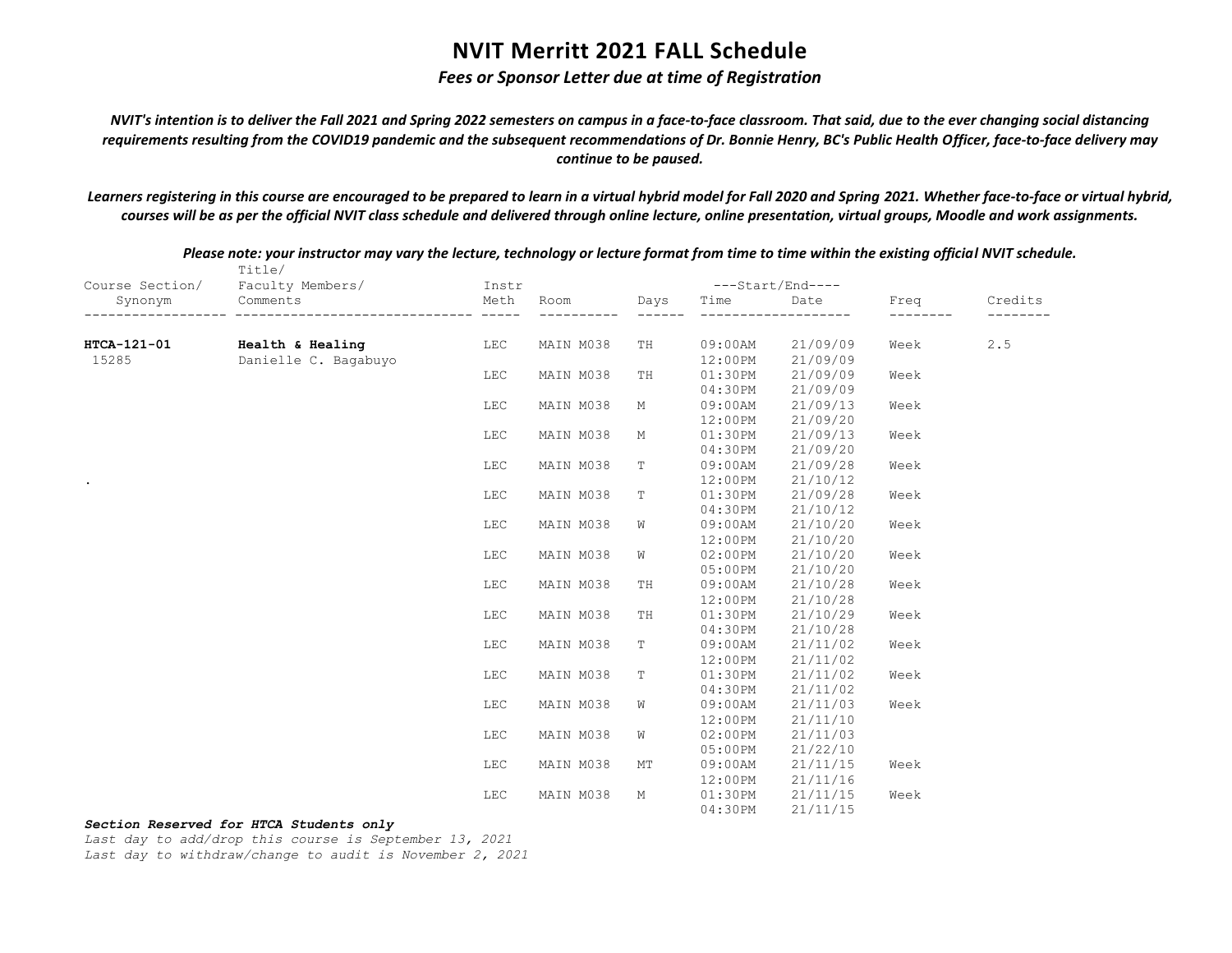## *Fees or Sponsor Letter due at time of Registration*

*NVIT's intention is to deliver the Fall 2021 and Spring 2022 semesters on campus in a face-to-face classroom. That said, due to the ever changing social distancing requirements resulting from the COVID19 pandemic and the subsequent recommendations of Dr. Bonnie Henry, BC's Public Health Officer, face-to-face delivery may continue to be paused.*

*Learners registering in this course are encouraged to be prepared to learn in a virtual hybrid model for Fall 2020 and Spring 2021. Whether face-to-face or virtual hybrid, courses will be as per the official NVIT class schedule and delivered through online lecture, online presentation, virtual groups, Moodle and work assignments.*

| Course Section/ | Title/<br>Faculty Members/ | Instr      |           |      |            | $---Start/End---$ |      |         |
|-----------------|----------------------------|------------|-----------|------|------------|-------------------|------|---------|
| Synonym         | Comments                   | Meth       | Room      | Days | Time       | Date              | Freq | Credits |
| HTCA-126-01     | Personal Care Assistance I | <b>LEC</b> | MAIN M038 | TН   | $09:00$ AM | 21/09/16          | Week | 2.00    |
| 15288           |                            |            |           |      | 12:00PM    | 21/09/16          |      |         |
|                 |                            | <b>LEC</b> | MAIN M038 | TH   | 01:30PM    | 21/09/16          | Week |         |
|                 |                            |            |           |      | 04:30PM    | 21/06/19          |      |         |
|                 |                            | <b>LEC</b> | MAIN M038 | W    | $09:00$ AM | 21/09/22          | Week |         |
|                 |                            |            |           |      | 12:00PM    | 21/10/13          |      |         |
|                 |                            | <b>LEC</b> | MAIN M038 | W    | $02:00$ PM | 21/09/22          | Week |         |
|                 |                            |            |           |      | $05:00$ PM | 21/10/13          |      |         |
|                 |                            | LAB        | MAIN M038 | М    | $09:00$ AM | 21/10/18          | Week |         |
|                 |                            |            |           |      | 12:00PM    | 21/11/08          |      |         |
|                 |                            | LAB        | MAIN M038 | М    | 01:30PM    | 21/10/18          | Week |         |
|                 |                            |            |           |      | 04:30PM    | 21/11/08          |      |         |
|                 |                            | LAB        | MAIN M038 | Т    | $09:00$ AM | 21/11/09          | Week |         |
|                 |                            |            |           |      | 12:00PM    | 21/11/09          |      |         |
|                 |                            | LAB        | MAIN M038 | T    | 01:30PM    | 21/11/09          | Week |         |
|                 |                            |            |           |      | 04:30PM    | 21/11/09          |      |         |

*Please note: your instructor may vary the lecture, technology or lecture format from time to time within the existing official NVIT schedule.*

### *Section Reserved for HTCA Students Only*

*Last day to add/drop this course is September 22, 2021 Last day to withdraw/change to audit is October 25, 2021*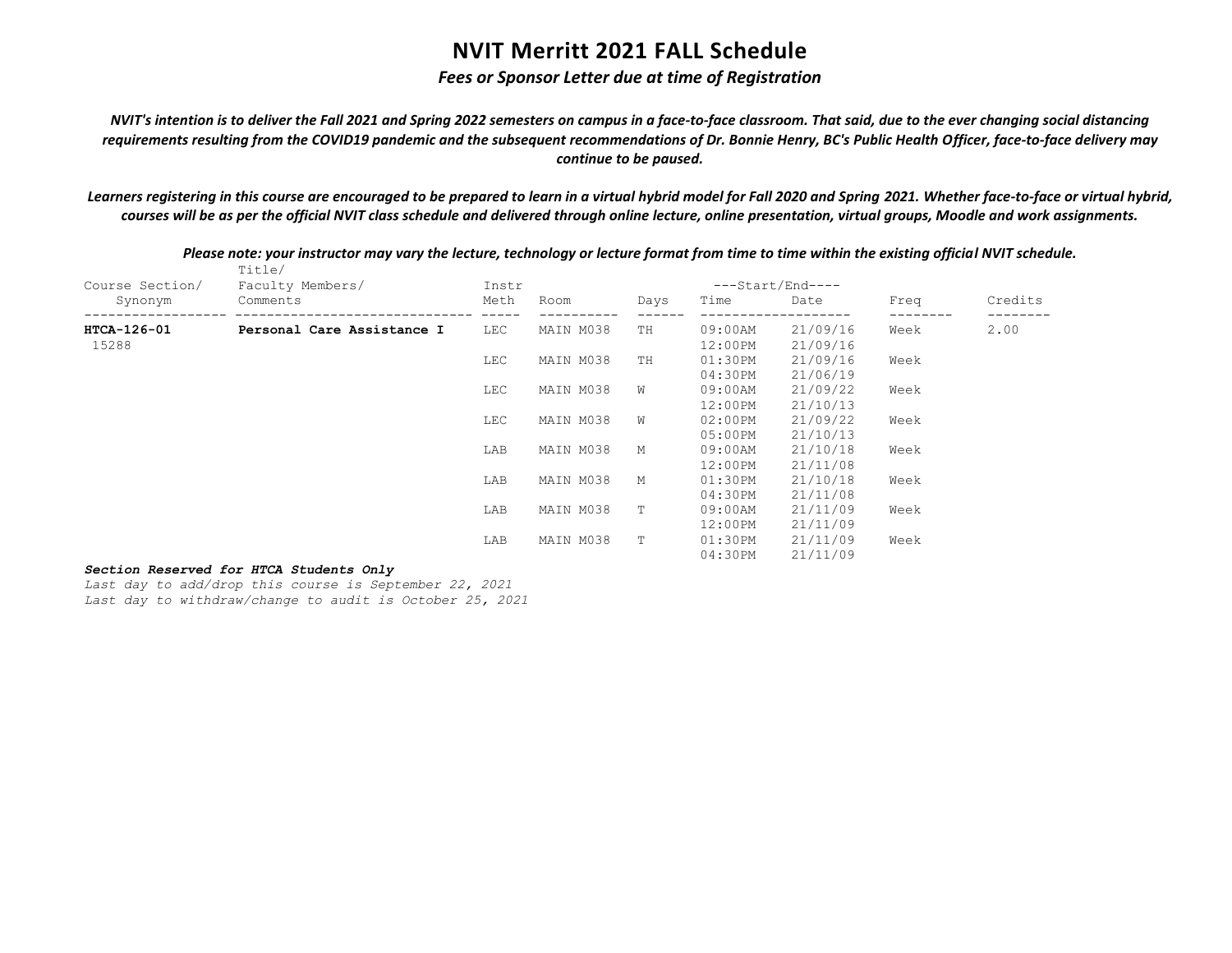## *Fees or Sponsor Letter due at time of Registration*

*NVIT's intention is to deliver the Fall 2021 and Spring 2022 semesters on campus in a face-to-face classroom. That said, due to the ever changing social distancing requirements resulting from the COVID19 pandemic and the subsequent recommendations of Dr. Bonnie Henry, BC's Public Health Officer, face-to-face delivery may continue to be paused.*

*Learners registering in this course are encouraged to be prepared to learn in a virtual hybrid model for Fall 2020 and Spring 2021. Whether face-to-face or virtual hybrid, courses will be as per the official NVIT class schedule and delivered through online lecture, online presentation, virtual groups, Moodle and work assignments.*

|                 | Title/                             |            |           |             |            |                  |      |         |
|-----------------|------------------------------------|------------|-----------|-------------|------------|------------------|------|---------|
| Course Section/ | Faculty Members/                   | Instr      |           |             |            | ---Start/End---- |      |         |
| Synonym         | Comments<br>--------- -------      | Meth       | Room      | Days        | Time       | Date             | Freq | Credits |
|                 |                                    |            |           |             |            |                  |      |         |
| HTCA-152-01     | Cognitive Or Mental Challenges LEC |            | MAIN M038 | W           | $09:00$ AM | 21/12/08         | Week | 2.00    |
| 15293           |                                    |            |           |             | 12:00PM    | 21/12/15         |      |         |
|                 |                                    | <b>LEC</b> | MAIN M038 | W           | 02:00PM    | 21/12/08         | Week |         |
|                 |                                    |            |           |             | 05:00PM    | 21/12/15         |      |         |
|                 |                                    | LEC        | MAIN M038 | TH          | 09:00AM    | 21/12/09         | Week |         |
|                 |                                    |            |           |             | 12:00PM    | 21/12/09         |      |         |
|                 |                                    | LEC        | MAIN M038 | TH          | 01:30PM    | 21/12/09         | Week |         |
|                 |                                    |            |           |             | $04:30$ pm | 21/12/09         |      |         |
|                 |                                    | LEC        | MAIN M038 | T           | 09:00AM    | 21/12/14         | Week |         |
|                 |                                    |            |           |             | 12:00PM    | 21/12/14         |      |         |
|                 |                                    | LEC        | MAIN M038 | T           | 01:30PM    | 21/12/14         | Week |         |
|                 |                                    |            |           |             | 04:30PM    | 21/12/14         |      |         |
|                 |                                    | LEC        | MAIN M038 | MW          | 09:00AM    | 22/01/10         | Week |         |
|                 |                                    |            |           |             | 12:00PM    | 22/01/12         |      |         |
|                 |                                    | LEC        | MAIN M038 | М           | 01:30PM    | 22/01/10         | Week |         |
|                 |                                    |            |           |             | 04:30PM    | 22/01/10         |      |         |
|                 |                                    | LEC        | MAIN M038 | W           | 02:00PM    | 22/01/22         | Week |         |
|                 |                                    |            |           |             | 05:000M    | 22/01/12         |      |         |
|                 |                                    | LEC        | MAIN M038 | Т           | 09:00AM    | 22/01/18         | Week |         |
|                 |                                    |            |           |             | 12:00PM    | 22/01/18         |      |         |
|                 |                                    | LEC        | MAIN M038 | $\mathbb T$ | 01:30PM    | 22/01/18         | Week |         |
|                 |                                    |            |           |             | 04:30PM    | 22/01/18         |      |         |
|                 |                                    | LEC        | MAIN M038 | W           | 09:00AM    | 22/01/26         | Week |         |
|                 |                                    |            |           |             | 12:00PM    | 22/02/02         |      |         |
|                 |                                    | LEC        | MAIN M038 | W           | 02:00PM    | 22/01/26         | Week |         |
|                 |                                    |            |           |             | 05:00PM    | 22/02/02         |      |         |
|                 |                                    | LEC        | MAIN M038 | $\mathbf F$ | 09:00AM    | 22/02/11         | Week |         |
|                 |                                    |            |           |             | 12:00PM    | 22/02/11         |      |         |
|                 |                                    | <b>LEC</b> | MAIN M038 | $\mathbf F$ | 01:30PM    | 22/02/11         | Week |         |
|                 |                                    |            |           |             | 04:30PM    | 22/02/11         |      |         |

*Please note: your instructor may vary the lecture, technology or lecture format from time to time within the existing official NVIT schedule.*

### *Section Reserved for HTCA Students only*

*Last day to add/drop this course is December 9, 2021 Last day to withdraw/change to audit is January 18, 2022*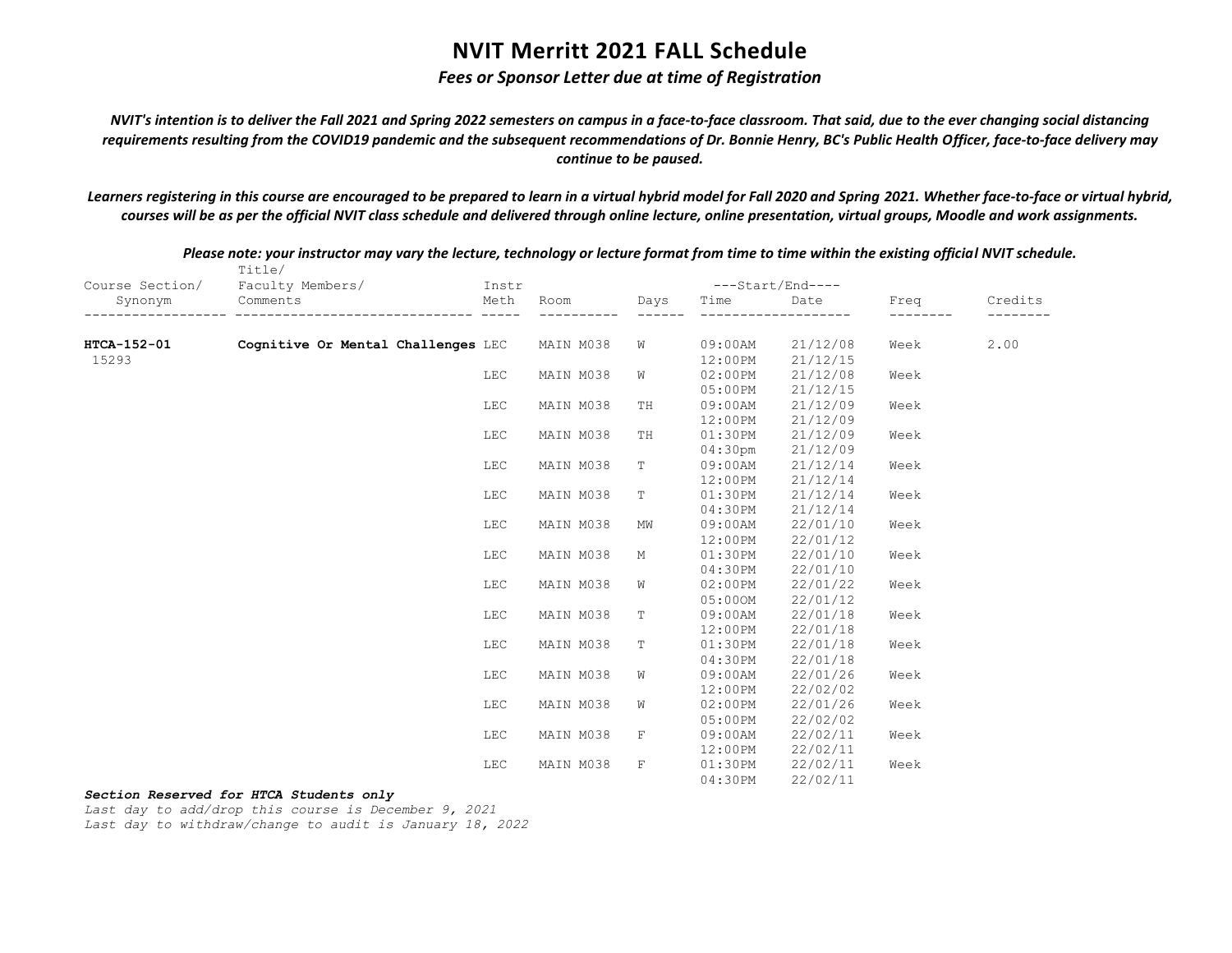## *Fees or Sponsor Letter due at time of Registration*

*NVIT's intention is to deliver the Fall 2021 and Spring 2022 semesters on campus in a face-to-face classroom. That said, due to the ever changing social distancing requirements resulting from the COVID19 pandemic and the subsequent recommendations of Dr. Bonnie Henry, BC's Public Health Officer, face-to-face delivery may continue to be paused.*

*Learners registering in this course are encouraged to be prepared to learn in a virtual hybrid model for Fall 2020 and Spring 2021. Whether face-to-face or virtual hybrid, courses will be as per the official NVIT class schedule and delivered through online lecture, online presentation, virtual groups, Moodle and work assignments.*

*Please note: your instructor may vary the lecture, technology or lecture format from time to time within the existing official NVIT schedule.*

|                 | Title/                   |       |           |             |            |                             |      |         |
|-----------------|--------------------------|-------|-----------|-------------|------------|-----------------------------|------|---------|
| Course Section/ | Faculty Members/         | Instr |           |             |            | ---Start/End----            |      |         |
| Synonym         | Comments                 | Meth  | Room      | Days        | Time       | Date<br>$\qquad \qquad - -$ | Freq | Credits |
| HTCA-153-01     | Common Health Challenges | LEC   | MAIN M038 | МT          | 09:00AM    | 21/12/06                    | Week | 4.00    |
| 15292           | Danielle C. Babaquyo     |       |           |             | 12:00PM    | 21/12/07                    |      |         |
|                 |                          | LEC   | MAIN M038 | МT          | 01:30PM    | 21/12/06                    | Week |         |
|                 |                          |       |           |             | 04:30PM    | 21/12/07                    |      |         |
|                 |                          | LEC   | MAIN M038 | THF         | $09:00$ AM | 21/12/16                    | Week |         |
|                 |                          |       |           |             | 12:00PM    | 21/12/17                    |      |         |
|                 |                          | LEC   | MAIN M038 | THF         | 01:30PM    | 21/12/16                    | Week |         |
|                 |                          |       |           |             | 04:30PM    | 21/12/17                    |      |         |
|                 |                          | LEC   | MAIN M038 | THF         | $09:00$ AM | 21/01/13                    | Week |         |
|                 |                          |       |           |             | 12:00PM    | 22/01/21                    |      |         |
|                 |                          | LEC   | MAIN M038 | THF         | 01:30PM    | 22/01/13                    | Week |         |
|                 |                          |       |           |             | 04:30PM    | 22/01/21                    |      |         |
|                 |                          | LEC   | MAIN M038 | М           | $09:00$ AM | 22/01/17                    | Week |         |
|                 |                          |       |           |             | 12:00PM    | 22/02/14                    |      |         |
|                 |                          | LEC   | MAIN M038 | М           | 01:30PM    | 22/01/17                    | Week |         |
|                 |                          |       |           |             | 04:30PM    | 22/02/14                    |      |         |
|                 |                          | LEC   | MAIN M038 | W           | $09:00$ AM | 22/01/09                    | Week |         |
|                 |                          |       |           |             | 12:00PM    | 22/01/19                    |      |         |
|                 |                          | LEC   | MAIN M038 | W           | $02:00$ PM | 22/01/19                    | Week |         |
|                 |                          |       |           |             | 05:00PM    | 22/01/19                    |      |         |
|                 |                          | LEC   | MAIN M038 | $\mathbb T$ | $09:00$ AM | 22/01/25                    | Week |         |
|                 |                          |       |           |             | 12:00PM    | 22/02/15                    |      |         |
|                 |                          | LEC   | MAIN M038 | $\mathbb T$ | 01:30PM    | 22/01/25                    | Week |         |
|                 |                          |       |           |             | 04:30PM    | 22/02/15                    |      |         |
|                 |                          | LEC   | MAIN M038 | WTH         | $09:00$ AM | 22/02/09                    | Week |         |
|                 |                          |       |           |             | 12:00PM    | 22/02/10                    |      |         |
|                 |                          | LEC   | MAIN M038 | W           | 02:00PM    | 22/02/09                    | Week |         |
|                 |                          |       |           |             | $05:00$ PM | 22/02/09                    |      |         |
|                 |                          | LEC   | MAIN M038 | TH          | $01:30$ PM | 22/02/10                    | Week |         |
|                 |                          |       |           |             | 04:30PM    | 22/02/10                    |      |         |

### *Section Reserved for HTCA Students Only*

*Last day to add/drop this course is December 16, 2021 Last day to withdraw/change to audit is February 1, 2022*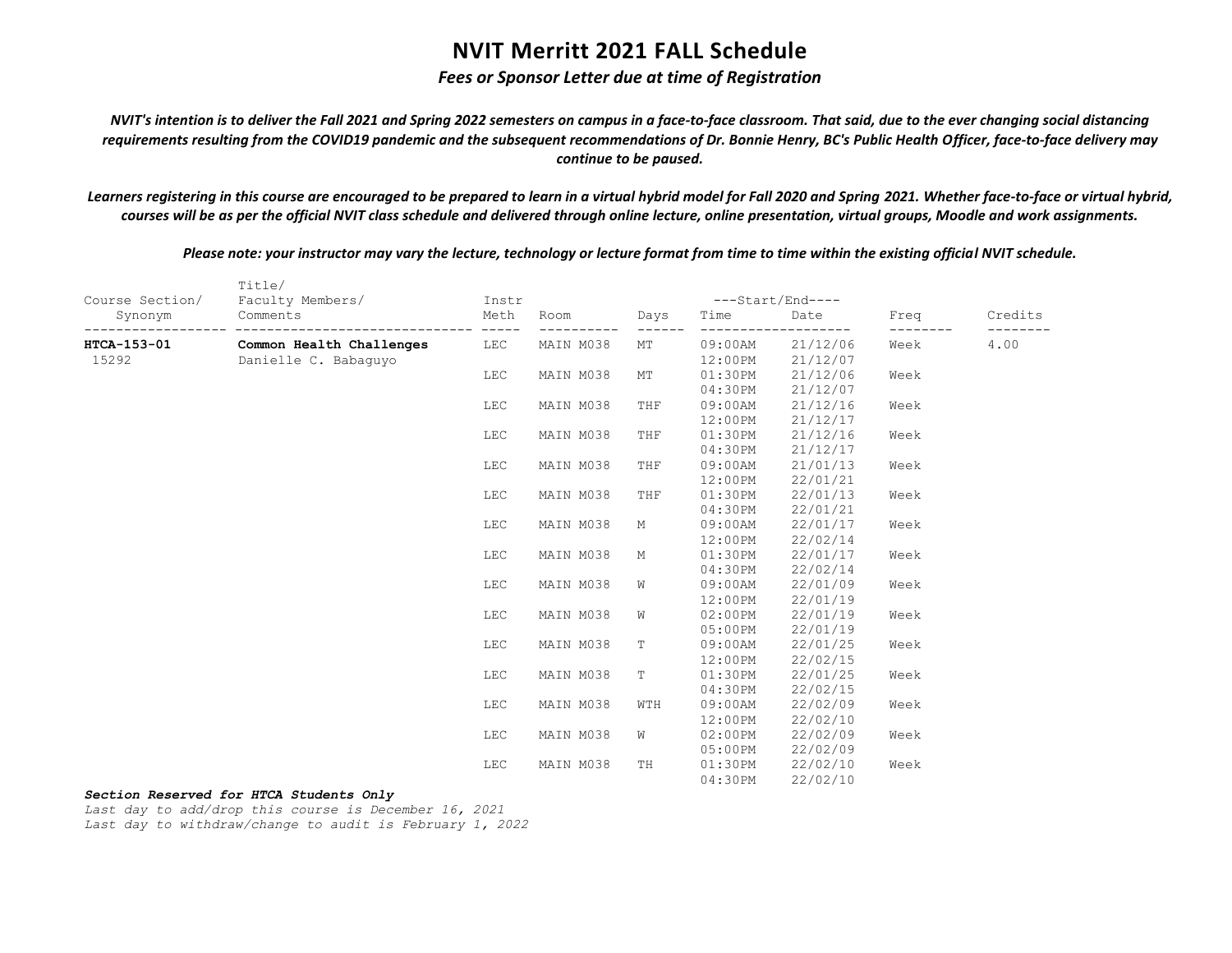## *Fees or Sponsor Letter due at time of Registration*

*NVIT's intention is to deliver the Fall 2021 and Spring 2022 semesters on campus in a face-to-face classroom. That said, due to the ever changing social distancing requirements resulting from the COVID19 pandemic and the subsequent recommendations of Dr. Bonnie Henry, BC's Public Health Officer, face-to-face delivery may continue to be paused.*

*Learners registering in this course are encouraged to be prepared to learn in a virtual hybrid model for Fall 2020 and Spring 2021. Whether face-to-face or virtual hybrid, courses will be as per the official NVIT class schedule and delivered through online lecture, online presentation, virtual groups, Moodle and work assignments.*

|                                          | Title/                                                    |                             |           |       |            |                  |      |         |
|------------------------------------------|-----------------------------------------------------------|-----------------------------|-----------|-------|------------|------------------|------|---------|
| Course Section/                          | Faculty Members/                                          | Instr                       |           |       |            | ---Start/End---- |      |         |
| Synonym<br>------------------ ---------- | Comments                                                  | Meth<br>------------- ----- | Room      | Days  | Time       | Date             | Freq | Credits |
| HTCA-156-01                              | Personal Care Assistance II                               | <b>LEC</b>                  | MAIN M038 | МF    | $09:00$ AM | 21/12/10         | Week |         |
| 15294                                    |                                                           |                             |           |       | 12:00PM    | 21/12/13         |      |         |
|                                          |                                                           | LEC                         | MAIN M038 | MF    | 01:30PM    | 21/12/10         | Week |         |
|                                          |                                                           |                             |           |       | 04:30PM    | 21/12/13         |      |         |
|                                          |                                                           | LEC                         | MAIN M038 | MTW   | 09:00AM    | 21/12/20         | Week |         |
|                                          |                                                           |                             |           |       | 12:00PM    | 21/12/22         |      |         |
|                                          |                                                           | LEC                         | MAIN M038 | MT    | 01:30PM    | 21/12/20         | Week |         |
|                                          |                                                           |                             |           |       | 04:30PM    | 21/12/21         |      |         |
|                                          |                                                           | LEC                         | MAIN M038 | W     | 02:00PM    | 21/12/22         | Week |         |
|                                          |                                                           |                             |           |       | 05:00PM    | 21/12/22         |      |         |
|                                          |                                                           | LAB                         | MAIN M038 | Т     | 09:00AM    | 22/01/11         | Week |         |
|                                          |                                                           |                             |           |       | 12:00PM    | 22/01/11         |      |         |
|                                          |                                                           | LAB                         | MAIN M038 | Т     | 01:30PM    | 22/01/11         | Week |         |
|                                          |                                                           |                             |           |       | 04:30PM    | 22/01/11         |      |         |
|                                          |                                                           | LAB                         | MAIN M038 | THF   | $09:00$ AM | 22/01/27         | Week |         |
|                                          |                                                           |                             |           |       | $12:00$ PM | 22/02/04         |      |         |
|                                          |                                                           | LAB                         | MAIN M038 | THF   | 01:30PM    | 22/01/27         | Week |         |
|                                          |                                                           |                             |           |       | 04:30PM    | 22/02/14         |      |         |
|                                          | Section Reserved for HTCA Students Only                   |                             |           |       |            |                  |      |         |
|                                          | Last day to add/drop this course is December 13, 2021     |                             |           |       |            |                  |      |         |
|                                          | Last day to withdraw/change to audit is January 27, 2022  |                             |           |       |            |                  |      |         |
| HTCA-169-01                              | Clinical I                                                | PRA                         |           | MTWTH | $08:00$ AM | 21/11/22         | Week |         |
| 15290                                    | Danielle C. Bagabuyo                                      |                             |           |       | $04:00$ pm | 21/12/02         |      |         |
|                                          | Section Reserved for HTCA Students Only                   |                             |           |       |            |                  |      |         |
|                                          | Last day to add/drop this course is November 23, 2021     |                             |           |       |            |                  |      |         |
|                                          | Last day to withdraw/change to audit is November 30, 2021 |                             |           |       |            |                  |      |         |
| HTCA-169-02                              | Clinical I                                                | PRA                         |           | MTWTH | $08:00$ AM | 21/11/22         | Week |         |
| 15291                                    | Danielle C. Bagabuyo                                      |                             |           |       | $04:00$ PM | 21/12/02         |      |         |
|                                          | Section Reserved for HTCA Students Only                   |                             |           |       |            |                  |      |         |
|                                          | Last day to add drop this course is November 23, 2021     |                             |           |       |            |                  |      |         |
|                                          | Last day to withdraw/change to audit is November 30, 2021 |                             |           |       |            |                  |      |         |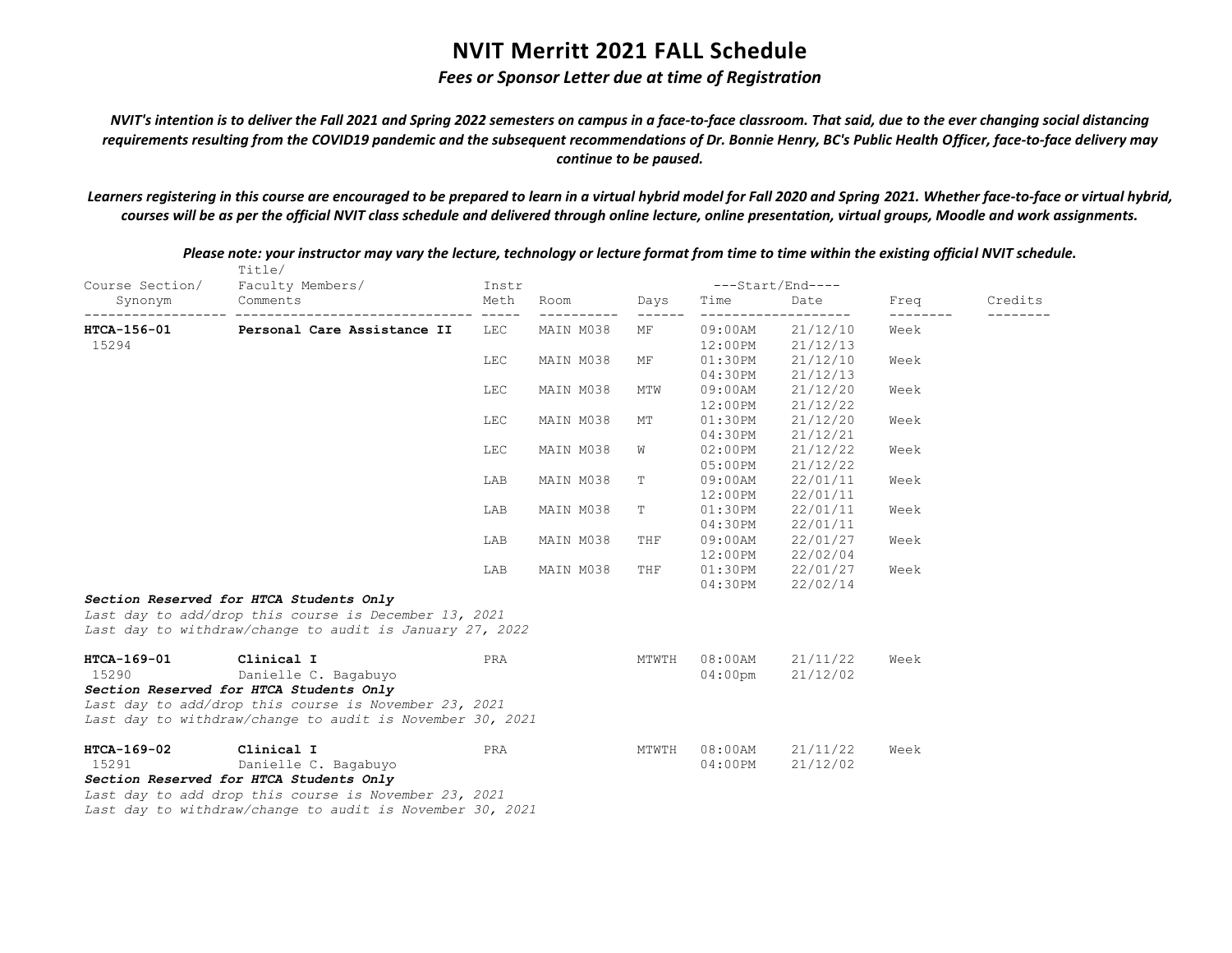## *Fees or Sponsor Letter due at time of Registration*

*NVIT's intention is to deliver the Fall 2021 and Spring 2022 semesters on campus in a face-to-face classroom. That said, due to the ever changing social distancing requirements resulting from the COVID19 pandemic and the subsequent recommendations of Dr. Bonnie Henry, BC's Public Health Officer, face-to-face delivery may continue to be paused.*

*Learners registering in this course are encouraged to be prepared to learn in a virtual hybrid model for Fall 2020 and Spring 2021. Whether face-to-face or virtual hybrid, courses will be as per the official NVIT class schedule and delivered through online lecture, online presentation, virtual groups, Moodle and work assignments.*

|                            | Title/                                                    |               |           |      |            |                           |      |         |
|----------------------------|-----------------------------------------------------------|---------------|-----------|------|------------|---------------------------|------|---------|
| Course Section/<br>Synonym | Faculty Members/<br>Comments                              | Instr<br>Meth | Room      | Days | Time       | $---Start/End---$<br>Date | Freq | Credits |
|                            |                                                           |               |           |      |            |                           |      |         |
| IHMS-110-01                | Interpersonal Communication LEC MAIN U003                 |               |           | T    | 01:30PM    | 21/09/08                  | Week | 3.00    |
| 14712                      | Rae D. Porterfield                                        |               |           |      | 04:30PM    | 21/12/21                  |      |         |
|                            | Section Reserved for IHMS Students Only                   |               |           |      |            |                           |      |         |
|                            | Last day to add/drop this course is September 21, 2021    |               |           |      |            |                           |      |         |
|                            | Last day to withdraw/change to audit is November 16, 2021 |               |           |      |            |                           |      |         |
| IHMS-120-01                | Indq. Studies & Hum. Serv. Pra LEC                        |               | MAIN U003 | W    | 09:00AM    | 21/09/08                  | Week | 3.00    |
| 14716                      | Rae D. Porterfield                                        |               |           |      | 12:00PM    | 21/12/21                  |      |         |
|                            | Section Reserved for IHMS Students Only                   |               |           |      |            |                           |      |         |
|                            | Last day to add/drop this course is September 21, 2021    |               |           |      |            |                           |      |         |
|                            | Last day to withdraw/change to audit is November 16, 2021 |               |           |      |            |                           |      |         |
| IHMS-130-01                | <b>Prof. Human Serv. Prac.</b> LEC                        |               | MAIN U003 | TH   | $01:30$ PM | 21/09/08                  | Week | 3.00    |
| 14719                      | Jennifer A. Dustin                                        |               |           |      | 04:30PM    | 21/12/21                  |      |         |
|                            | Section Reserved for IHMS Students Only                   |               |           |      |            |                           |      |         |
|                            | Last day to add/drop this course is September 21, 2021    |               |           |      |            |                           |      |         |
|                            | Last day to withdraw/change to audit is November 16, 2021 |               |           |      |            |                           |      |         |
| IHMS-160-01                | Fieldwork Education Practicum LEC                         |               | MAIN U031 | МT   | $08:30$ AM | 21/09/08                  | Week | 3.00    |
| 14722                      | Jennifer A. Dustin                                        |               |           |      | 04:30PM    | 21/12/21                  |      |         |
|                            |                                                           | <b>LEC</b>    | MAIN U031 | W    | $10:00$ AM | 21/09/08                  | Week |         |
|                            |                                                           |               |           |      | $12:00$ PM | 21/09/08                  |      |         |
|                            |                                                           | LEC           | MAIN U031 | W    | $10:00$ AM | 21/09/22                  | Week |         |
|                            |                                                           |               |           |      | 12:00PM    | 21/09/22                  |      |         |
|                            |                                                           | LEC           | MAIN U031 | W    | $10:00$ AM | 21/10/06                  | Week |         |
|                            |                                                           |               |           |      | 12:00PM    | 21/10/06                  |      |         |
|                            |                                                           | LEC           | MAIN U031 | W    | $10:00$ AM | 21/10/20                  | Week |         |
|                            |                                                           |               |           |      | $12:00$ PM | 21/10/20                  |      |         |
|                            |                                                           | <b>LEC</b>    | MAIN U031 | W    | $10:00$ AM | 21/11/03                  | Week |         |
|                            |                                                           |               |           |      | $12:00$ PM | 21/11/03                  |      |         |
|                            |                                                           | LEC           | MAIN U031 | W    | $10:00$ AM | 21/11/17                  | Week |         |
|                            |                                                           |               |           |      | $12:00$ PM | 21/11/17                  |      |         |
|                            |                                                           | LEC           | MAIN U031 | W    | $10:00$ AM | 21/12/01                  | Week |         |
|                            |                                                           |               |           |      | 12:00PM    | 21/12/01                  |      |         |

*Please note: your instructor may vary the lecture, technology or lecture format from time to time within the existing official NVIT schedule.*

### *Section Reserved for IHMS Students Only*

*Last day to add/drop this course is September 21, 2021*

*Last day to withdraw/change to audit is November 16, 2021*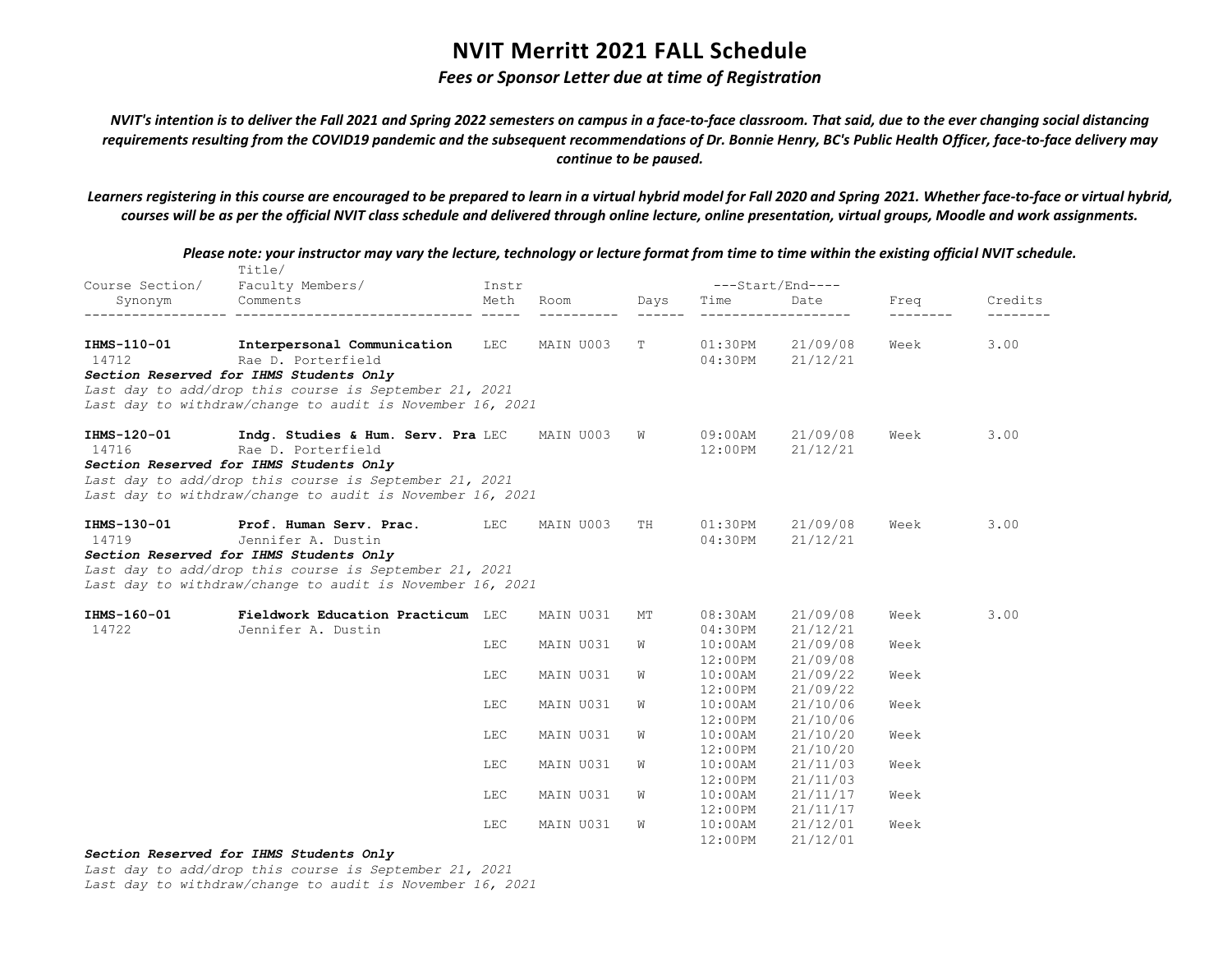## *Fees or Sponsor Letter due at time of Registration*

*NVIT's intention is to deliver the Fall 2021 and Spring 2022 semesters on campus in a face-to-face classroom. That said, due to the ever changing social distancing requirements resulting from the COVID19 pandemic and the subsequent recommendations of Dr. Bonnie Henry, BC's Public Health Officer, face-to-face delivery may continue to be paused.*

*Learners registering in this course are encouraged to be prepared to learn in a virtual hybrid model for Fall 2020 and Spring 2021. Whether face-to-face or virtual hybrid, courses will be as per the official NVIT class schedule and delivered through online lecture, online presentation, virtual groups, Moodle and work assignments.*

|                             | Please note: your instructor may vary the lecture, technology or lecture format from time to time within the existing official NVIT schedule.<br>Title/                    |            |             |       |                               |                      |      |         |
|-----------------------------|----------------------------------------------------------------------------------------------------------------------------------------------------------------------------|------------|-------------|-------|-------------------------------|----------------------|------|---------|
| Course Section/             | Faculty Members/                                                                                                                                                           | Instr      |             |       |                               | ---Start/End----     |      |         |
| Synonym                     | Comments                                                                                                                                                                   | Meth       | Room        | Days  | Time                          | Date                 | Freq | Credits |
| IHMS-210-01<br>14725        | Theor. Found. in Hs Practice<br>Jennifer A. Dustin                                                                                                                         | LEC        | MAIN U003   | W     | 02:00PM<br>$05:00$ PM         | 21/09/08<br>21/12/21 | Week | 3.00    |
|                             | Section Reserved for IHMS Students Only<br>Last day to add/drop this course is September 21, 2021<br>Last day to withdraw/change to audit is November 16, 2021             |            |             |       |                               |                      |      |         |
| INLG-180-01<br>15208        | Dynamics of Indig. Lang. Shift LEC                                                                                                                                         |            | MAIN U011 F |       | $01:30\mathrm{PM}$<br>04:30PM | 21/09/08<br>21/12/21 | Week | 3.00    |
|                             | Last day to add/drop this course is September 21, 2021<br>Last day to withdraw/change to audit is November 16, 2021                                                        |            |             |       |                               |                      |      |         |
| INST-050-01<br>14728        | Indigenous Studies (Advanced) LEC<br>Faye G. Ahdemar                                                                                                                       |            | MAIN M067   | М     | 03:45PM<br>05:15PM            | 21/09/08<br>21/12/21 | Week | 0.00    |
|                             |                                                                                                                                                                            | LEC        | MAIN M067   | F     | $09:00$ AM<br>$12:00$ PM      | 21/09/08<br>21/12/21 | Week |         |
|                             | Last day to add/drop this course is September 21, 2021<br>Last day to withdraw/change to audit is November 16, 2021                                                        |            |             |       |                               |                      |      |         |
| INST-108-01<br>14731        | General Intro to F.N. Issues<br>Faye G. Ahdemar<br>Last day to add/drop this course is September 21, 2021<br>Last day to withdraw/change to audit is November 16, 2021     | LEC        | MAIN U029   | TH    | 09:00AM<br>12:00PM            | 21/09/08<br>21/12/21 | Week | 3.00    |
| INST-241-01<br>14734        | First Nations Cultural Dev. I LEC<br>Nedra McKay<br>Last day to add/drop this course is September 21, 2021<br>Last day to withdraw/change to audit is November 16, 2021    |            | MAIN U031   | W     | $02:00$ PM<br>05:00PM         | 21/09/08<br>21/12/21 | Week | 3.00    |
| INST-270-01<br>14738        | Aborig Title & Modern Treaties LEC<br>Sharon McIvor<br>Last day to add/drop this course is September 21, 2021<br>Last day to withdraw/change to audit is November 16, 2021 |            | MAIN U033   | Т     | 01:30PM<br>04:30PM            | 21/09/08<br>21/12/21 | Week | 3.00    |
| <b>MATH-040-01</b><br>14741 | ALFM LEVEL V & VI<br>Dick Wowchuk<br>Last day to add/drop this course is September 21, 2021<br>Last day to withdraw/change to audit is November 16, 2021                   | <b>LEC</b> | MAIN M069   | MTWTH | $09:00$ AM<br>$10:30$ AM      | 21/09/08<br>21/12/21 | Week | 0.00    |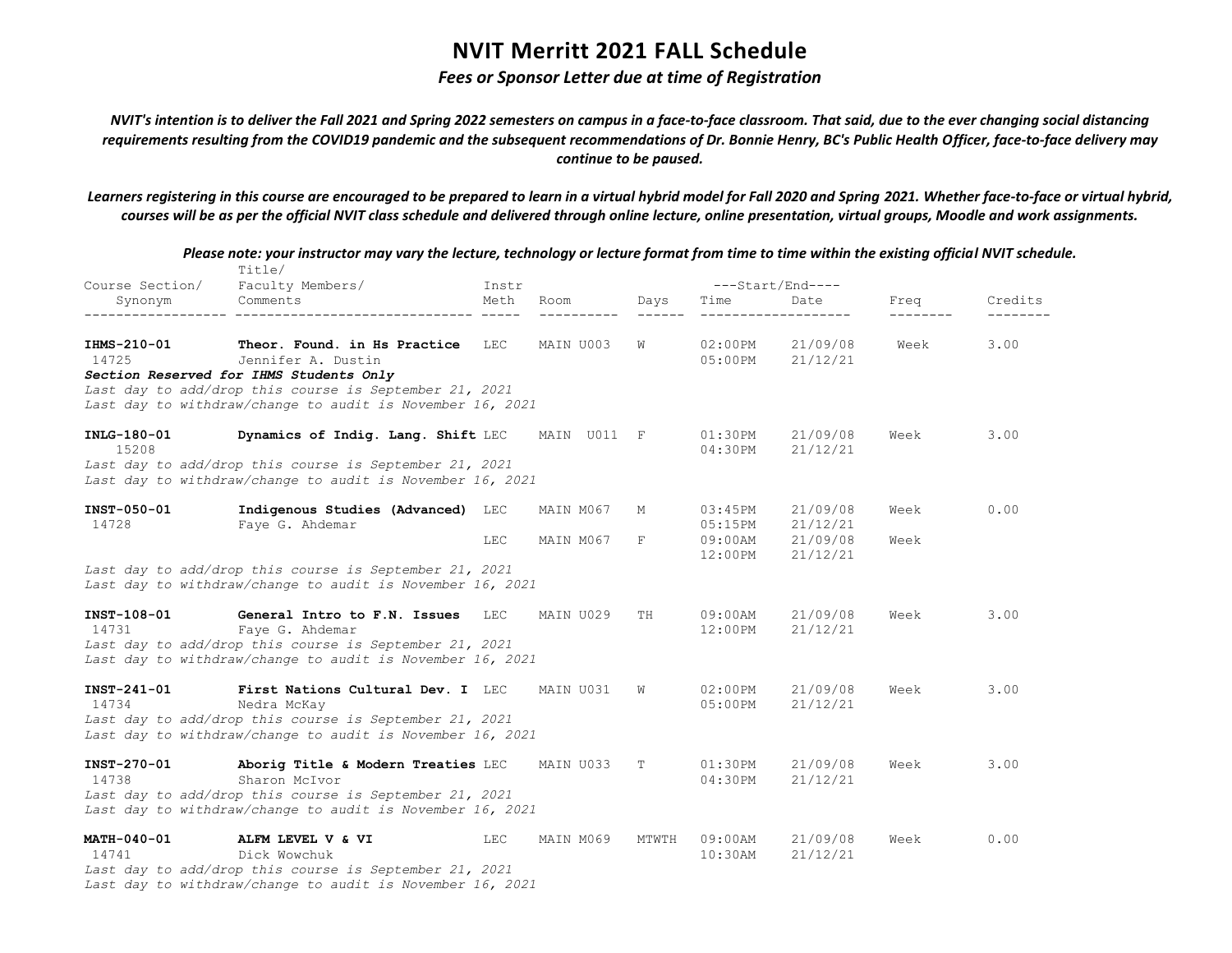## *Fees or Sponsor Letter due at time of Registration*

*NVIT's intention is to deliver the Fall 2021 and Spring 2022 semesters on campus in a face-to-face classroom. That said, due to the ever changing social distancing requirements resulting from the COVID19 pandemic and the subsequent recommendations of Dr. Bonnie Henry, BC's Public Health Officer, face-to-face delivery may continue to be paused.*

*Learners registering in this course are encouraged to be prepared to learn in a virtual hybrid model for Fall 2020 and Spring 2021. Whether face-to-face or virtual hybrid, courses will be as per the official NVIT class schedule and delivered through online lecture, online presentation, virtual groups, Moodle and work assignments.*

|                             | Title/                                                                                                                                                                                                      |       |           |       |                          |                      |      |         |
|-----------------------------|-------------------------------------------------------------------------------------------------------------------------------------------------------------------------------------------------------------|-------|-----------|-------|--------------------------|----------------------|------|---------|
| Course Section/             | Faculty Members/                                                                                                                                                                                            | Instr |           |       | ---Start/End----         |                      |      |         |
| Synonym                     | Comments                                                                                                                                                                                                    | Meth  | Room      | Days  | Time                     | Date                 | Freq | Credits |
| MATH-041-01<br>14744        | Introductory Algebra I<br>Dick Wowchuk<br>Last day to add/drop this course is September 21, 2021<br>Last day to withdraw/change to audit is November 16, 2021                                               | LEC   | MAIN M069 | MTWTH | $09:00$ AM<br>10:30AM    | 21/09/08<br>21/12/21 | Week | 0.00    |
| <b>MATH-055-01</b><br>14747 | Introduction to Algebra II<br>Stefan P. Zabek<br>Last day to add/drop this course is September 21, 2021<br>Last day to withdraw/change to audit is November 16, 2021                                        | LEC   | MAIN M040 | MTWTH | 09:00AM<br>$10:30$ AM    | 21/09/08<br>21/12/21 | Week | 0.00    |
| <b>MATH-057-01</b><br>14750 | Intermediate Algebra I<br>Stefan P. Zabek<br>Last day to add/drop this course is September 21, 2021<br>Last day to withdraw/change to audit is November 16, 2021                                            | LEC   | MAIN M040 | MTWTH | $10:35$ AM<br>12:05PM    | 21/09/08<br>21/12/21 | Week | 0.00    |
| MATH-140-01<br>14751        | Technical Mathematics<br>Ellen N. Simmons<br>Section Reserved for ENRT Students Only<br>Last day to add/drop this course is September 21, 2021<br>Last day to withdraw/change to audit is November 16, 2021 | LEC   | MAIN U001 | T     | $09:00$ AM<br>$12:00$ PM | 21/09/08<br>21/12/21 | Week | 3.00    |
| NLEK-110-01<br>15202        | Nle?kepmx: Pron.: Learn Sounds LEC<br>Last day to add/drop this course is September 21, 2021<br>Last day to withdraw/change to audit is November 16, 2021                                                   |       | MAIN U011 | TTH   | 01:30PM<br>03:00PM       | 21/09/08<br>21/12/21 | Week | 3.00    |
| <b>NLEK-120-01</b><br>15204 | Nle?kepmx Social Language<br>June Shackley<br>Last day to add/drop this course is September 21, 2021<br>Last day to withdraw/change to audit is November 16, 2021                                           | LEC   | MAIN U011 | TTH   | $10:30$ AM<br>$12:00$ PM | 21/09/08<br>21/12/21 | Week | 3.00    |
| NLEK-130-01<br>15206        | Nle?kepmx Full Immersion<br>Last day to add/drop this course is September 21, 2021<br>Last day to withdraw/change to audit is November 16, 2021                                                             | LEC   | MAIN U029 | W     | $05:00$ PM<br>08:00PM    | 21/09/08<br>21/12/21 | Week | 3.00    |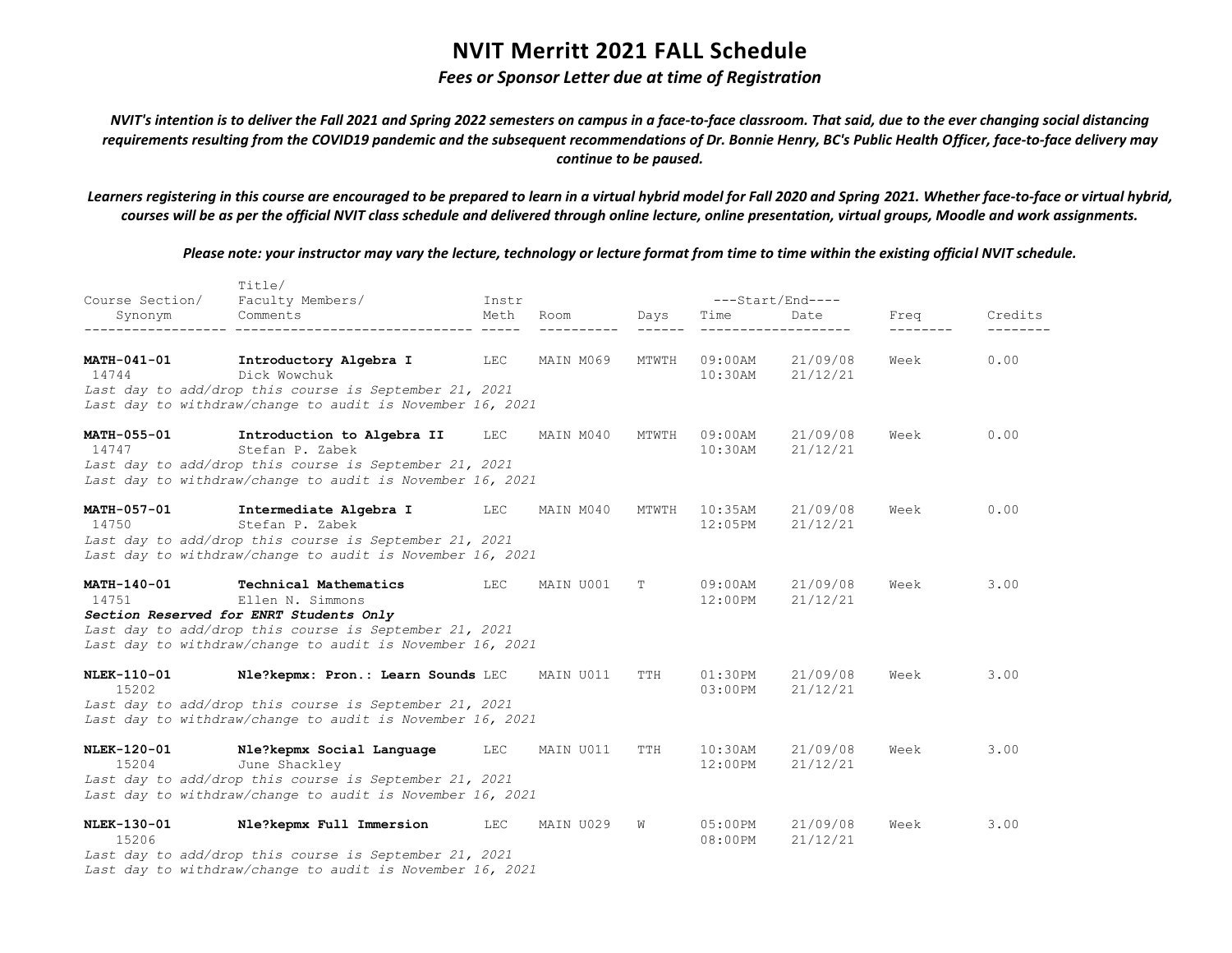## *Fees or Sponsor Letter due at time of Registration*

*NVIT's intention is to deliver the Fall 2021 and Spring 2022 semesters on campus in a face-to-face classroom. That said, due to the ever changing social distancing requirements resulting from the COVID19 pandemic and the subsequent recommendations of Dr. Bonnie Henry, BC's Public Health Officer, face-to-face delivery may continue to be paused.*

*Learners registering in this course are encouraged to be prepared to learn in a virtual hybrid model for Fall 2020 and Spring 2021. Whether face-to-face or virtual hybrid, courses will be as per the official NVIT class schedule and delivered through online lecture, online presentation, virtual groups, Moodle and work assignments.*

|                             | Title/                                                                                                                                                                     |               |                        |                 |                                                | $---Start/End---$                            |                           |                  |
|-----------------------------|----------------------------------------------------------------------------------------------------------------------------------------------------------------------------|---------------|------------------------|-----------------|------------------------------------------------|----------------------------------------------|---------------------------|------------------|
| Course Section/<br>Synonym  | Faculty Members/<br>Comments                                                                                                                                               | Instr<br>Meth | Room                   | Days            | Time                                           | Date                                         | Freq<br>$- - - - - - - -$ | Credits          |
| OCFA-600-GO1<br>15328       | Occupational First Aid Level 1 LEC                                                                                                                                         |               | MAIN U001              | F               | $08:30$ AM<br>04:30PM                          | ___________________<br>21/09/17<br>21/09/17  | Week                      | --------<br>0.00 |
| OCFA-600-GO2<br>15333       | Occupational First Aid Level 1 LEC                                                                                                                                         |               | MAIN U001              | F               | $08:30$ AM<br>04:30PM                          | 21/10/15<br>21/10/15                         | Week                      | 0.00             |
| OCFA-600-GO3<br>15334       | Occupational First Aid Level 1 LEC                                                                                                                                         |               | MAIN U001              | W               | $08:30$ AM<br>04:30PM                          | 21/11/10<br>21/11/10                         | Week                      | 0.00             |
| OCFA-600-GO4<br>15335       | Occupational First Aid Level 1 LEC                                                                                                                                         |               | MAIN U001              | F               | $08:30$ AM<br>04:30PM                          | 21/12/10<br>21/12/10                         | Week                      | 0.00             |
| PHIL-100-X01<br>14834       | Critical Thinking<br>Eric A. Ostrowidzki<br>Last day to add/drop this course is September 21, 2021<br>Last day to withdraw/change to audit is November 16, 2021            | LEC           | MAIN U031              | F               | 01:30PM<br>04:30PM                             | 21/09/08<br>21/12/21                         | Week                      | 3.00             |
| POLI-111-01<br>14755        | Canadian Government & Politics LEC<br>Sharon McIvor<br>Last day to add/drop this course is September 21, 2021<br>Last day to withdraw/change to audit is November 16, 2021 |               | MAIN U029              | T.              | $09:00$ AM<br>$12:00$ PM                       | 21/09/08<br>21/12/21                         | Week                      | 3.00             |
| <b>PRNS-245-01</b><br>15248 | Transition to Preceptorship<br>Heather L. Klatt                                                                                                                            | LAB<br>LAB    | MAIN U013<br>MAIN U013 | MTWTHF<br>MTTHF | 09:00AM<br>$12:00$ PM<br>$01:30$ PM<br>04:30PM | 21/12/13<br>21/12/17<br>21/12/13<br>21/12/17 | Week<br>Week              | 2.00             |
|                             | Last day to add/drop this course is December 13, 2021<br>Last day to withdraw/change to audit is December 16, 2021                                                         | LAB           | MAIN U013              | W               | $02:00$ PM<br>$05:00$ PM                       | 21/12/15<br>21/12/15                         | Week                      |                  |
| PRNS-249-01<br>15250        | Consolidated Practice Exp. IV PRA<br>Heather L. Klatt<br>Last day to add/drop this course is November 6, 2021                                                              |               |                        |                 |                                                | 21/11/01<br>21/12/10                         | Week                      | 13.50            |

*Please note: your instructor may vary the lecture, technology or lecture format from time to time within the existing official NVIT schedule.*

*Last day to withdraw/change to audit is November 27, 2021*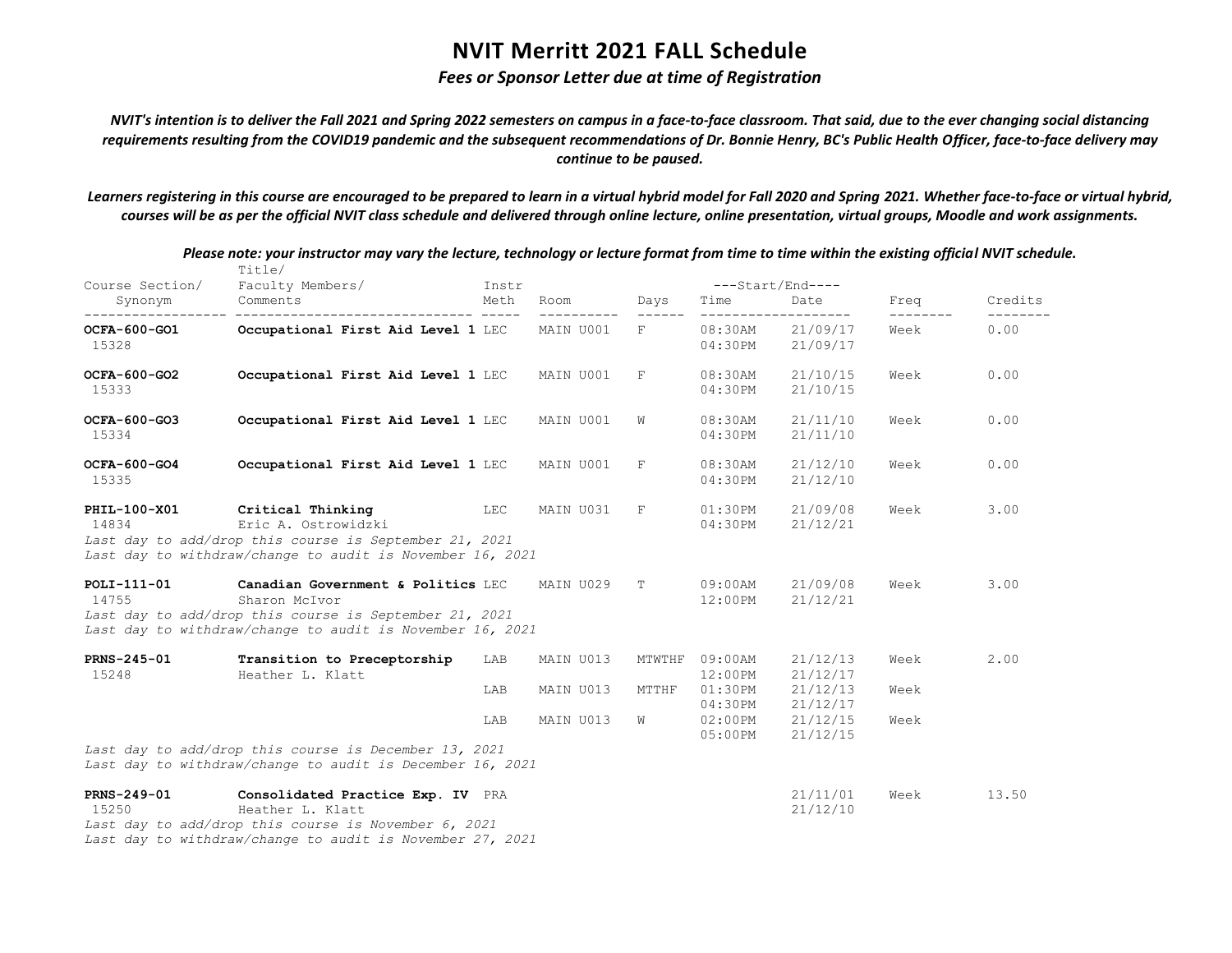## *Fees or Sponsor Letter due at time of Registration*

*NVIT's intention is to deliver the Fall 2021 and Spring 2022 semesters on campus in a face-to-face classroom. That said, due to the ever changing social distancing requirements resulting from the COVID19 pandemic and the subsequent recommendations of Dr. Bonnie Henry, BC's Public Health Officer, face-to-face delivery may continue to be paused.*

*Learners registering in this course are encouraged to be prepared to learn in a virtual hybrid model for Fall 2020 and Spring 2021. Whether face-to-face or virtual hybrid, courses will be as per the official NVIT class schedule and delivered through online lecture, online presentation, virtual groups, Moodle and work assignments.*

|                             | Please note: your instructor may vary the lecture, technology or lecture format from time to time within the existing official NVIT schedule.<br>Title/                                          |            |           |              |                          |                      |      |         |
|-----------------------------|--------------------------------------------------------------------------------------------------------------------------------------------------------------------------------------------------|------------|-----------|--------------|--------------------------|----------------------|------|---------|
| Course Section/             | Faculty Members/                                                                                                                                                                                 | Instr      |           |              |                          | ---Start/End----     |      |         |
| Synonym                     | Comments                                                                                                                                                                                         | Meth       | Room      | Days         | Time                     | Date                 | Freq | Credits |
| PRNS-249-02<br>15251        | Consolidated Practice Exp IV PRA<br>Nicola A. Laidlaw                                                                                                                                            |            |           |              |                          | 21/11/01<br>21/12/10 | Week | 13.50   |
|                             | Last day to add/drop this course is November 6, 2021<br>Last day to withdraw/change to audit is November 27, 2021                                                                                |            |           |              |                          |                      |      |         |
| PSYC-111-01<br>14759        | Introduction to Psychology I LEC<br>Denyse A. Oswald-Finch<br>Last day to add/drop this course is September 21, 2021<br>Last day to withdraw/change to audit is November 16, 2021                |            | MAIN U029 | М            | 01:30PM<br>04:30PM       | 21/09/08<br>21/12/21 | Week | 3.00    |
| PSYC-213-01<br>14762        | Lifespan Human Development I LEC<br>Denyse A. Oswald-Finch<br>Last day to add/drop this course is September 21, 2021<br>Last day to withdraw/change to audit is November 16, 2021                |            | MAIN U011 | $\mathbb{F}$ | 09:00AM<br>$12:00$ PM    | 21/09/08<br>21/12/21 | Week | 3.00    |
| <b>RNET-100-01</b><br>15273 | Renewable Energy Safety<br>TBA<br>Section Reserved for RNET Students Only<br>Last day to add/drop this course is September 21, 2021<br>Last day to withdraw/change to audit is November 16, 2021 | LEC        | MAIN M077 | MTTH         | $09:00$ AM<br>$10:00$ AM | 21/09/08<br>21/12/21 | Week | 3.00    |
| RNET-101-01<br>15274        | Safe Work Practices<br>TBA<br>Section Reserved for RNET Students Only<br>Last day to add/drop this course is September 21, 2021                                                                  | <b>LEC</b> | MAIN M077 | MTTH         | $10:00$ AM<br>$11:15$ AM | 21/09/08<br>21/12/21 | Week | 1.00    |
|                             | Last day to withdraw/change to audit is November 16, 2021                                                                                                                                        |            |           |              |                          |                      |      |         |
| RNET-110-01<br>15276        | Electrical Theory<br>TBA<br>Section Reserved for RNET Students Only                                                                                                                              | LEC        | MAIN M077 | МT           | 01:30PM<br>05:15PM       | 21/09/08<br>21/12/21 | Week | 6.00    |
|                             | Last day to add/drop this course is September 21, 2021<br>Last day to withdraw/change to audit is November 16, 2021                                                                              |            |           |              |                          |                      |      |         |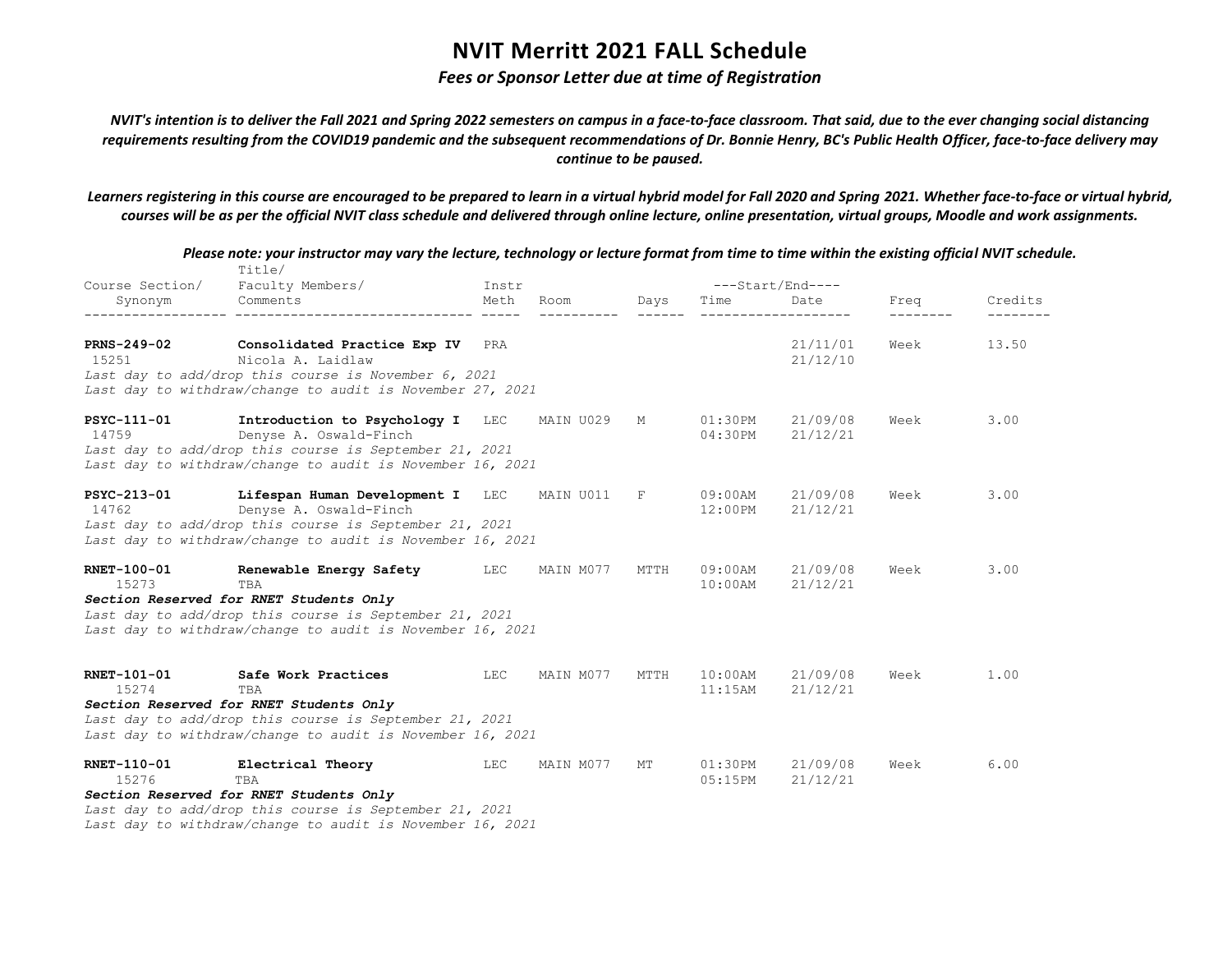## *Fees or Sponsor Letter due at time of Registration*

*NVIT's intention is to deliver the Fall 2021 and Spring 2022 semesters on campus in a face-to-face classroom. That said, due to the ever changing social distancing requirements resulting from the COVID19 pandemic and the subsequent recommendations of Dr. Bonnie Henry, BC's Public Health Officer, face-to-face delivery may continue to be paused.*

*Learners registering in this course are encouraged to be prepared to learn in a virtual hybrid model for Fall 2020 and Spring 2021. Whether face-to-face or virtual hybrid, courses will be as per the official NVIT class schedule and delivered through online lecture, online presentation, virtual groups, Moodle and work assignments.*

|                    | Please note: your instructor may vary the lecture, technology or lecture format from time to time within the existing official NVIT schedule.<br>Title/ |            |           |      |            |                  |      |         |
|--------------------|---------------------------------------------------------------------------------------------------------------------------------------------------------|------------|-----------|------|------------|------------------|------|---------|
| Course Section/    | Faculty Members/                                                                                                                                        | Instr      |           |      |            | ---Start/End---- |      |         |
| Synonym            | Comments                                                                                                                                                | Meth       | Room      | Days | Time       | Date             | Freq | Credits |
| <b>RNET-113-01</b> | Mathematics for Electronics I LEC                                                                                                                       |            | MAIN M077 | TH   | $01:30$ PM | 21/09/08         | Week | 2.00    |
| 15277              | TBA                                                                                                                                                     |            |           |      | $04:00$ PM | 21/12/21         |      |         |
|                    | Section Reserved for RNET Students Only                                                                                                                 |            |           |      |            |                  |      |         |
|                    | Last day to add/drop this course is September 21, 2021                                                                                                  |            |           |      |            |                  |      |         |
|                    | Last day to withdraw/change to audit is November 16, 2021                                                                                               |            |           |      |            |                  |      |         |
| <b>RNET-115-01</b> | Applied Electrical Techniques LEC                                                                                                                       |            | MAIN M077 | MTTH | 11:15AM    | 21/09/08         | Week | 2.00    |
| 15275              |                                                                                                                                                         |            |           |      | 12:00PM    | 21/12/21         |      |         |
|                    | Section Reserved for RNET Students Only                                                                                                                 |            |           |      |            |                  |      |         |
|                    | Last day to add/drop this course is September 21, 2021                                                                                                  |            |           |      |            |                  |      |         |
|                    | Last day to withdraw/change to audit is November 16, 2021                                                                                               |            |           |      |            |                  |      |         |
| SEM-BSW-01         | Seminar Course: BSW Practicum LEC                                                                                                                       |            | MAIN U033 | W    | $09:00$ AM | 21/09/08         | Week | 0.00    |
| 14756              | Joanne L. Armstrong                                                                                                                                     |            |           |      | $12:00$ PM | 21/09/08         |      |         |
|                    |                                                                                                                                                         | <b>LEC</b> | MAIN U033 | W    | $09:00$ AM | 21/09/15         | Week |         |
|                    |                                                                                                                                                         |            |           |      | $12:00$ PM | 21/09/15         |      |         |
|                    |                                                                                                                                                         | LEC        | MAIN U033 | W    | $09:00$ AM | 21/09/29         | Week |         |
|                    |                                                                                                                                                         |            |           |      | $12:00$ PM | 21/09/29         |      |         |
|                    |                                                                                                                                                         | <b>LEC</b> | MAIN U033 | W    | $09:00$ AM | 21/10/13         | Week |         |
|                    |                                                                                                                                                         |            |           |      | 12:00PM    | 21/10/13         |      |         |
|                    | Section Reserved for BSW Students Only                                                                                                                  |            |           |      |            |                  |      |         |
|                    | Last day to add/drop this course is September 21, 2021                                                                                                  |            |           |      |            |                  |      |         |
|                    | Last day to withdraw/change to audit is November 16, 2021                                                                                               |            |           |      |            |                  |      |         |
| $SOCI-111-X01$     | Introduction to Sociology I                                                                                                                             | LEC        | MAIN U011 | W    | $09:00$ AM | 21/09/08         | Week | 3.00    |
| 14847              | Roman Erinburg                                                                                                                                          |            |           |      | $12:00$ PM | 21/12/21         |      |         |
|                    | Last day to add/drop this course is September 21, 2021                                                                                                  |            |           |      |            |                  |      |         |
|                    | Last day to withdraw/change to audit is November 16, 2021                                                                                               |            |           |      |            |                  |      |         |
| $SOCI-262-01$      | Culture and Identity                                                                                                                                    | LEC        | MAIN U033 | Т    | $09:00$ AM | 21/09/08         | Week | 3.00    |
| 14768              | Nedra McKay                                                                                                                                             |            |           |      | $12:00$ PM | 21/12/21         |      |         |
|                    | Last day to add/drop this course is September 21, 2021                                                                                                  |            |           |      |            |                  |      |         |
|                    | Last day to withdraw/change to audit is November 16, 2021                                                                                               |            |           |      |            |                  |      |         |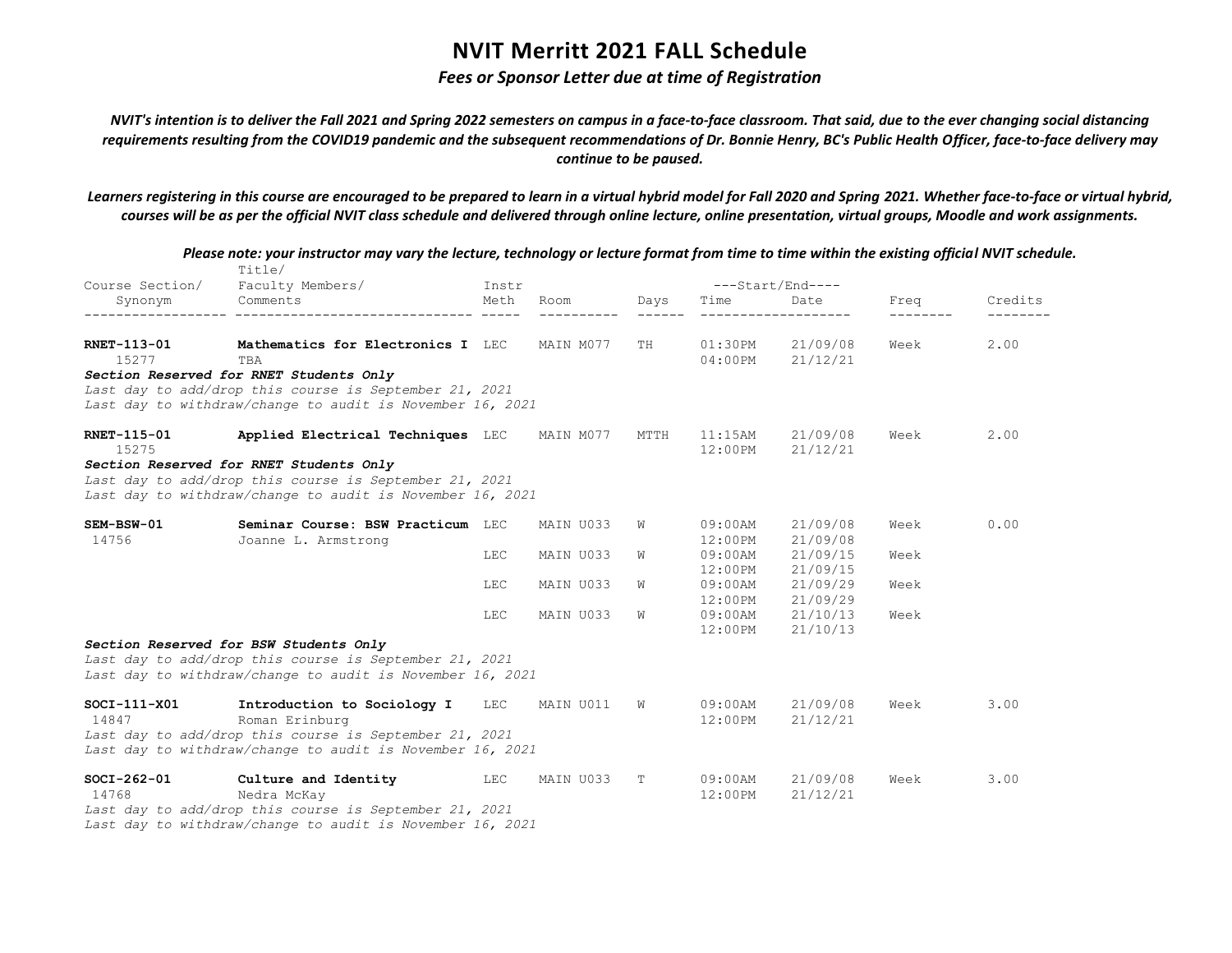## *Fees or Sponsor Letter due at time of Registration*

*NVIT's intention is to deliver the Fall 2021 and Spring 2022 semesters on campus in a face-to-face classroom. That said, due to the ever changing social distancing requirements resulting from the COVID19 pandemic and the subsequent recommendations of Dr. Bonnie Henry, BC's Public Health Officer, face-to-face delivery may continue to be paused.*

*Learners registering in this course are encouraged to be prepared to learn in a virtual hybrid model for Fall 2020 and Spring 2021. Whether face-to-face or virtual hybrid, courses will be as per the official NVIT class schedule and delivered through online lecture, online presentation, virtual groups, Moodle and work assignments.*

|                        | Title/                                                                                                                                                        |       |           |      |                          |                      |      |         |
|------------------------|---------------------------------------------------------------------------------------------------------------------------------------------------------------|-------|-----------|------|--------------------------|----------------------|------|---------|
| Course Section/        | Faculty Members/                                                                                                                                              | Instr |           |      | ---Start/End----         |                      |      |         |
| Synonym                | Comments                                                                                                                                                      | Meth  | Room      | Days | Time                     | Date                 | Freq | Credits |
| SOCW-200A-01<br>14772  | Introduction to S.W. Practice LEC<br>Nedra McKay<br>Last day to add/drop this course is September 21, 2021                                                    |       | MAIN U029 | TH   | $01:30$ PM<br>04:30PM    | 21/09/08<br>21/12/21 | Week | 3.00    |
|                        | Last day to withdraw/change to audit is November 16, 2021                                                                                                     |       |           |      |                          |                      |      |         |
| $SOCW-306-01$<br>14775 | Theory & Ideology of Soc. Work LEC<br>Elaine Herbert                                                                                                          |       | MAIN U033 | W    | $02:00$ PM<br>$05:00$ PM | 21/09/08<br>21/12/07 | Week | 3.00    |
|                        | Section Reserved for BSW Students Only<br>Last day to add/drop this course is September 21, 2021<br>Last day to withdraw/change to audit is November 16, 2021 |       |           |      |                          |                      |      |         |
| $SOCW-320-01$<br>15159 | Trauma Inf. SOCW Theory & Pra LEC<br>Audrey Ward<br>Section Reserved for BSW Students Only<br>Last day to add/drop this course is September 21, 2021          |       | MAIN U033 | F    | $09:00$ AM<br>$12:00$ PM | 21/09/08<br>21/12/07 | Week | 3.00    |
|                        | Last day to withdraw/change to audit is November 16, 2021                                                                                                     |       |           |      |                          |                      |      |         |
| SOCW-350-01<br>14785   | SOCW, Law and Social Policy LEC<br>Rae D. Porterfield<br>Section Reserved for BSW Students Only                                                               |       | MAIN U003 | TH   | $09:00$ AM<br>$12:00$ PM | 21/09/08<br>21/12/07 | Week | 3.00    |
|                        | Last day to add/drop this course is September 21, 2021<br>Last day to withdraw/change to audit is November 16, 2021                                           |       |           |      |                          |                      |      |         |
| $SOCW-353-01$<br>14789 | SW Practice With Individuals LEC<br>Lou Demaeyer                                                                                                              |       | MAIN U033 | M    | $01:30$ PM<br>04:30PM    | 21/09/08<br>21/12/07 | Week | 3.00    |
|                        | Section Reserved for BSW Students Only<br>Last day to add/drop this course is September 21, 2021<br>Last day to withdraw/change to audit is November 16, 2021 |       |           |      |                          |                      |      |         |
| $SOCW-404-01$<br>14792 | Ethical Prac/Aboriginal Comm. LEC<br>Joanne L. Armstrong                                                                                                      |       | MAIN U031 | Т    | 01:30PM<br>04:30PM       | 21/09/08<br>21/12/07 | Week | 3.00    |
|                        | Section Reserved for BSW Students Only<br>Last day to add/drop this course is September 21, 2021                                                              |       |           |      |                          |                      |      |         |
|                        | Last day to withdraw/change to audit is November 16, 2021                                                                                                     |       |           |      |                          |                      |      |         |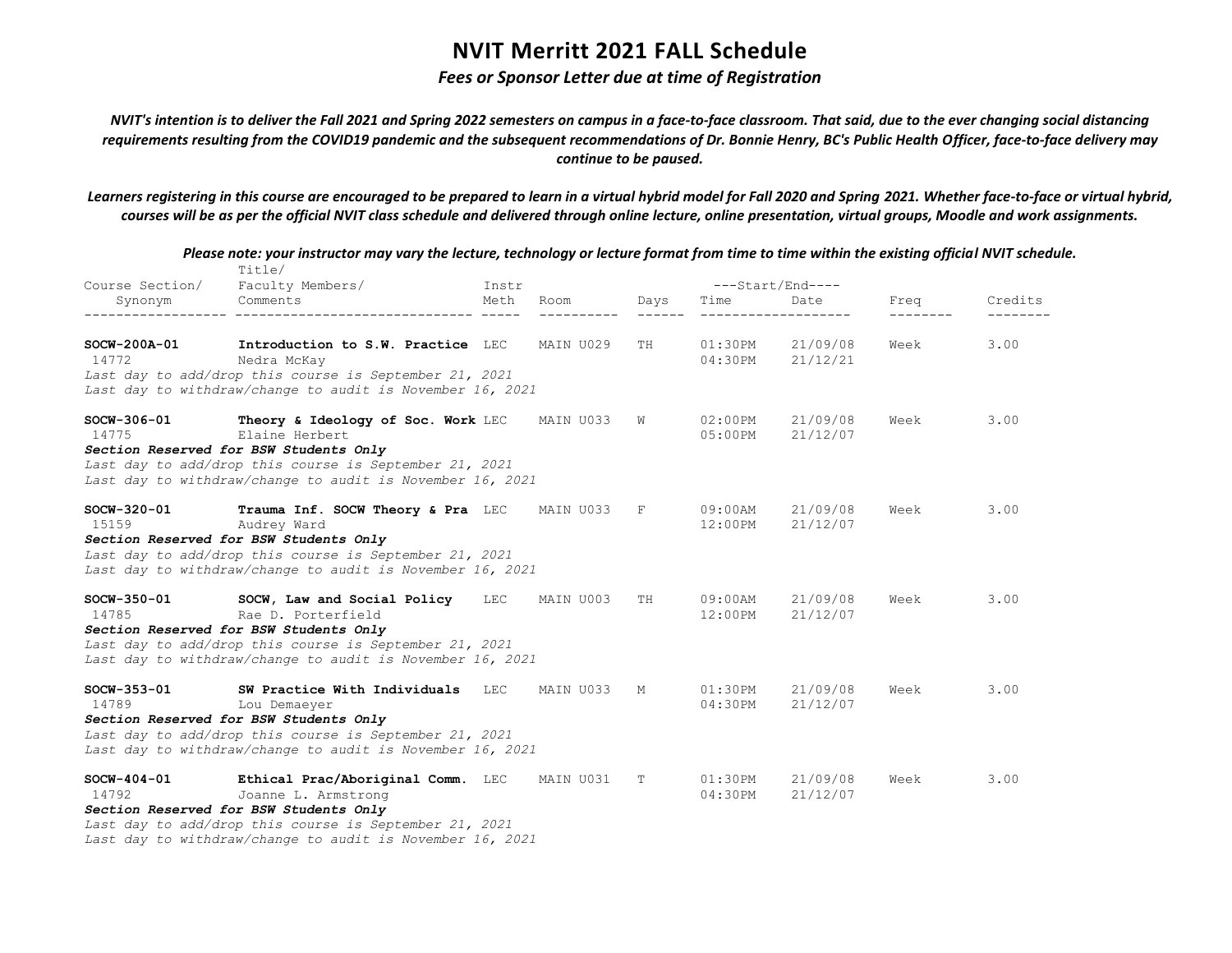## *Fees or Sponsor Letter due at time of Registration*

*NVIT's intention is to deliver the Fall 2021 and Spring 2022 semesters on campus in a face-to-face classroom. That said, due to the ever changing social distancing requirements resulting from the COVID19 pandemic and the subsequent recommendations of Dr. Bonnie Henry, BC's Public Health Officer, face-to-face delivery may continue to be paused.*

*Learners registering in this course are encouraged to be prepared to learn in a virtual hybrid model for Fall 2020 and Spring 2021. Whether face-to-face or virtual hybrid, courses will be as per the official NVIT class schedule and delivered through online lecture, online presentation, virtual groups, Moodle and work assignments.*

|                 | Title/                                                    |       |           |      |                  |          |      |         |
|-----------------|-----------------------------------------------------------|-------|-----------|------|------------------|----------|------|---------|
| Course Section/ | Faculty Members/                                          | Instr |           |      | ---Start/End---- |          |      |         |
| Synonym         | Comments                                                  | Meth  | Room      | Days | Time             | Date     | Freq | Credits |
|                 |                                                           |       |           |      |                  |          |      |         |
| $SOCW-466-01$   | Addictions                                                | LEC   | MAIN U031 | T.   | 09:00AM          | 21/09/08 | Week | 3.00    |
| 14795           | TBA                                                       |       |           |      | 12:00PM          | 21/12/07 |      |         |
|                 | Section Reserved for BSW Students Only                    |       |           |      |                  |          |      |         |
|                 | Last day to add/drop this course is September 21, 2021    |       |           |      |                  |          |      |         |
|                 | Last day to withdraw/change to audit is November 16, 2021 |       |           |      |                  |          |      |         |
| $SCW-486-01$    | Aboriginal Social Work Practic LEC MAIN U031              |       |           | TH   | 01:30PM          | 21/09/08 | Week | 3.00    |
| 14798           | Elaine Herbert                                            |       |           |      | 04:30PM          | 21/12/07 |      |         |
|                 | Section Reserved for BSW Students Only                    |       |           |      |                  |          |      |         |
|                 | Last day to add/drop this course is September 21, 2021    |       |           |      |                  |          |      |         |
|                 | Last day to withdraw/change to audit is November 16, 2021 |       |           |      |                  |          |      |         |
| STSC-101-01     | Strategies for Success 101 LEC                            |       | MAIN M067 | W    | 02:00PM          | 21/09/08 | Week | 3.00    |
| 14801           | Faye G. Ahdemar                                           |       |           |      | 05:00PM          | 21/12/21 |      |         |
|                 | Last day to add/drop this course is September 21, 2021    |       |           |      |                  |          |      |         |
|                 | Last day to withdraw/change to audit is November 16, 2021 |       |           |      |                  |          |      |         |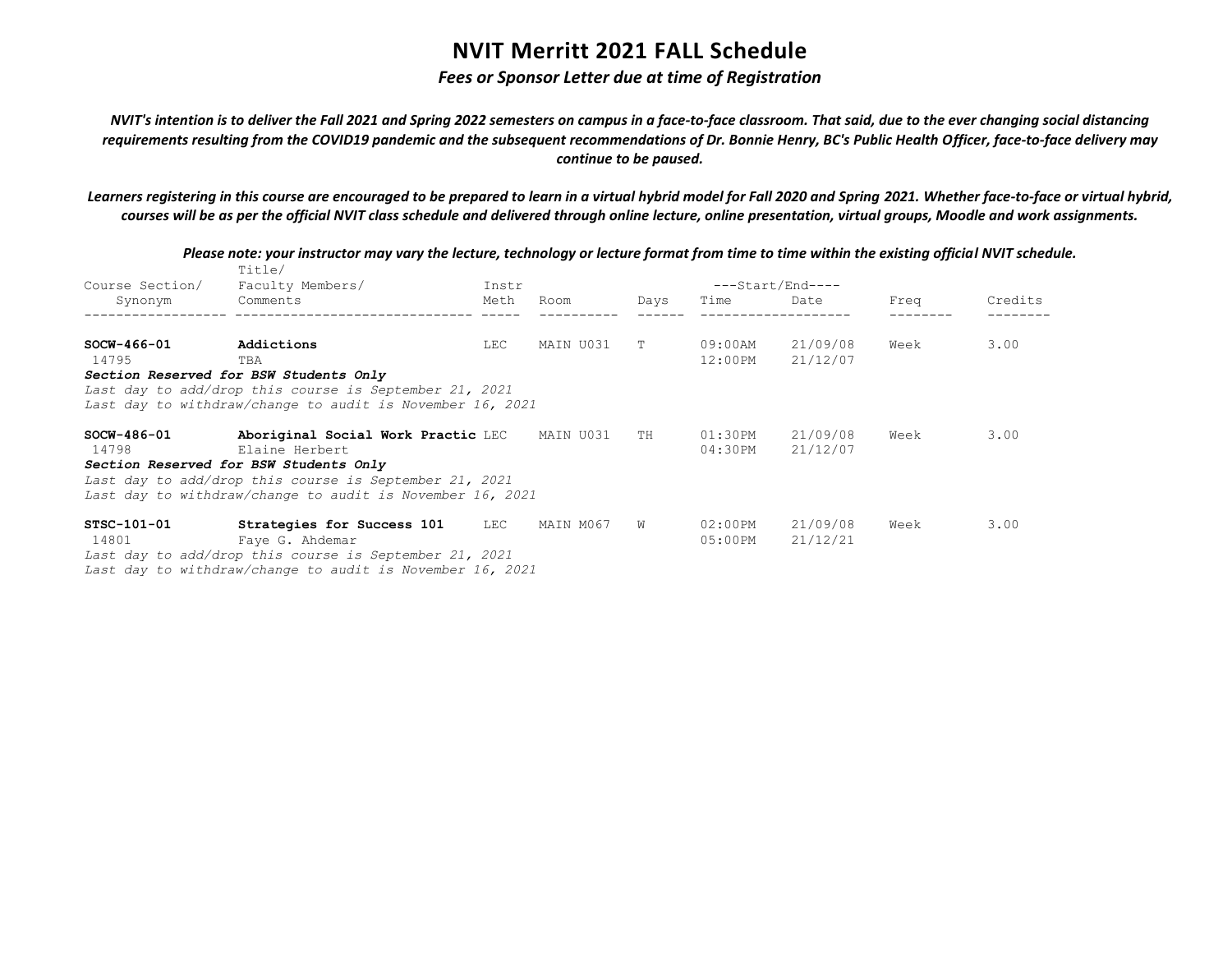## *Fees or Sponsor Letter due at time of Registration*

*NVIT's intention is to deliver the Fall 2021 and Spring 2022 semesters on campus in a face-to-face classroom. That said, due to the ever changing social distancing requirements resulting from the COVID19 pandemic and the subsequent recommendations of Dr. Bonnie Henry, BC's Public Health Officer, face-to-face delivery may continue to be paused.*

*Learners registering in this course are encouraged to be prepared to learn in a virtual hybrid model for Fall 2020 and Spring 2021. Whether face-to-face or virtual hybrid, courses will be as per the official NVIT class schedule and delivered through online lecture, online presentation, virtual groups, Moodle and work assignments.*

*Please note: your instructor may vary the lecture, technology or lecture format from time to time within the existing official NVIT schedule.*

|                 | Title/                     |            |           |             |            |                  |      |         |
|-----------------|----------------------------|------------|-----------|-------------|------------|------------------|------|---------|
| Course Section/ | Faculty Members/           | Instr      |           |             |            | ---Start/End---- |      |         |
| Synonym         | Comments                   | Meth       | Room      | Days        | Time       | Date             | Freq | Credits |
|                 |                            |            |           |             |            |                  |      |         |
| STSC-101-02     | Strategies for Success 101 | <b>LEC</b> | MAIN M038 | T           | 09:00AM    | 21/09/07         | Week | 3.00    |
| 15284           |                            |            |           |             | 12:00PM    | 21/09/07         |      |         |
|                 |                            | <b>LEC</b> | MAIN M038 | T           | 01:30PM    | 21/09/07         | Week |         |
|                 |                            |            |           |             | 04:30PM    | 21/09/07         |      |         |
|                 |                            | LEC        | MAIN M038 | W           | 09:00AM    | 21/09/08         | Week |         |
|                 |                            |            |           |             | 12:00PM    | 21/09/15         |      |         |
|                 |                            | LEC        | MAIN M038 | W           | 02:00PM    | 21/09/18         | Week |         |
|                 |                            |            |           |             | 05:00PM    | 21/09/15         |      |         |
|                 |                            | LEC        | MAIN M038 | $\mathbb T$ | 09:00AM    | 21/09/21         | Week |         |
|                 |                            |            |           |             | 12:00PM    | 21/09/21         |      |         |
|                 |                            | LEC        | MAIN M038 | T           | 01:30PM    | 21/09/21         | Week |         |
|                 |                            |            |           |             | 04:30PM    | 21/09/21         |      |         |
|                 |                            | LEC        | MAIN M038 | М           | 09:00AM    | 21/10/04         | Week |         |
|                 |                            |            |           |             | 12:00PM    | 21/10/04         |      |         |
|                 |                            | LEC        | MAIN M038 | М           | 01:30PM    | 21/10/04         | Week |         |
|                 |                            |            |           |             | 04:30PM    | 21/10/04         |      |         |
|                 |                            | LEC        | MAIN M038 | $\mathbb T$ | $09:00$ AM | 21/10/19         | Week |         |
|                 |                            |            |           |             | 12:00PM    | 21/10/19         |      |         |
|                 |                            | LEC        | MAIN M038 | $\mathbb T$ | 01:30PM    | 21/10/19         | Week |         |
|                 |                            |            |           |             | 04:30PM    | 21/10/19         |      |         |
|                 |                            | LEC        | MAIN M038 | THF         | 09:00AM    | 21/11/04         | Week |         |
|                 |                            |            |           |             | 12:00PM    | 21/11/05         |      |         |
|                 |                            | LEC        | MAIN M038 | TH          | 01:30PM    | 21/11/04         | Week |         |
|                 |                            |            |           |             | 04:30PM    | 21/11/04         |      |         |

### *Section Reserved for HTCA Students Only*

*Last day to add/drop this course is September 7, 2021 Last day to withdraw/change to audit is September 15, 2021*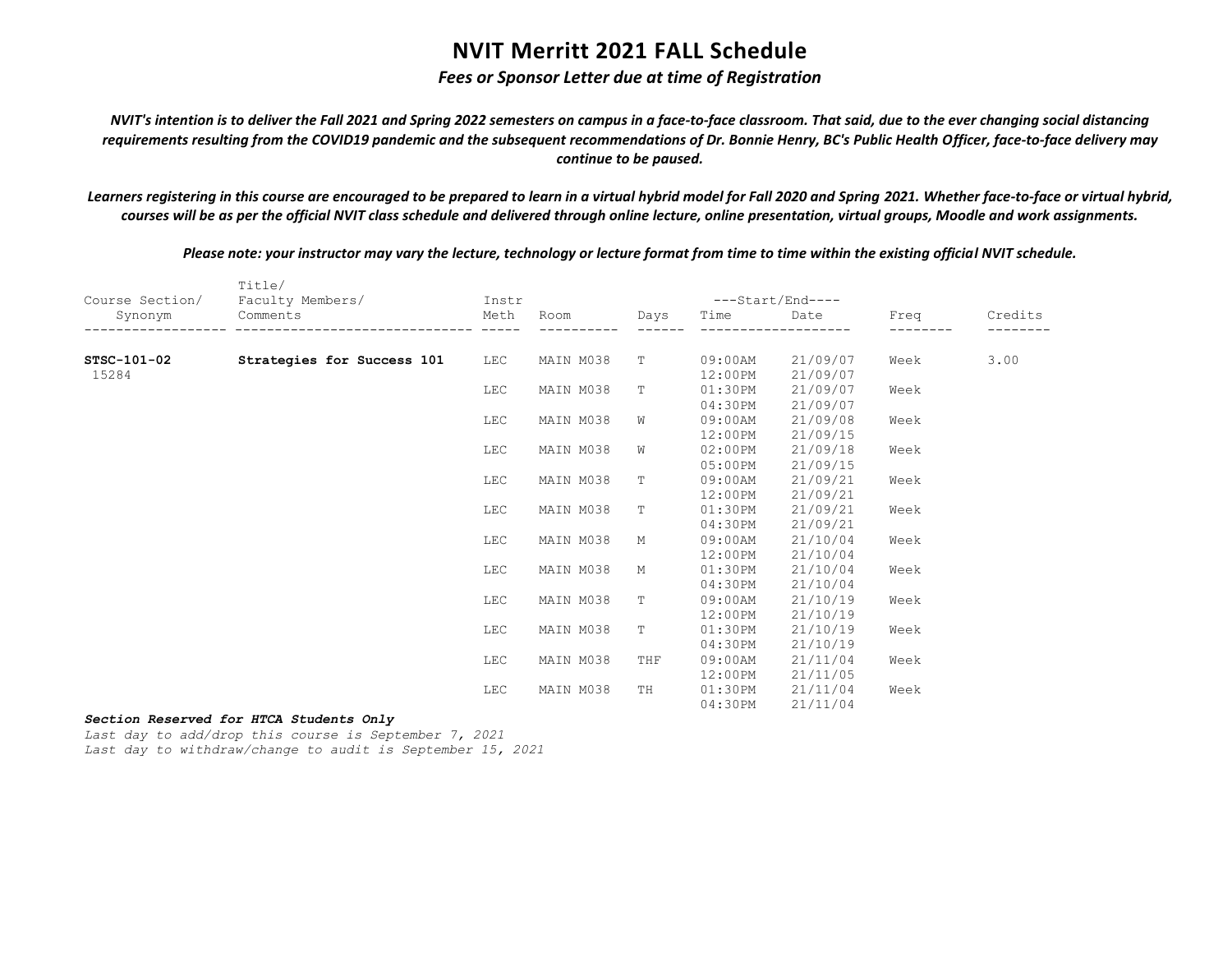## *Fees or Sponsor Letter due at time of Registration*

*NVIT's intention is to deliver the Fall 2021 and Spring 2022 semesters on campus in a face-to-face classroom. That said, due to the ever changing social distancing requirements resulting from the COVID19 pandemic and the subsequent recommendations of Dr. Bonnie Henry, BC's Public Health Officer, face-to-face delivery may continue to be paused.*

*Learners registering in this course are encouraged to be prepared to learn in a virtual hybrid model for Fall 2020 and Spring 2021. Whether face-to-face or virtual hybrid, courses will be as per the official NVIT class schedule and delivered through online lecture, online presentation, virtual groups, Moodle and work assignments.*

|                    | Title/                                                     |              |       |                  |                  |      |         |
|--------------------|------------------------------------------------------------|--------------|-------|------------------|------------------|------|---------|
| Course Section/    | Faculty Members/                                           | Instr        |       | ---Start/End---- |                  |      |         |
| Synonym            | Comments                                                   | Meth<br>Room | Days  | Time             | Date             | Freq | Credits |
|                    |                                                            |              |       |                  |                  |      |         |
| <b>WELD-101-01</b> | Safety                                                     | LEC          | MTWTH | $08:30$ AM       | 21/09/07         | Week | 0.00    |
| 15488              | Curtis D. Walker                                           |              |       | 04:30PM          | 22/03/25         |      |         |
|                    | Last day to add drop this course is September 29, 2021     |              | MTWTH | $08:30$ AM       | 22/01/04         | Week |         |
|                    | Last day to withdraw/change to audit is January 17, 2022   |              |       | 04:30PM          | 22/03/25         |      |         |
| WELD-102-01        | Oxy-Fuel                                                   | <b>LEC</b>   | MTWTH | $08:30$ AM       | 21/09/08         | Week | 0.00    |
| 15489              | Curtis D. Walker                                           |              |       | 04:30PM          | 21/12/16         |      |         |
|                    | Last day to add/drop this course is September 29, 2021     |              | MTWTH | $08:30$ AM       | 22/01/04         | Week |         |
|                    | Last day to withdraw/change to audit is September 29, 2021 |              |       | 04:30PM          | 22/03/25         |      |         |
| <b>WELD-103-01</b> | Oxy-Acet Weld/Brazing (P3)                                 | <b>LEC</b>   | MTWTH | $08:30$ AM       | 21/09/08         | Week | 0.00    |
| 15490              | Curtis D. Walker                                           |              |       | $04:30$ pm       | 21/12/16         |      |         |
|                    | Last day to add/drop this course is September 29, 2021     |              | MTWTH |                  | 08:30AM 22/01/04 | Week |         |
|                    | Last day to withdraw/change to audit is January 17, 2022   |              |       | 04:30PM          | 22/03/25         |      |         |
| <b>WELD-104-01</b> | Shielded Metal Arc Weld (P4)                               | LEC          | MTWTH | $08:30$ PM       | 21/09/08         | Week | 0.00    |
| 15491              | Curtis D. Walker                                           |              |       | 04:30PM          | 21/12/16         |      |         |
|                    | Last day to add/drop this course is September 29, 2021     |              | MTWTH |                  | 08:30PM 22/01/04 | Week |         |
|                    | Last day to withdraw/change to audit is January 17, 2022   |              |       | 04:30PM          | 22/03/25         |      |         |
| WELD-105-01        | Air Carbon Arc Cutting (P5)                                | <b>LEC</b>   | MTWTH | $08:30$ AM       | 21/09/07         | Week | 0.00    |
| 15492              | Curtis D. Walker                                           |              |       | 04:30PM          | 21/12/16         |      |         |
|                    | Last day to add/drop this course is September 29, 2021     |              | MTWTH | $08:30$ AM       | 22/01/04         | Week |         |
|                    | Last day to withdraw/change to audit is January 17, 2022   |              |       | $04:30$ PM       | 22/03/25         |      |         |
| WELD-106-01        | Gas Metal Arc Welding (P6)                                 | <b>LEC</b>   | MTWTH | $08:30$ AM       | 21/09/07         | Week | 0.00    |
| 15493              | Curtis D. Walker                                           |              |       | 04:30PM          | 21/12/16         |      |         |
|                    | Last day to add/drop this course is September 29, 2021     |              | MTWTH | 08:30SM          | 22/01/04         | Week |         |
|                    | Last day to withdraw/change to audit is January 17, 2022   |              |       | $04:30$ pm       | 22/03/25         |      |         |
| WELD-107-01        | Flux Cord Arc Welding (P6)                                 | LEC          | MTWTH | $08:30$ AM       | 21/09/07         | Week | 0.00    |
| 15494              | Curtis D. Walker                                           |              |       | 04:30PM          | 21/12/16         |      |         |
|                    | Last day to add/drop this course is September 29, 2021     |              | MTWTH | $08:30$ AM       | 22/01/04         | Week |         |
|                    | Last day to withdraw/change to audit is January 17, 2022   |              |       | 04:30PM          | 22/03/25         |      |         |